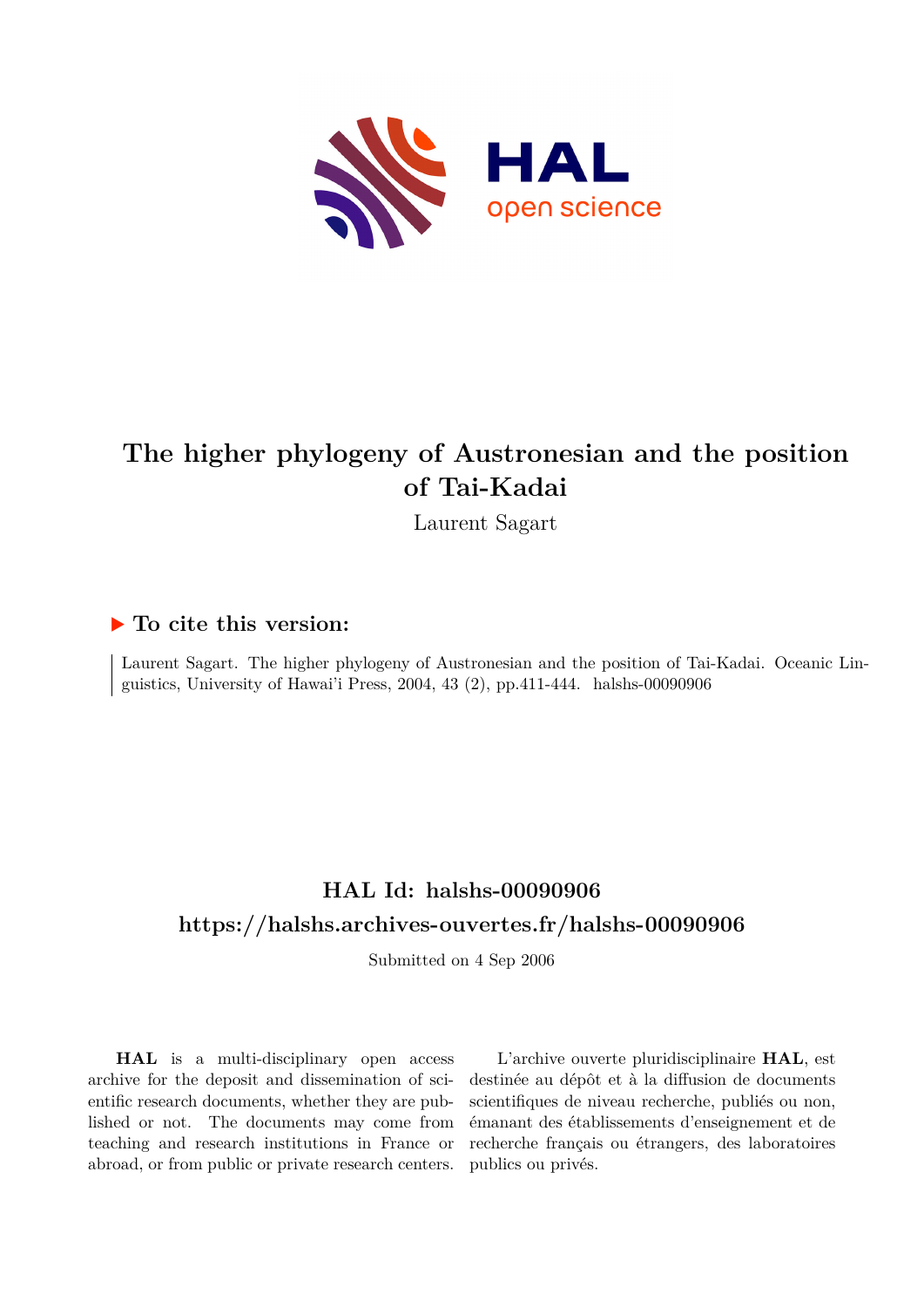

# THE HIGHER PHYLOGENY OF AUSTRONESIAN AND THE POSITION OF TAI-KADAI1

Laurent Sagart CNRS, Paris

 $\overline{a}$ <sup>1</sup> This is a modified version of a paper presented at the workshop on "Les premiers austronésiens: langues, gènes, systèmes de parenté", Paris, May 5, 2004. Thanks go to Sander Adelaar, Peter Bellwood, Bob Blust, Isabelle Bril, Alexandre François, Jeff Marck, Estella Poloni, Lawrence Reid, Malcolm Ross, Alicia Sanchez-Mazas and John Wolff for useful discussion.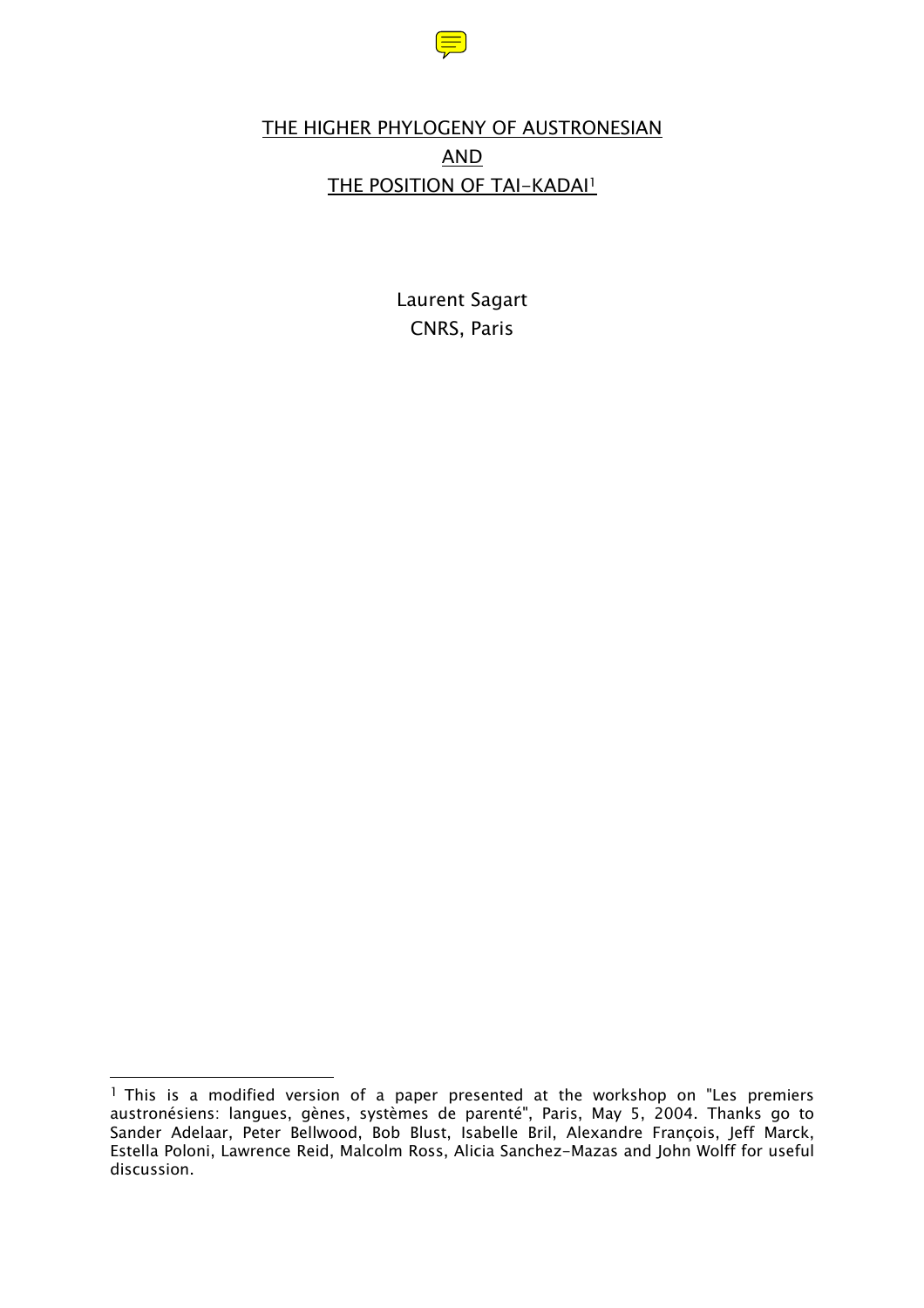#### Abstract

This paper presents a new higher phylogeny for the Austronesian family, based on three independent lines of evidence: the observation of a hierarchy of implications among the numerals from 5 to 10 in the languages of Formosa and in PMP; the finding that the numerals \*pitu '7', \*walu '8' and \*Siwa '9' can be derived from longer additive expressions meaning  $5+2$ ,  $5+3$ and 5+4, preserved in Pazeh, using only six sound changes; and the observation that the phylogeny which can be extracted from these and other innovations -mostly changes in the basic vocabulary- evinces a coherent spatial pattern, whereby an initial Austronesian settlement in NW Taiwan expanded unidirectionally counterclockwise along the coastal plain, circling the island in a millennium or so. In the proposed phylogeny, Malayo-Polynesian is a branch of Muic, a taxon which also includes NE Formosan (Kavalan plus Ketagalan). The ancestor language: Muish, is deemed to have been spoken in or near NE Formosan. Further evidence that the The Tai-Kadai languages, contrary to common sense, are a subgroup of Austronesian (specifically: a branch of Muic, coordinate with PMP and NE Formosan) is presented.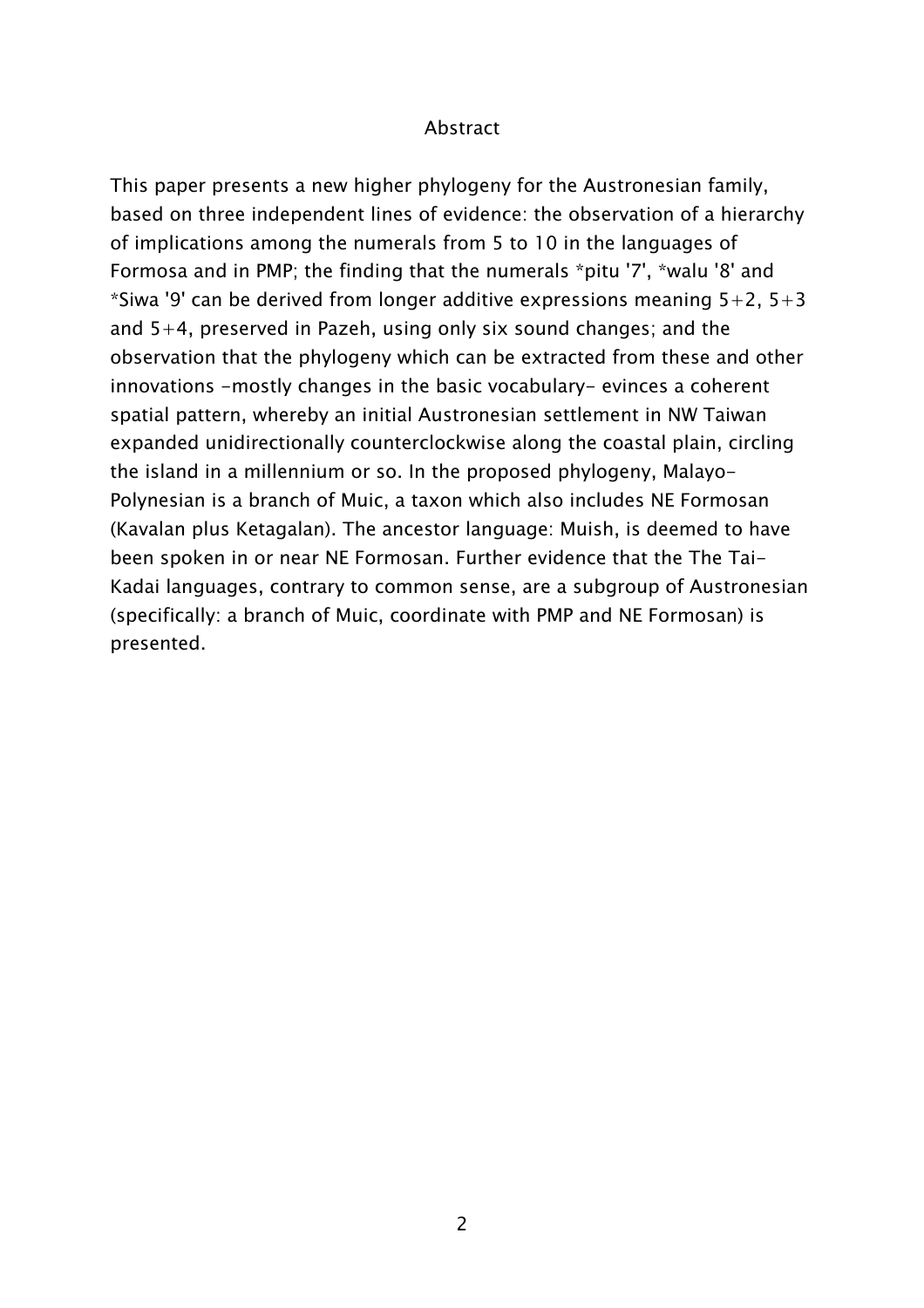This paper presents a new higher phylogeny of Austronesian based on strictly cladistic principles: each node will be supported by linguistic innovations. This is not a new approach: the phylogeny in Starosta (1995) was based in morphological innovations, and those in Blust (1999) and Ho (1998) were based primarily or entirely on phonological innovations, mostly mergers. Here I will use innovations drawn almost exclusively from changes in the basic vocabulary. Using this methodology I will construct a tree-like phylogeny for the higher (non-MP) part of Austronesian phylogeny, and give further evidence for the claim, made earlier (Sagart 2001; in press, a) that the Tai-Kadai languages are a subgroup of Austronesian. Before proceeding with the main issue, I need to make some methodological remarks.

#### **1. Methodological remarks**

Phonological mergers are convenient features in subgrouping, because one can be sure that they are innovations. In that respect they fit the basic neogrammarian requirement that subgrouping be effected on the ground of shared innovations rather than shared retentions. At the same time, phonological mergers are consequences of regular sound changes; regular sound changes in turn are known to spread along social networks which routinely cross-cut dialect boundaries, and even, through bilingual speakers, language boundaries: witness the spread of Parisian  $/r/$  in parts of 17<sup>th-</sup> and 18th century Europe (Trudgill 1974:162); in Taiwan, the merger of the PAn phonemes \*d and \*z which has affected Basai and Kavalan but not Trobiawan, Rukai but not Tsouic, and all other Formosan languages save Taokas, Siraya and Favorlang: that collection of languages is not a taxon by anyone's subgrouping: spreading by contact must have played a major role. A long list of sound changes having spread across language boundaries, sometimes over very large expanses of land, such as the spread of tonal contrasts in East Asia, could be presented.

The propensity to spread over dialect or language boundaries is not a curious idiosyncrasy of certain sound changes: it is the way regular sound change habitually works. That is why phonological isoglosses *normally* overlap in dialect maps, and why phylogenies constructed from phonological mergers tend to be ambiguous and inconclusive, except of course in situations where spreading in made impossible by the geography, as in the eastern Pacific island world. In such regions, phonological mergers are useful evidence in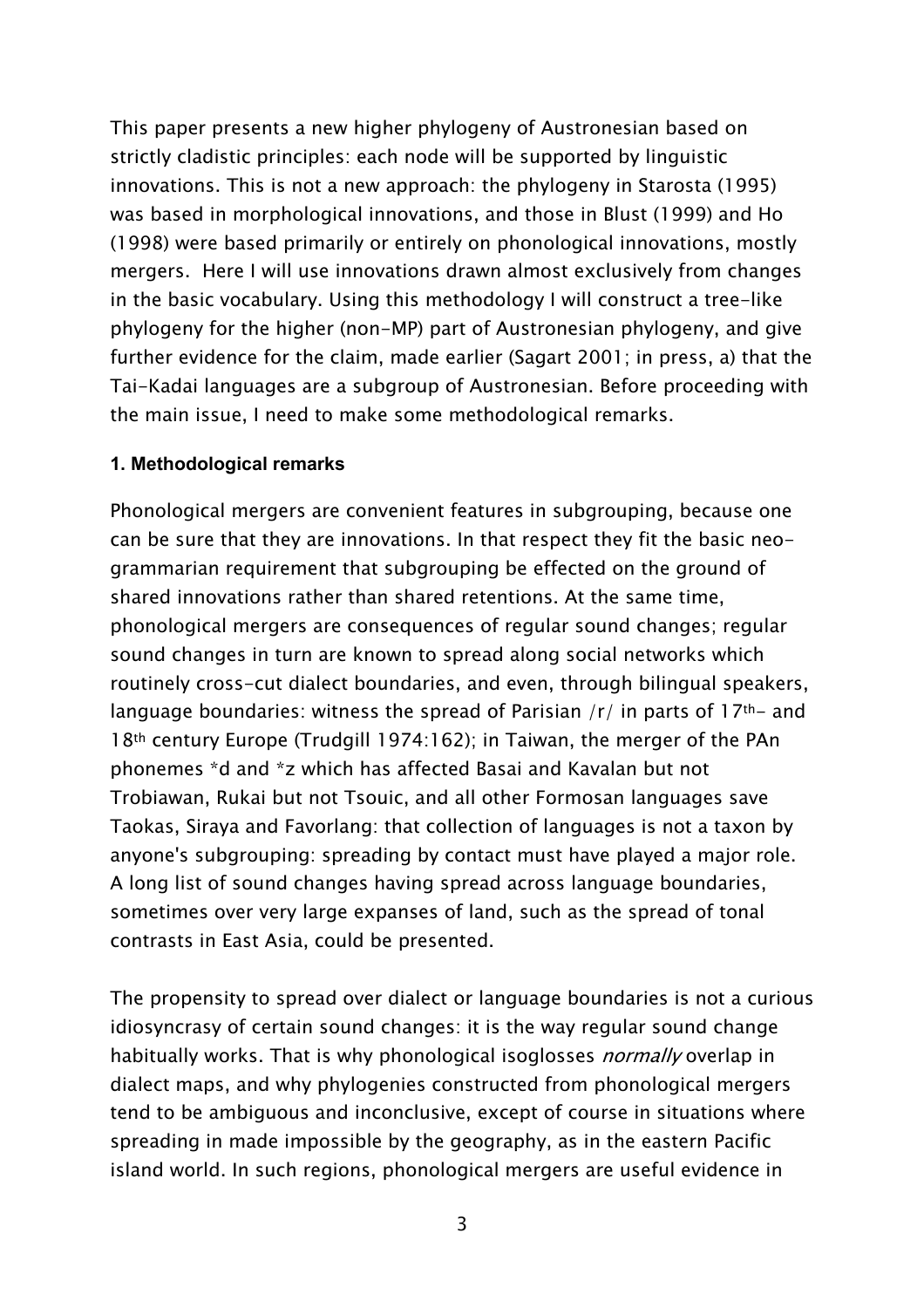constructing linguistic phylogenies.2 In the case of language taxa having evolved on relatively extensive land masses, like Taiwan, it is preferable to construct phylogenies on those types of innovative characters that are least likely to be transferred through contact. The most useful and readily available are morphological changes and especially lexical replacements in notions belonging to the core vocabulary: personal pronouns, numerals, body part terms and the like.3

The main difficulty with morphological and lexical changes is how to be sure that one is dealing with innovations. For morphology, Starosta (1995) used the principle that innovation can be equated with complexification, but this does not appear to be a reliable principle, as it appears that morphological processes can be lost without leaving any lexicalized traces. With the lexicon, it is sometimes claimed that lexical innovations cannot be identified prior to subgrouping. This, if true, would render them useless in subgrouping. Yet principles allowing the identification of lexical innovations prior to, rather than as a result of, subgrouping, exist. Here are examples of situations where this is possible:

- When a word can be shown to be phonologically reduced from an expression consisting of several words in a related language, it is a natural inference that the reduced form is an innovation.
- It is often the case that when two etyma compete for a certain meaning, the more etymologically transparent of the two is the innovation.
- when a root occurs with two meanings in different languages, and one of the meanings is clearly the older one. See the discussion of 'moon' in section 4.1.
- In the case of closed lexical systems, it is a fair bet that an analogically leveled form is innovative and that its non-leveled counterpart is a preservation.

 $\overline{a}$ 2 I am grateful to Malcolm Ross for this important caveat.

 $3$  I am *not* claiming that lexical innovations in the basic vocabulary do not spread at all: I am only claiming that when we select lexical innovations from the basic part of the vocabulary, we minimize the risk of selecting characters that have spread by contact, without eliminating that risk.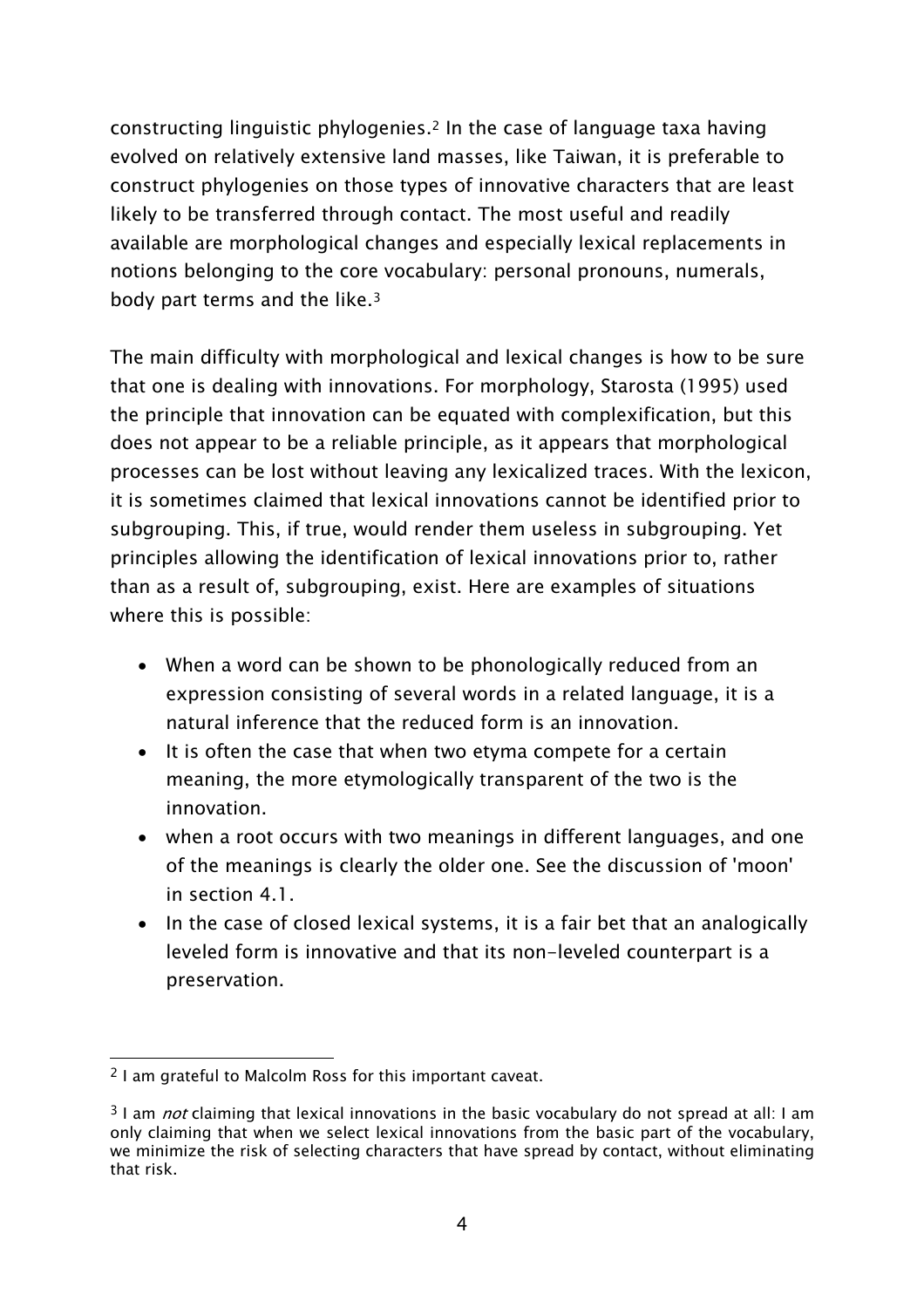• At times linguistic geography allows us to tell which of two competing forms for a certain meaning is old, and which is innovative (see fn. 14).

In what follows I will make use of these principles to investigate the higher phylogeny of Austronesian.

# 2. The distribution of the numerals 5-10

Nearly consensual reconstructions for the PAn numerals are \*isa or \*esa '1', \*duSa '2', \*telu '3', \*Sepat '4', \*lima '5', \*enem '6', \*pitu '7', \*walu '8', \*Siwa '9', \*puluq '10'. An interesting situation can be observed with the numerals from '5' to '10' (Table 1): throughout Taiwan, a reflex of \*puluq '10' implies the presence of a reflex of \*Siwa '9',4 which implies the presence of \*walu '8', which implies the presence of \*enem '6', which implies the presence of \*lima '5', which implies the presence of \*pitu '7', while the reverse implications do not hold. PMP has reflexes of all numerals from 5 to 10, in conformity with the Formosan implicational hierarchy. In diagrammatic form:

$$
puluq >> Siwa >> walu >> enem >> lima >> pitu
$$

where '>>' means 'implies the presence of'. This is shown in Table 1.

 $<$ Table 1  $>$ 

The numerals 5-10 can be used as lexical criteria (or 'characters') to classify Austronesian languages. The data in Table 1 show that they are are mutually compatible in the sense of Meacham and Estabrook (1985): that is, they are all compatible with the same phylogenetic tree. A natural explanation for a distribution of the kind shown in Table 1 is that we are dealing with a sequence of nested innovations: specifically, that PAn had neither of these numerals, and that they arose one after the other, in succession, with \*pitu arising first, then \*lima, in a language that already had \*pitu; then \*enem, in a language that already had \*pitu and \*lima; and so forth.

 $\overline{a}$ 4 In some varieties of Rukai, such as Oponohu (as cited in Ferrell 1969), there is a reflex of \*puluq but none of \*Siwa: presumably a reflex of \*Siwa was displaced by the Rukai-speciic form vaŋatə 'nine'.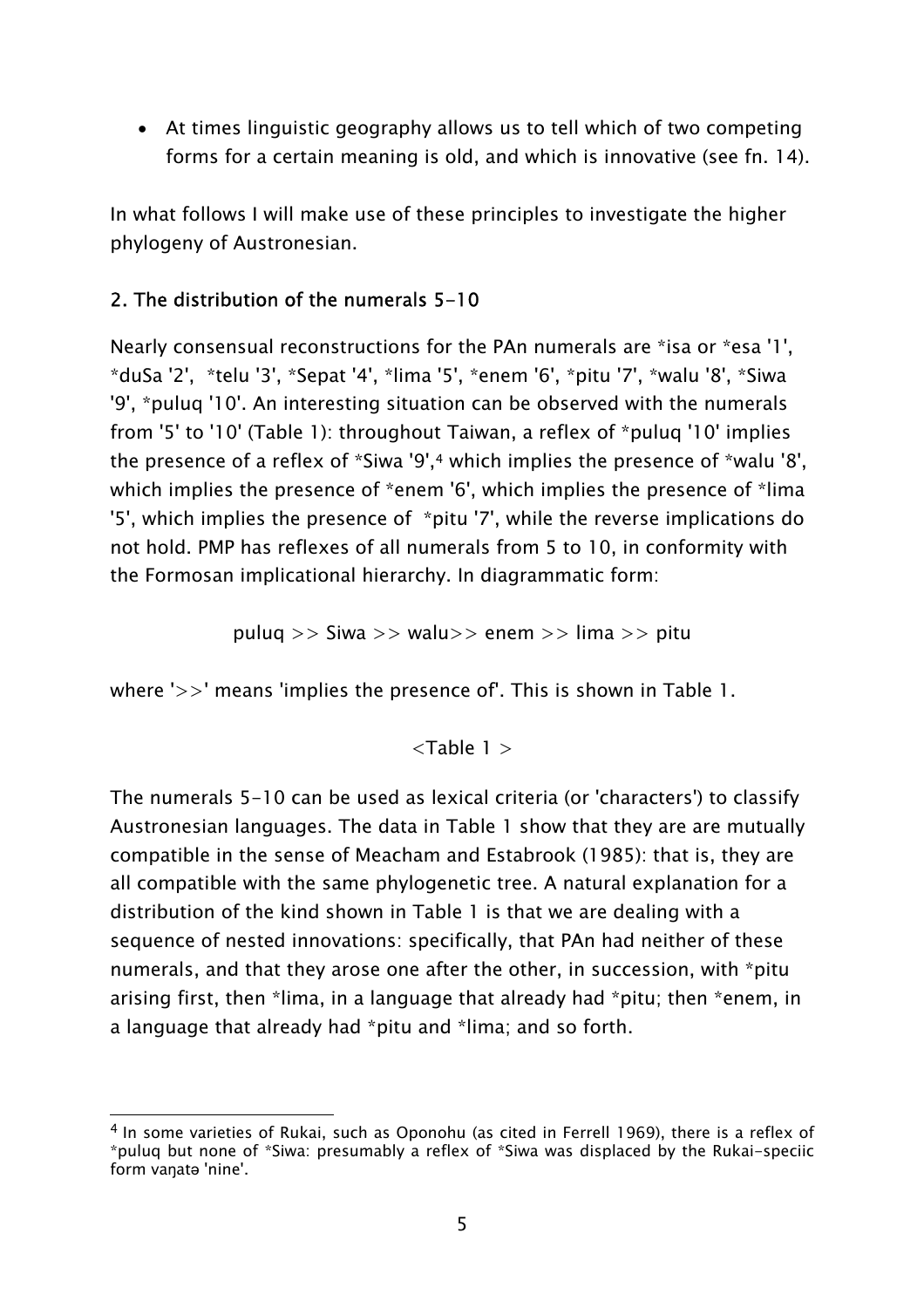The alternative is to suppose that the PAn numerals for 5-10 were lost in various Formosan languages, especially on the West coast and in the center, in such a way that the languages which lost \*pitu '7' were a subset of those which lost \*lima '5'; that those which lost \*lima were a subset of those which lost \*enem 'six': and so forth. It is difficult to think of a reason why this would happen. The odds of it occurring by accident do not seem high either.

The idea that the numerals under discussion are not PAn is certainly paradoxical, considering that the consensus opinion favors the opposite view. Yet one should keep in mind that assignment of \*lima, \*enem, \*pitu, \*walu, \*Siwa and \*puluq to the PAn level crucially relies on the fact that all are reflected in PMP, combined with the assumption that MP is a primary branch of An (or even two primary branches, in Dyen's view). If however, as argued by Harvey (1979, 1982), Reid (1982), Starosta (1985, 1994, 1995, 1996, 2001), Ross (1995), Benedict (1995), Bellwood (1997), Ho (1998), Ho and Yang (1999) and Sagart (2002), the MP languages are part of a taxon which also includes languages of the Formosan east coast, then the testimony of PMP counts for little, and assignment to the PAn level should be decided primarily on an etymon's distribution in the languages of Taiwan. If so, there is no particular reason why the six numerals under consideration should be PAn words.

Assuming that the consensus forms of the numerals 5-10 are post-PAn innovations immediately raises the question of their etymology. There is a chance that cues to the origin of these words can still be found in the numeral systems of the languages where the innovative forms are not reflected.

#### **3. New etymologies for** *pitu***,** *walu* **and** *Siwa.*

What forms of the numerals 5-10 do we find in the Formosan languages that do not have the familiar forms ? Most common above '5' are analytic forms. In Pazeh we find additive forms (discussed in detail below):  $6=5+1$ ,  $7=5+2$ ,  $8=5+3$ ,  $9=5+4$ ; additive forms also in Saitaoyak and Tarumyan, two varieties of Saisiat recorded by Ino Yoshinori (Ino 1998), the word for '7': saivuseaha is made up of *saivusa* '6' and *aha* '1'. Multiplicative forms of the kind of 2x3, 2x4 are common for '6' and '8': Sediq *materu*, Thao *katuru* are based on \*telu '3' and Sediq *maspat*, Thao *kashpat* '8' are based on Sepat '4'. In addition to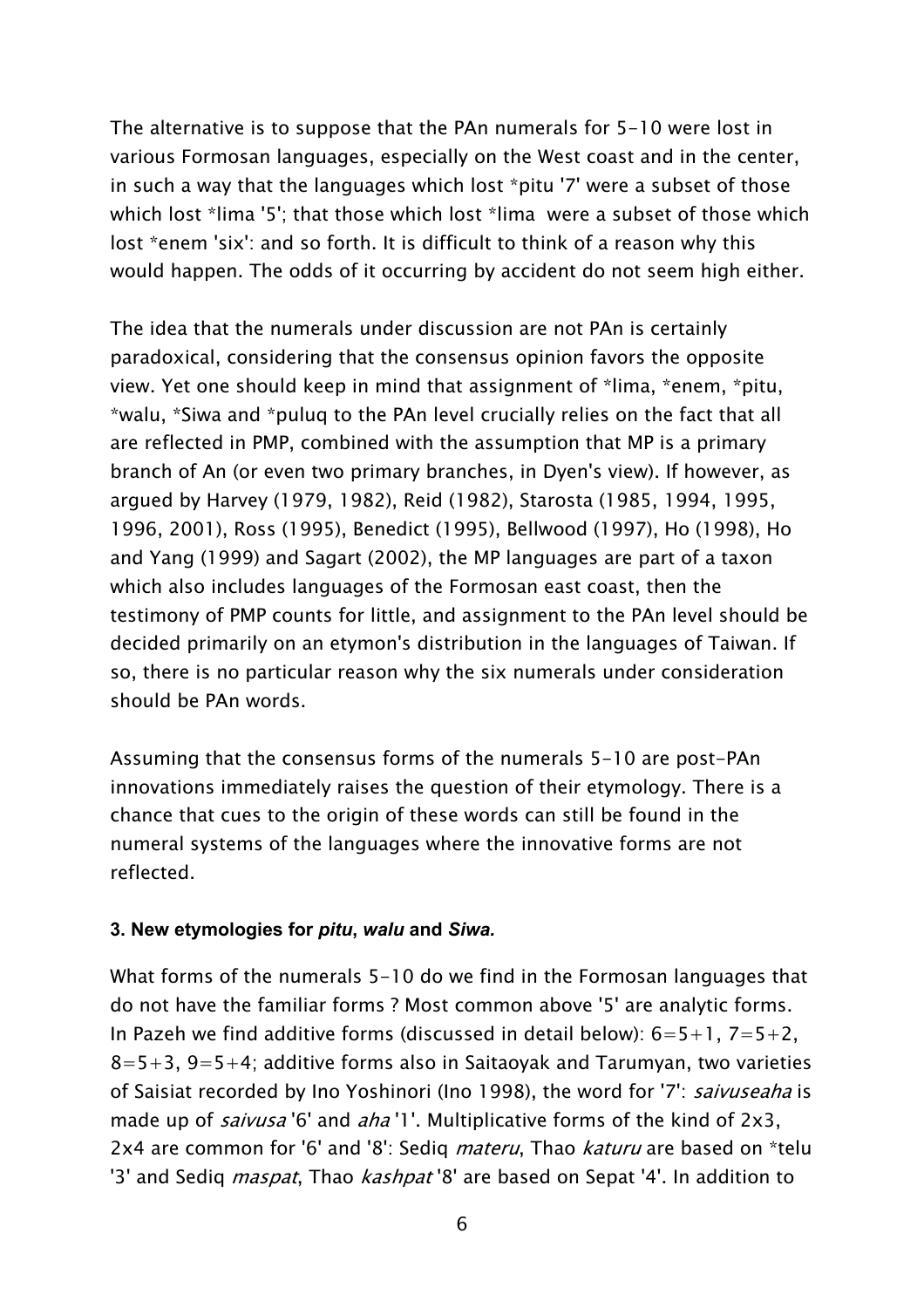katuru and kashpat, Thao has longer forms makalh-turu-turu '6' and maka(Ih)-shpa-shpat '8'. In Saisiat too the form for '8' is based on '4': Tarumyan kaspat, Saitaoyak makaspat. Favorlang maaspat < \*ma[k]aSpat '8' agrees with Saitaoyak. Taokas *ma-hal-pat*, Siraya *kuixpa* similarly appear to be based on '4'.5 Various languages have subtractive forms for '9': Sediq *maŋali* 'nine', imperative of *maŋal* 'take', apparently through 'take [one out of ten]', as noted by Pecoraro (1977); perhaps also Saisiat-Saitaoyak *ra:ha* 'nine' (Ino 1998) which contains *aha* 'one'. An interesting set consists of Thao tanacu, Favorlang tannacho, Taokas tanaso '9', which point to an earlier \*[st]a[nŋ]aCu. The first syllable might reflect \*sa- 'one', in which case we are perhaps dealing with a subtractive form.6

In Taiwan, the prevalence of analytic forms for numerals above five is essentially a west coast phenomenon. This is striking, because the west coast faces the continent and can be suspected of being the area of the earliest An settlement and the place where the first An diversification took place.

It is not in principle impossible that analytic forms could have arisen secondarily on the west coast, displacing earlier short forms. The development of analytic forms based on 'five', displacing older reflexes of the numerals 5-10, occurs in various languages of the Philippines, New Caledonia and north Vanuatu, such as Ilongot (Reid 1971), Nêlêmwa (Bril 2002: 381-82) and Mwotlap (François 2001: 344), for instance.

Another interpretation of the facts is possible: PAn had a numeration system with stable words for numerals up to '5', and no stable words for '6', '7', '8',

 $\overline{a}$ 5 The alternation in these multiplicative forms of ma- and ka- prefixed forms is interesting. Where both occur (Thao, Saisiat-Saitaoyak, Favorlang), it is always in the order ma+ka. The final consonant in Thao makalh- unambiguously reflects \*R: this is perhaps the same formative as in Rukai ma- < \*maR- 'dual' (Li 1975: 14, 74, 261), south Paiwan mag- 'dual, plural' (Elizabeth Zeitoun, p.c., 2002). In Thao (Blust 2003:113, 115) prefix makalh- is attested only with numerals (including makalh-tanacu a maqcin '90') but maka- derives verbs meaning 'to resemble X, produce X, from X, in X, to X' out of nouns. It is possible that the PAn prototypes of the multiplicative forms for '6' and '8' are retained in the long Thao forms makalh-turu-turu '6' and maka(lh)-shpa-shpat '8'. If so, the corresponding PAn forms would be \*makaR-telu-telu '6' and \*makaR-Sepat-Sepat '8'. They would be verbal in origin, perhaps something like 'to be from N (maka-) doubled (-R)'.

 $6$  This form could contain a verb of taking, perhaps the same etymon as in Pazeh *asu* 'bring'  $\langle$  \*aCu. The intervening nasal could be the segment that sometimes attaches to the end of the numeral 'one', as in Pazeh *adang* '1', Bunun (ishbukun: Imbault-Huart 1893:256) tashang '1': the prototype would then be \*sa-ŋ-aCu 'one brought (towards ten)'.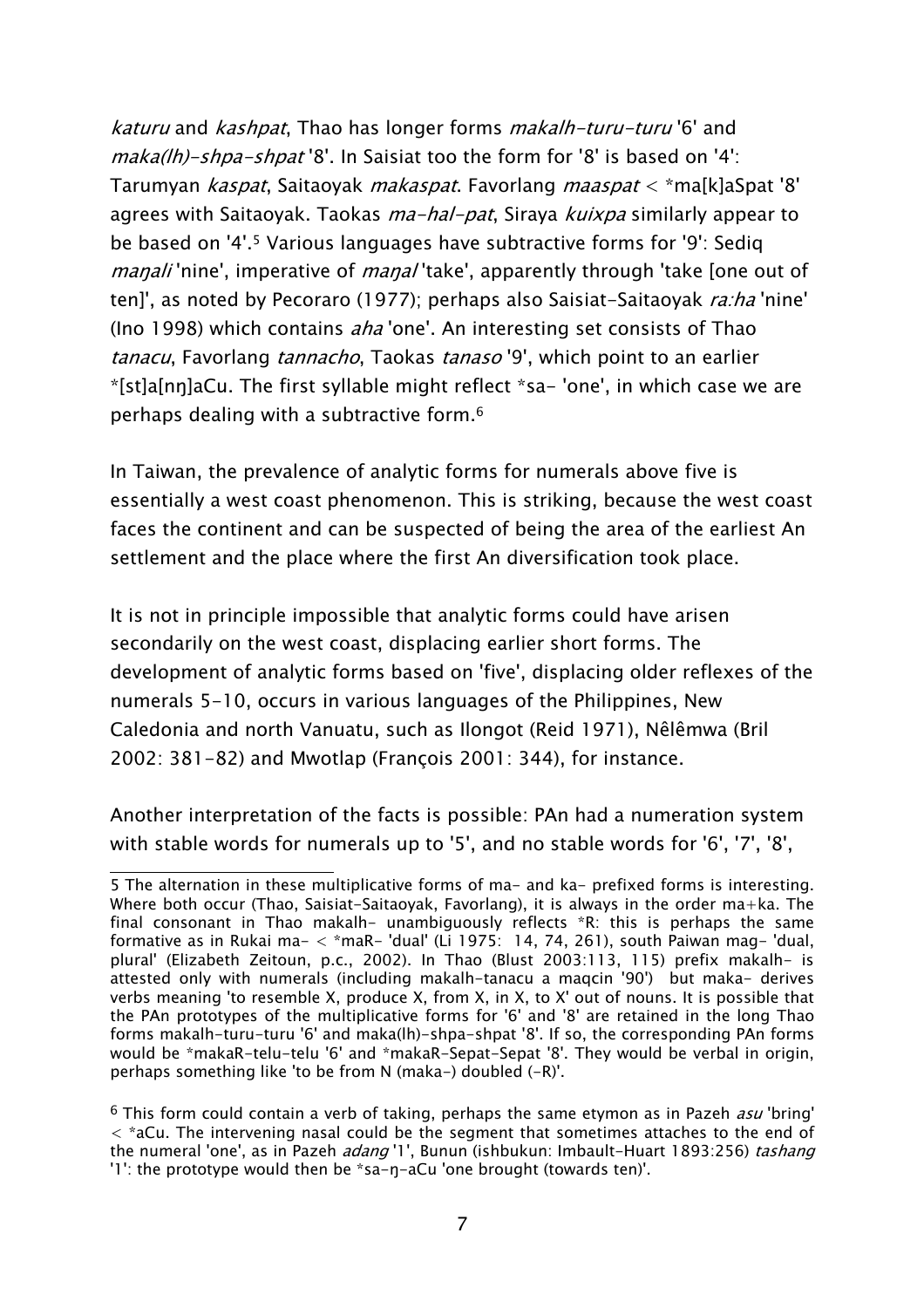'9'. Expressions for the corresponding notions were made up on the spot using additive, multiplicative and subtractive strategies. The analytic forms in the west coast languages are their fossilized descendants. The familiar disyllabic forms of the numerals arose one after the other in successive daughter languages of PAn, gradually displacing all the old PAn analytic expressions.

I will argue that the latter explanation is true, by proposing new etymologies for '7', '8' and '9'. I will take as my starting point the Pazeh numerals for 6-9, from Li and Tsuchida (2001):

xaseb-uza '6' xaseb-i-dusa '7' xaseb-a-turu, xaseb-i-turu '8' xaseb-i-supat '9'

The Pazeh word xasep means 'five' and the forms from 6 to 9 are additive:  $5+1$ ,  $5+2$ ,  $5+3$ ,  $5+4$ . Li and Tsuchida (2001) give two alternating forms for 'eight': one with linker  $-a-$  and another with linker  $-i-$ . They give xasep-aturu a separate entry and list xaseb-i-turu under xasep 'five'. In the Pazeh texts edited by the same authors, only *xaseb-a-turu* occurs (Li and Tsuchida 2002: 49, 53). I regard xaseb-a-turu as the primary spoken form and xaseb*i-turu* as its analogically levelled variant. This will explain why the  $-i$ - form tends to appear when numerals are elicited as part of a word list (Ferrell 1969; Lin 2000:159). Only 'eight' shows this variation. The numerals for '7' and '9' attest only -i-. This idiosyncratic fact will prove significant.

Change of final -p to -b in xasep is regular (Blust 1999:326, rule I).<sup>7</sup> Pazeh xasep has cognates in other West coast languages: Favorlang achab (drawn from Ferrell 1969), Saisiat *a:seb* (Yeh 2000); these two reflect \*RaCep, if we suppose that, as in Pazeh, final voicing is secondary in Favorlang and Saisiat. Taokas hasap (drawn from Ferrell 1960) appears to reflect \*qaCep. The numerals added to \*RaCep in the Pazeh words for 6, 7, 8, 9 are the PAn words for 1 (\*esa), 2 (\*duSa), 3 (\*telu), 4 (\*Sepat), all with regular developments.

 $\overline{a}$  $7$  "A rule of intervocalic voicing that affects voiceless stops before a morpheme boundary but not within a morpheme".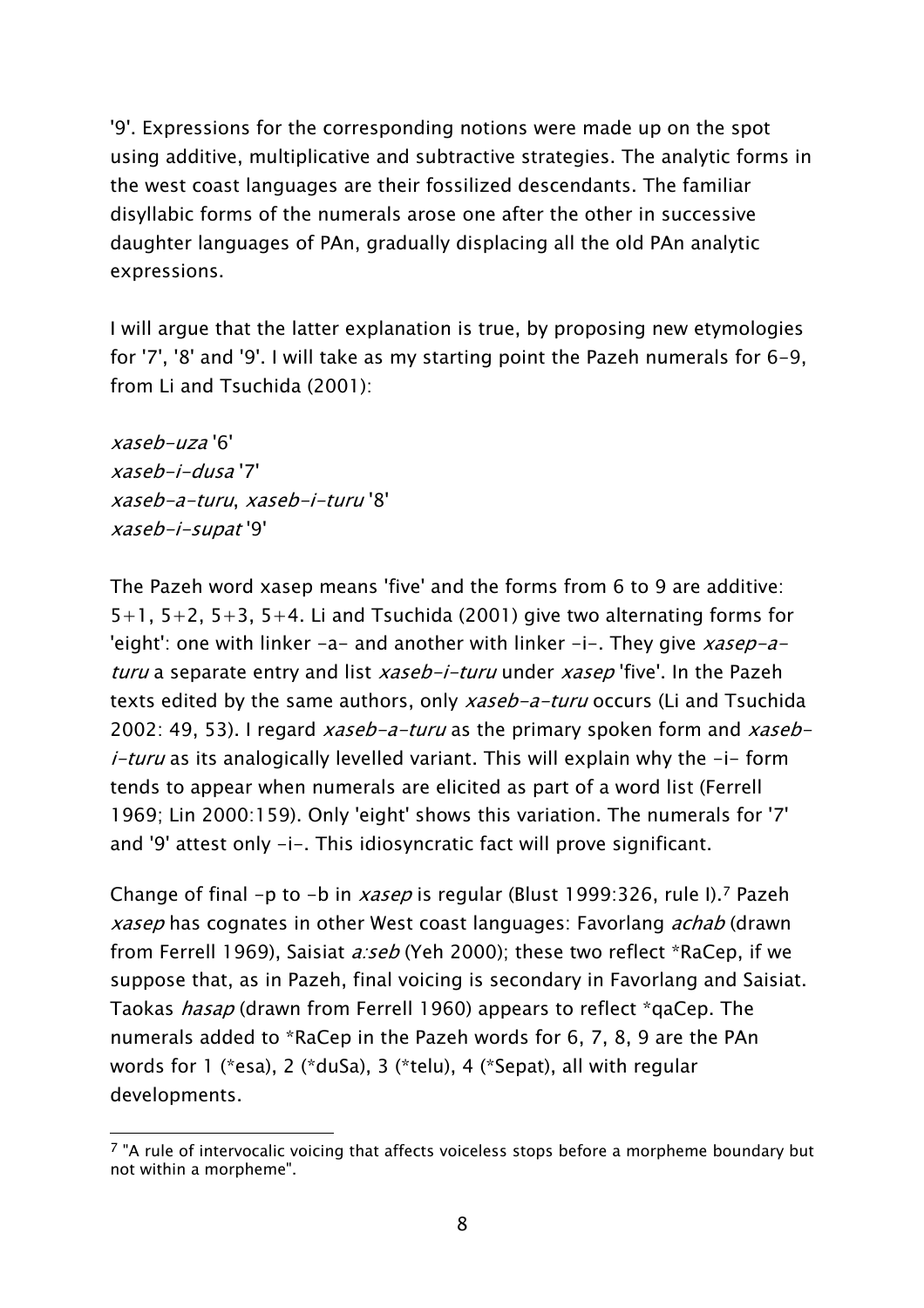The full additive forms found in Pazeh are not observed elsewhere, but shorter forms in some west coast languages are indicative of their former existence in other dialects/branches of An:

- The final three syllables of Pazeh xasebaturu, the additive form for '8', are paralleled in Luilang '8' *patulu-nai* (where - nai is detachable, compare '7' *in-nai* and '9' *satulu-nai*, with  $sa- = '1'$  in Luilang).
- One dialect of Siraya (Tsuchida, Yamada and Moriguchi 1991, point M2) has *sipat* 'nine': <sup>8</sup> given the phonetic proximity with PAn \*Sepat 'four', this is almost certainly based on an additive  $5+4$  form.

Let us now return to the Pazeh paradigm, leaving the word for '6' aside:

xasebidusa '7' xasebaturu '8' xasebisupat '9'

 $\overline{a}$ 

Under the standard explanation, any resemblances between the analytic Pazeh expressions for '7', '8', '9' and the familiar words \*pitu, \*walu and \*Siwa must be fortuitous. My suspicion that the standard explanation does not account for the facts was raised by the observation that the Pazeh word for '7' contains the sequence  $-bidu-$ , close to \*pitu, the familiar word for '7':

|  |  |  | x a sebidusa |  |  |
|--|--|--|--------------|--|--|
|  |  |  | p i t u      |  |  |

That  $-b-$  in the Pazeh form is phonologically a  $/p/$  makes the resemblance more specific.

<sup>8</sup> This form *sipat* '9' was obtained by Ogawa from a nonnative policeman in Kalapo. Siwatype forms for '9' are not common in Siraya. From another policeman in the same locality, Ogawa recorded  $ra-siwa$ <sup>'9'</sup> (dialect M3 in the same book). Probably the  $-p-$  was in the process of being lenited and final-t was weak.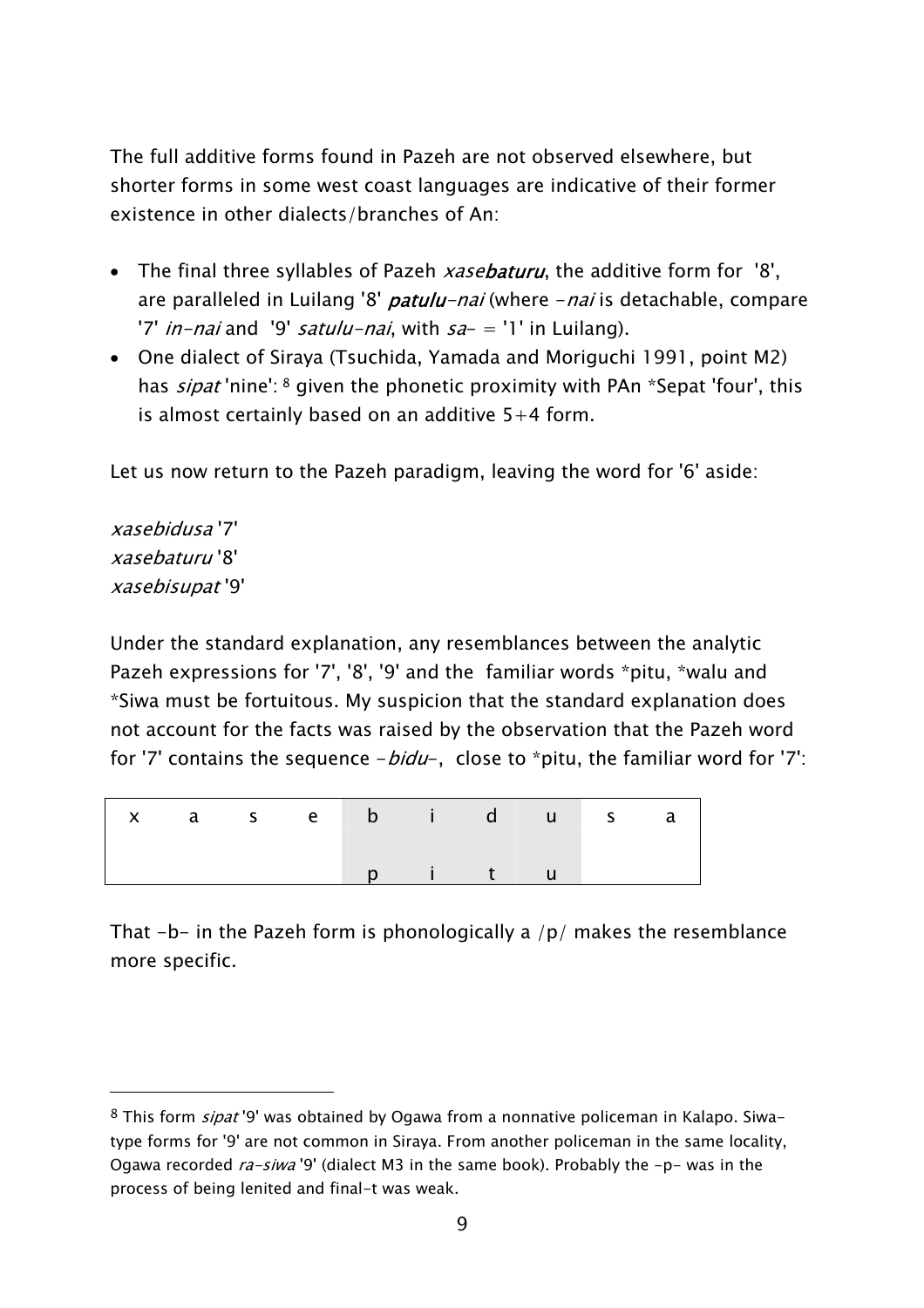Looking now at the Pazeh word for '8', we notice that it contains consonants of the same point of articulation, and the same vowels, as \*walu '8', all in the correct sequential order, even though a syllable intervenes between them:

|  |  | x a se b a turu |          |  |                                                                                   |  |
|--|--|-----------------|----------|--|-----------------------------------------------------------------------------------|--|
|  |  | W               | $\Box$ a |  | $\begin{array}{ c c c c c }\n\hline\n&\quad\text{I} & \quad\text{u}\n\end{array}$ |  |

The -r- in Pazeh *turu* 'three' reflects PAn -l-, which improves the goodness of fit with \*walu. Note also that the intervening syllable -tu- had schwa (orthographically 'e') in proto-Austronesian: PAn \*telu '3'. Suppose that schwa fell,  $a - t$ l- cluster would result, which could then easily simplify to  $-l$ -, given the hostility of An phonology to consonant clusters.

With '9' we also find in the Pazeh words several of the phonetic ingredients that enter in the familiar reconstruction \*Siwa, again in the right sequential order:

|  |  |  |  | x a sebisupat |  |
|--|--|--|--|---------------|--|
|  |  |  |  | S i w a       |  |

Pazeh s- reflects proto-Austronesian S-, which again improves the comparison. Moreover, the correspondence between Pazeh /pa/ and 'consensus PAn' /wa/ is the same as in '8' (remember that in the Pazeh word for 'eight' xasebaturu, 'b' is phonologically a p). Least satisfactory is the match between Pazeh u and PAn i in the first syllable, but note that Pazeh u reflects PAn schwa in this case (PAn \*Sepat 'four'), and that of all PAn vowels, schwa is the most sensitive to contextual influence.

These facts suggest that the 'consensus PAn' forms for '7', '8' and '9' arose as reduced forms of earlier additive expressions. I will now describe a simple evolution path leading from the latter to the former. Let us first go back to the list of Pazeh numerals and reconstruct the PAn forms that they would derive from, based on the accepted sound correspondences between Pazeh and PAn (Blust 1999; Li and Tsuchida 2001), supposing that the additive forms existed in PAn: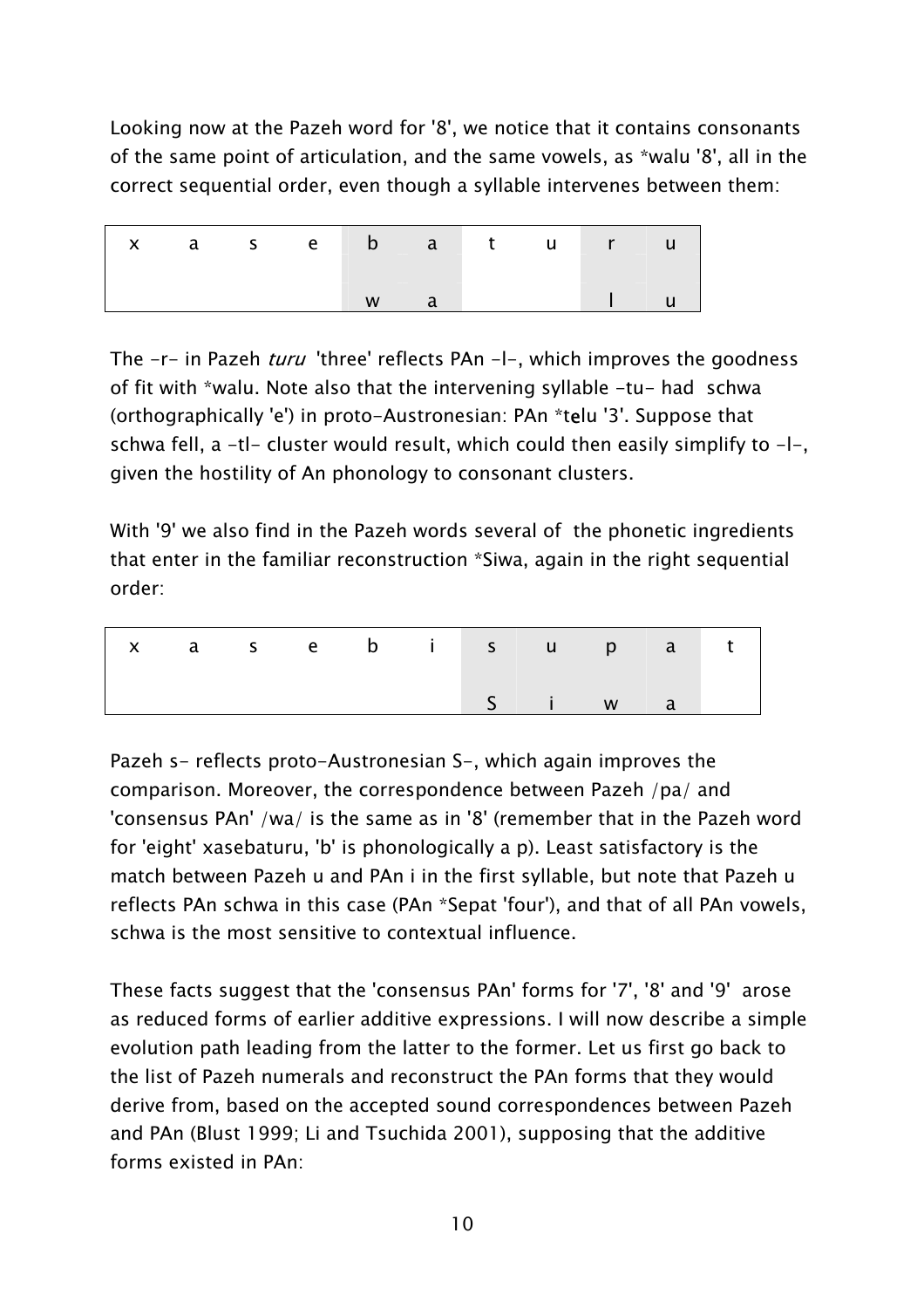\*RaCep-i-duSa '7' \*RaCep-a-telu '8' \*RaCep-i-Sepat '9'

I first introduce two arbitrary modifications to this paradigm:

1. I change RaCep-i-duSa to RaCep-i-tuSa. There is independent evidence for an old variant \*tuSa of '2' (Amis tusa, Puyuma towa, Thao tusha) with initial \*t- instead of \*d- perhaps on the analogy of \*telu '3'. The arbitrariness is in stipulating that the \*tuSa variant was used in the PAn form which underlies \*pitu '7'.

2. I arbitrarily9 assign stress to the penultimate syllable of '7' and to the final syllable in each of '8' and '9'.

In the resulting paradigm I write stressed vowels in bold type:

\*RaCep-i-tuSa '7' \*RaCep-a-telu '8' \*RaCep-i-Sepat '9'

Now I submit this paradigm to six sound changes (Table 2).

### $\langle$ Tahle 2 $>$

There are several possible variants of this derivation: in particular, changes 4, 5 and 6 are not crucially ordered with respect to one another.

Although they are arbitrary, the changes supposed here

 $\overline{a}$  $9$  I assume PAn generally had final stress. A reason why '7' could have its penultimate vowel stressed would be if -a in \*tuSa were the ligature, which became attached to the original word for '2', which ended in -S. This in turn could explain why in Pazeh /a/ is optional (indeed, mostly absent) between *dusa* '2' and a following noun: *dusa daali* '2 days', *dusa* rakihan 'two children', dusa saw 'two persons', dusa ilas 'two months', dusa isit 'twenty' (two tens); compare *adang a daali* 'one day', turu a rakihan 'three children', supad a saw 'four people', *supaz a isit* 'forty', *xaseb a saw* 'five people', *isid a ilas* 'ten months', etc. This is apparently not because of a constraint on sequences of like vowels, as we find noun phrases like tula a daran 'path of an eel' (Li and Tsuchida 2002: 82).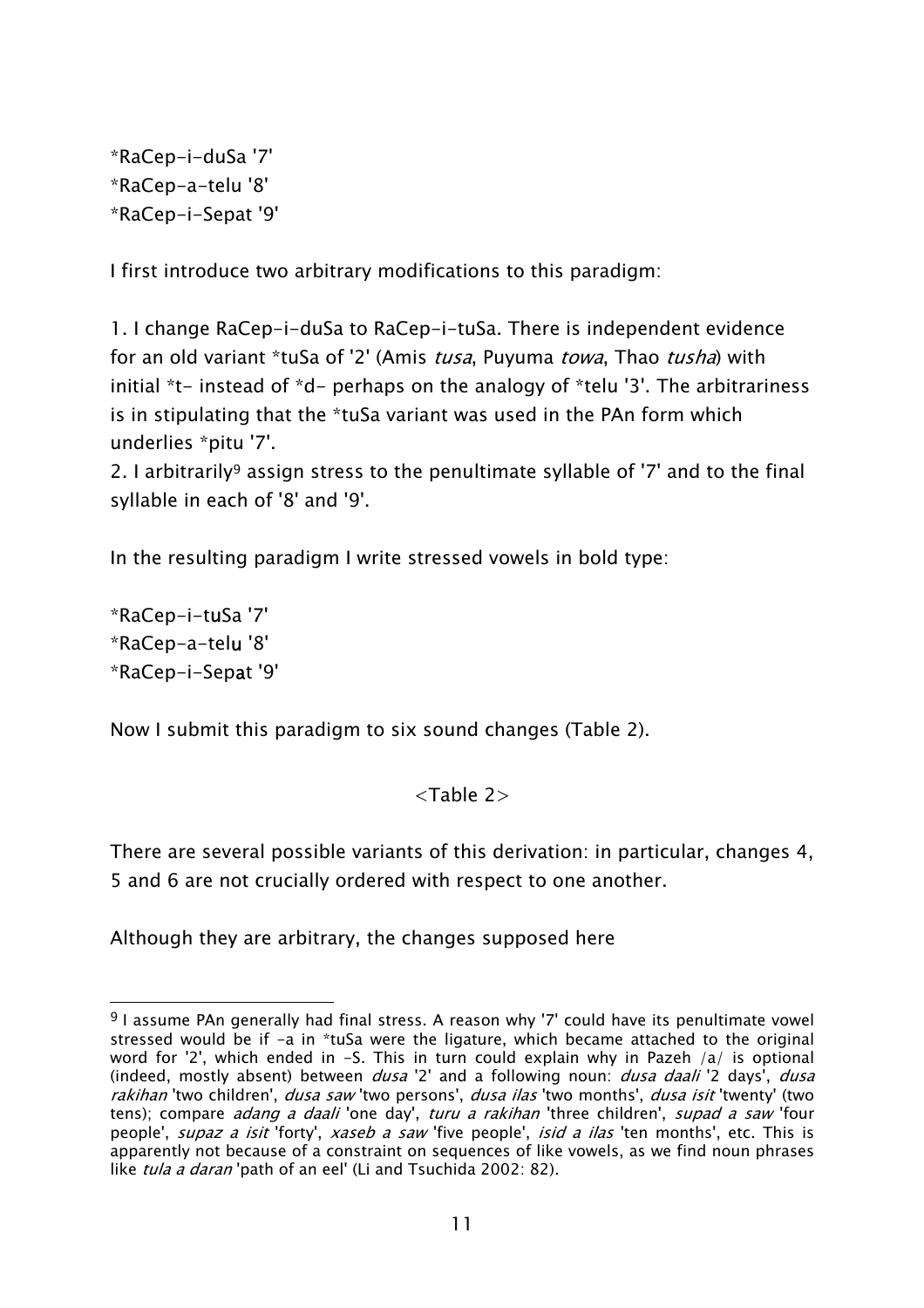- are natural changes: assimilations, cluster simplifications, schwa deletions, lenitions, stress-conditioned prunings, not outrageous changes like  $p > r$ , or  $l > m$ , or  $i > q$ ;
- affect at least two forms (except for changes 1 and 6): two changes (# 3, 4) affect the entire paradigm (three forms). By definition, ad hoc changes would affect only one form. The relatively marked lenition pa- > -wa- affects two forms;
- do not change the vowels, except for schwas: this is a general tendency of later An phonetic evolution;
- do not affect the points of articulation of the consonants.

The changes in Table 2 did not apply to the entire vocabulary. There is ample evidence that, for instance, PAn /pa/ normally remains /pa/ in PMP, and that the schwas of PAn are usually retained in PMP. I am arguing that these changes took place when expressions of four or more syllables were reduced to disyllables as a result of the 'drive to disyllabism' which has been at work throughout early An history. Such reduction could have taken place when long forms came to be treated prosodically as prosodic feet, rhythmically equivalent to canonical disyllabic feet. Compression of the phonic material into the narrow temporal confines of a rhythmic foot would have provided the basis for the lenitions, schwa-deletions and procrustean prunings in Table 2.

I am well aware that the sound changes I am hypothesizing lack the support of recurring sound correspondences. That is unavoidable, since the drive to disyllabism could only have affected a small number of expressions simultaneously: even supposing that the changes happened before our very eyes, the number of examples for each of the changes involved would be too small for sound correspondences to be established anyway. What Table 2 establishes is that phonetic evolution from the long to the short forms is possible and that it only requires the application of a small number of natural sound changes.

At the same time, lack of support from sound correspondences leads to the question as to whether the resemblance between long and short forms is not accidental, especially considering that I have made use of two *ad hoc* stipulations and six arbitrary sound changes. I have not conducted a proper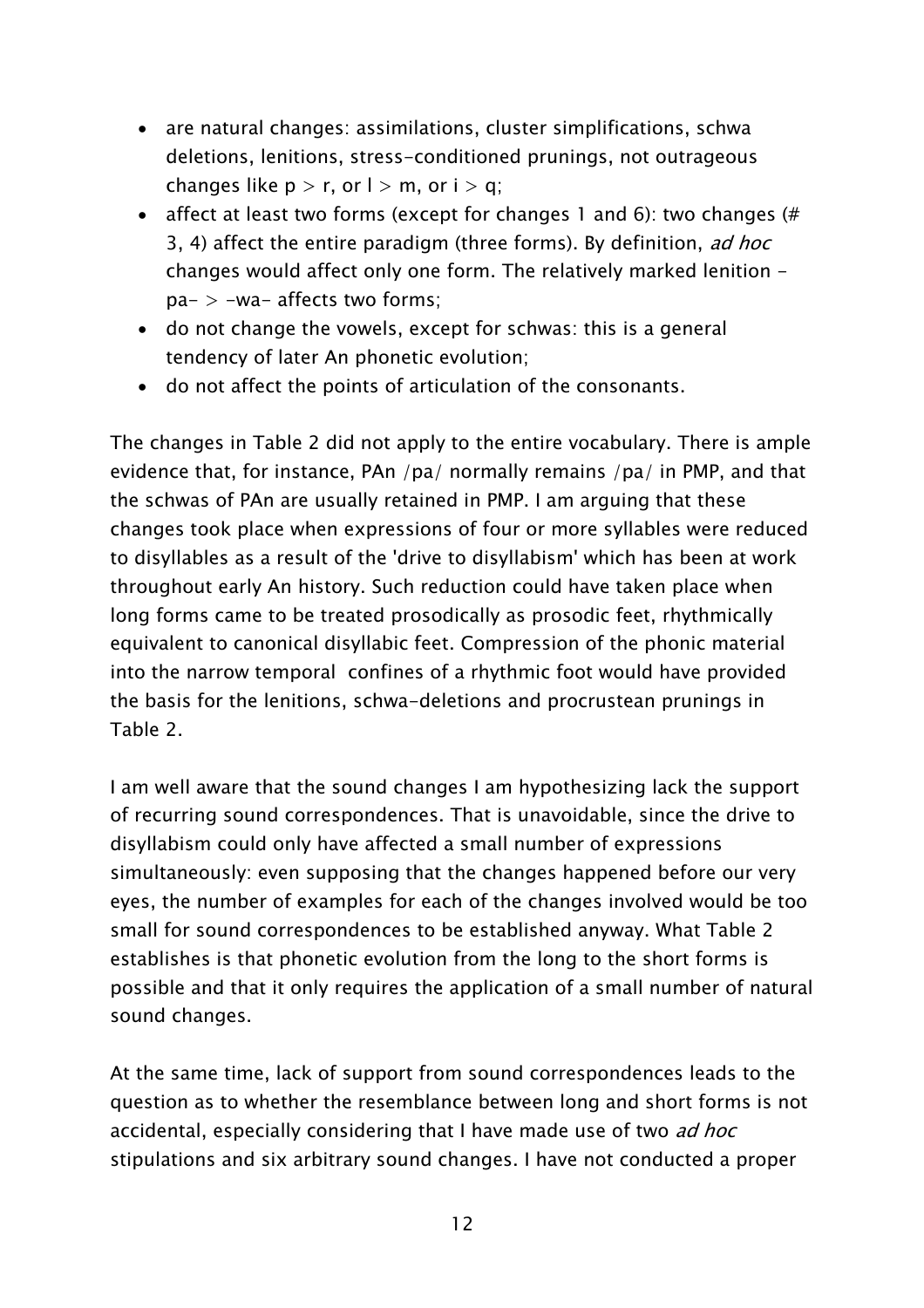probabiIistic study of this question,10 but I believe that the resemblances are meaningful, for the following reasons.

First, there exists independent evidence for change #4 Prune left:

- Thompson (1873) records some words from a now-extinct variety of Pazeh. The numerals from 6 to 9, cited here as reproduced by Imbault-Huart (1893:319) are *boudah* '6', *bidousut* '7', *bitouro* '8', *bissoupat* '9': leaving aside the curious word for '7', these are clearly left-pruned outcomes of the long forms in Li and Tsuchida (2001).
- Luilang *patulu-nai* '8' (Luilang nai is detachable, as already noted) appears to be the left-pruned outcome of \*RaCep-a-telu.
- Siraya-Makatao *sipat* '9' (point M2 in Tsuchida, Yamada and Moriguchi 1991), which contains \*Sepat 'four' in a slightly altered form must be the left-pruned outcome of an earlier additive expression, although in this case there is no evidence that the pruned-off part was \*RaCep.

Second, the irregularity in Amis *falu* '8', earlier \*balu, instead of expected walu, can now be explained: the lenition of -pa- in \*RaCepatelu went through βa-, which was reinterpreted word-initially as ba- in pre-Amis. At the same time,  $-pa-$  in '9' was fully lenified to  $-wa$  (Amis  $\sin a$  '9'), perhaps because it was in intervocalic position, a facilitating context for a lenition.

Third, the present interpretation explains an interesting detail in the distribution of forms across Formosan languages: no language has at the same time a reflex of \*pitu and a transparent additive from based on \*RaCep '5' for another numeral. This is because a language that has a reflex of \*pitu is at least a stage-5 language in terms of Table 2: at stage 5, additive forms based on \*RaCep have already been reduced to disyllables.

Above all, the etymologies proposed here relate the familiar \*pitu, \*walu, \*Siwa paradigm to another paradigm: the Pazeh additive forms for '7, '8' and

<sup>&</sup>lt;sup>10</sup> I have counted the number of changes required to convert the same three putative PAn analytic forms into the same three familiar numerals, only *paired differently*  $(7>8, 8>9, 1)$ 9>7): I have found that at least 10 changes, some strange or unmotivated, are required, most applying to only one form.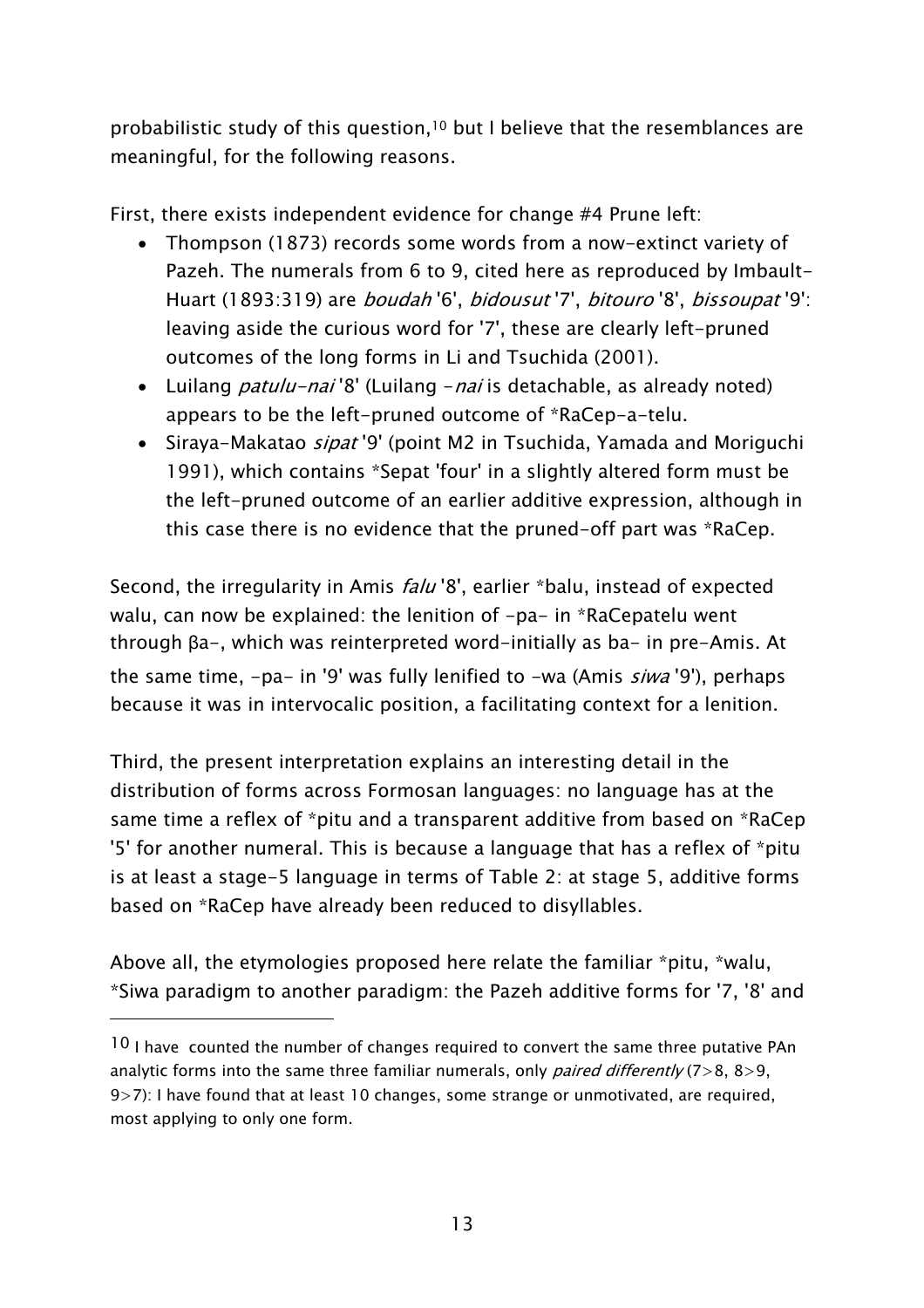'9'; rather than to forms unrelated to each other, reflected in different languages.

The alternative requires one to accept that:

- the resemblances between the long and short forms for 7, 8 and 9 are accidental;
- /f-/ in Amis  $falu$  '8' is irregular;
- the fact that An languages reflecting \*pitu can have multiplicative and subtractive forms, but not additive forms based on \*RaCep, is accidental;
- the fact that the three etymologies proposed for '7', '8' and '9' form a paradigm in Pazeh is accidental.

Table 1 shows that (except for some varieties of Rukai, see fn. 4) \*walu and Siwa occur in the same languages. Before we examine the question in more detail, let us first pause to consider what the PAn numeral system may have been. The numerals for '1' to '4' were \*esa, \*duSa~tuSa, \*telu, \*Sepat; '5' was \*RaCep (the 'standard PAn' form \*lima is transparently from 'hand', while \*RaCep is opaque; only \*RaCep occurs in the additive forms: so \*lima must have displaced \*RaCep in early post-PAn times; see below). There is the possibility that final -a in \*esa and \*duSa~tuSa is a captured ligature. There was also a word for '10': Pazeh *isit*, Luilang *isit*, Favorlang *tsxiet*, Taokas (ta)isid, Papora *metsi*, Hoanya *(miata)isi*. An approximation of the PAn form is  $#$ (sa)-iCit, where sa- = '1'. That word was later displaced by \*puluq, as we will see. Between '5' and '10' there were no stable numerals. Table 3 describes the analytic forms found in Formosan languages for numerals 6-9.

 $\langle$ Table 3 $>$ 

Additive and multiplicative strategies generally appear to have been favored over subtractive ones for '6' to '8', but subtractive formations are more common for '9': all numbers were open to additive formation, and both even numbers to multiplicative formation. With additive expressions, only those involving the highest lexicalized numeral (\*RaCep 'five') were in use (to the exception of Saisiat *saivuseaha*, from saivusa '6' plus *aha* '1', where the origin of saivusa is problematic).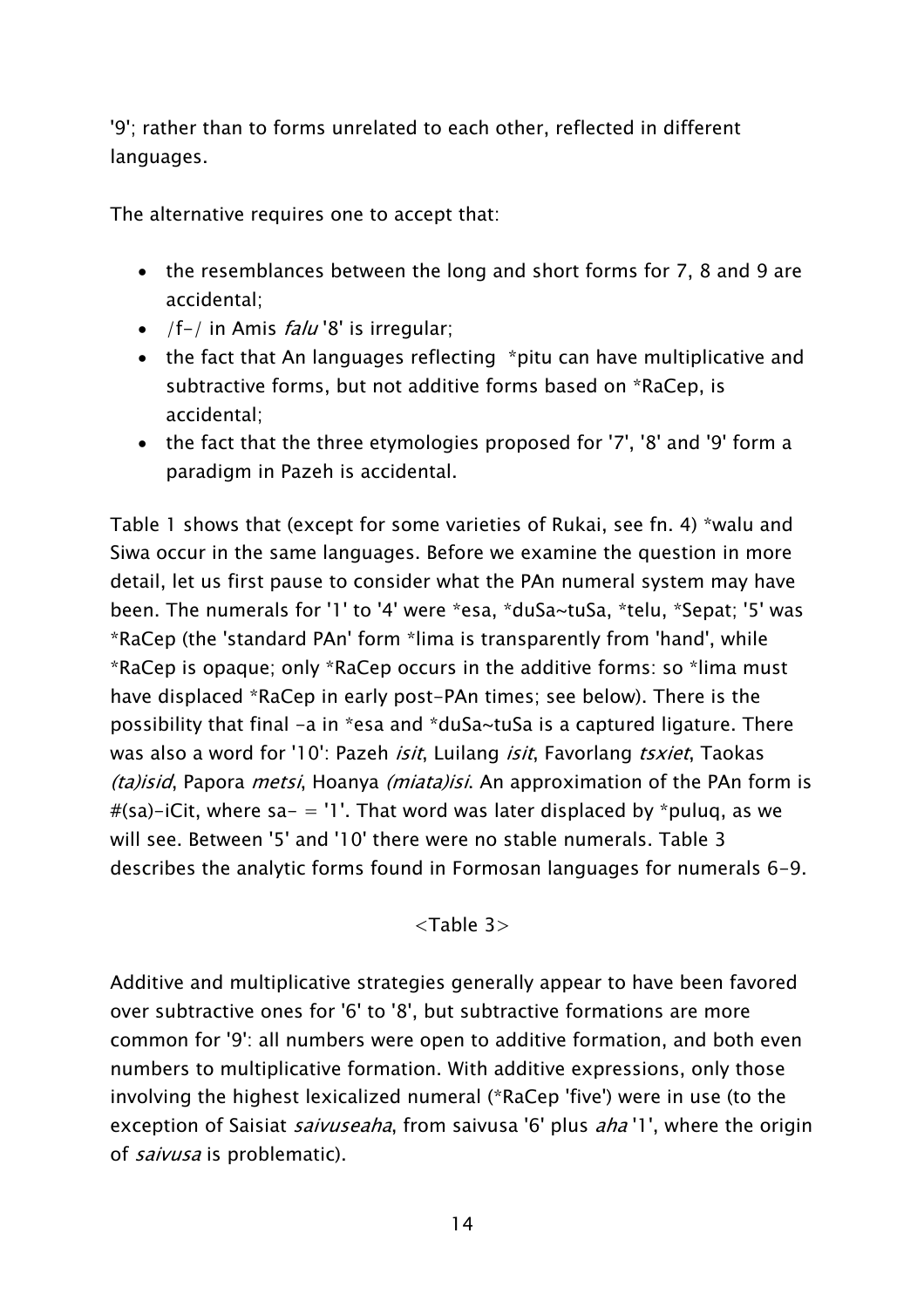Let us now return to the question of why \*walu and \*Siwa appear only in Formosan languages that have \*pitu. The shift from the PAn numeration system to the post-PAn system was effected, I have proposed, through the reduction to disyllables of full PAn additive forms, as shown in Table 2: but while the old additive forms disappeared even as they were being phonetically reduced, this did not eliminate multiplicative and subtractive competitors for each numeral. Since \*pitu appears at stage 5, the common ancestor of all the languages which show \*pitu must be the stage-5 language. By Table 2, in that language, one had innovative forms \*pitu, \*watlu and \*Siwa for 7-8-9, but competing multiplicative and subtractive forms were still available for '8' and '9'. In contrast, for '7', there were no multiplicative and subtractive competitors. For this reason, all the daughters of the stage-5 language have a reflex of \*pitu, but only some of them show \*walu and \*Siwa. Those which do not (Atayal, Sediq, Thao, Favorlang, Taokas and Siraya) all have a multiplicative form for '8', and either a subtractive form or a form of unknown origin for '9'. One last consideration is that the combination in one language of a multiplicative form for 'eight' and an additive form for 'nine' is never observed, probably because both forms would then end in a reflex of \*Sepat 'four'. On the other hand, the absence of languages showing simultaneously the additive form for 'eight' and a subtractive form for 'nine' is regarded as coincidental.

The three innovations discussed above have qualities that make them ideal subgrouping criteria:

- their etymology is known and direction of the innovation is certain (in contrast, the etymologies of \*enem '6' and \*puluq '10' are not known);
- the risk that they might have spread by contact is minimized by the fact that they belong to the (relatively) basic vocabulary;<sup>11</sup>

<sup>&</sup>lt;sup>11</sup> Although borrowing of numerals is rare in Indo-European languages, numerals, especially the higher numerals, are not immune to borrowing. This is true especially in east Asia, where sets of Chinese numerals have been borrowed by Thai, Be, Miao-Yao, Bai, Baonan among others; where Chamorro has borrowed the entire set of Spanish numerals (Topping 1973: 166); where Qau Gelao has borrowed its numerals from 2 to 10 from Yi (Edmondson and Thurgood 1992) etc. In many (though not in all) cases, the lending language is a state language and the borrowing language has been subjected to the pressure of the lending language within the confines of that state, in the context of a monetary economy. That the power of a state is often behind the transmission of numerals by contact suggests that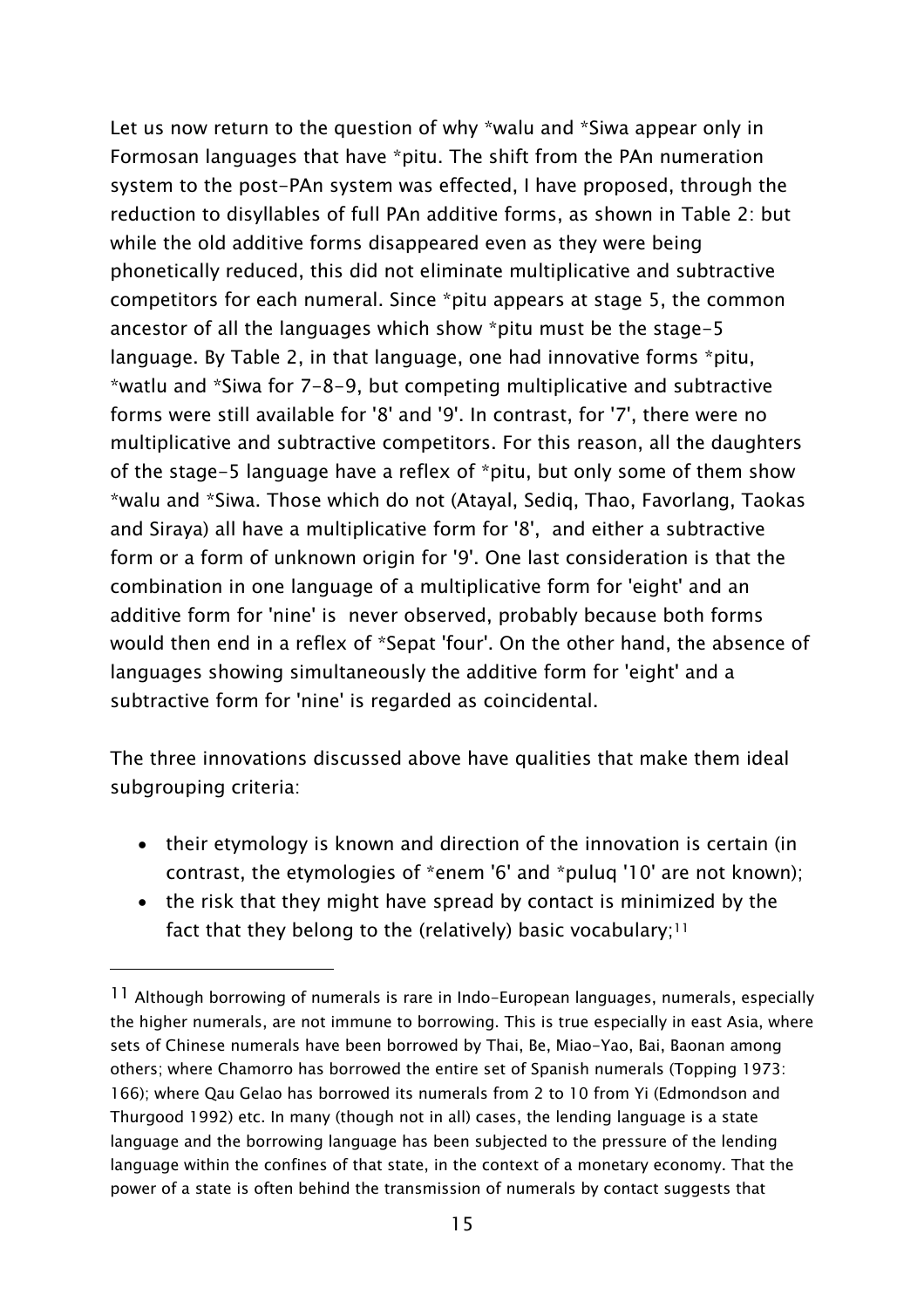• the risk that each of these innovations was made several times independently is almost nonexistent, given the complexity of the sixstage process in Table 2 and the fact that the resulting cognate sets obey the habitual An sound correspondences (in contrast, the \*lima '5' < 'hand' innovation consists of a mere semantic shift: it could have occurred several times independently).

I will therefore use the \*pitu, \*walu and \*Siwa innovations as the backbone of a new higher Austronesian phylogeny, shown in Figure 1.

#### <Figure 1>

I call PAn the language spoken by the first neolithic settlers of Taiwan, from the moment they set foot on the island to the moment when their language broke up into two or more dialects some generations later. I call 'Pituish' the hypothetical daughter language of PAn in which \*pitu was first innovated and, having no multiplicative or subtractive competitors, became the sole word for 'seven'. In Table 2 this corresponds to the stage-5 language. Pituish is ancestral to all An languages except Pazeh, Saisiat and Luilang. I assume Pituish already had \*Siwa for '9' and a form which I take to have been [watlu] for '8'; but these two forms are not expressed by Pituish's descendants Atayalic, Favorlang, Thao, Taokas and Siraya because of competing multiplicative forms for 'eight' and subtractive forms for 'nine'. In another of its descendants, however, watlu had become walu, and it and Siwa eliminated their multiplicative and subtractive competitors, thereby becoming the only words for '8' and '9'. I call the language where this occurred 'Walu-Siwaish'. I regard this language as ancestral to all An languages except Pazeh, Saisiat, Luilang, Atayalic, Favorlang, Thao, Taokas, Siraya, as well as Papora and Hoanya. Although these two appear to have reflexes of \*walu and \*Siwa, I suspect they are loans from southern Tsouic, as they show the change  $w >$ zero, a regular development in Kanakanabu and Saaroa (compare Kanakanabu *(h)a:ru* 'eight', *siya* 'nine'). Note also initial h- in the Kanakanabu word for '8', reflected in Papora *ma-hal*. Taokas *mahalpat* looks like a blend of a multiplicative form and Papora *ma-hal*.

borrowing of numerals would perhaps not have been very frequent in the early neolithic communities which spoke PAn.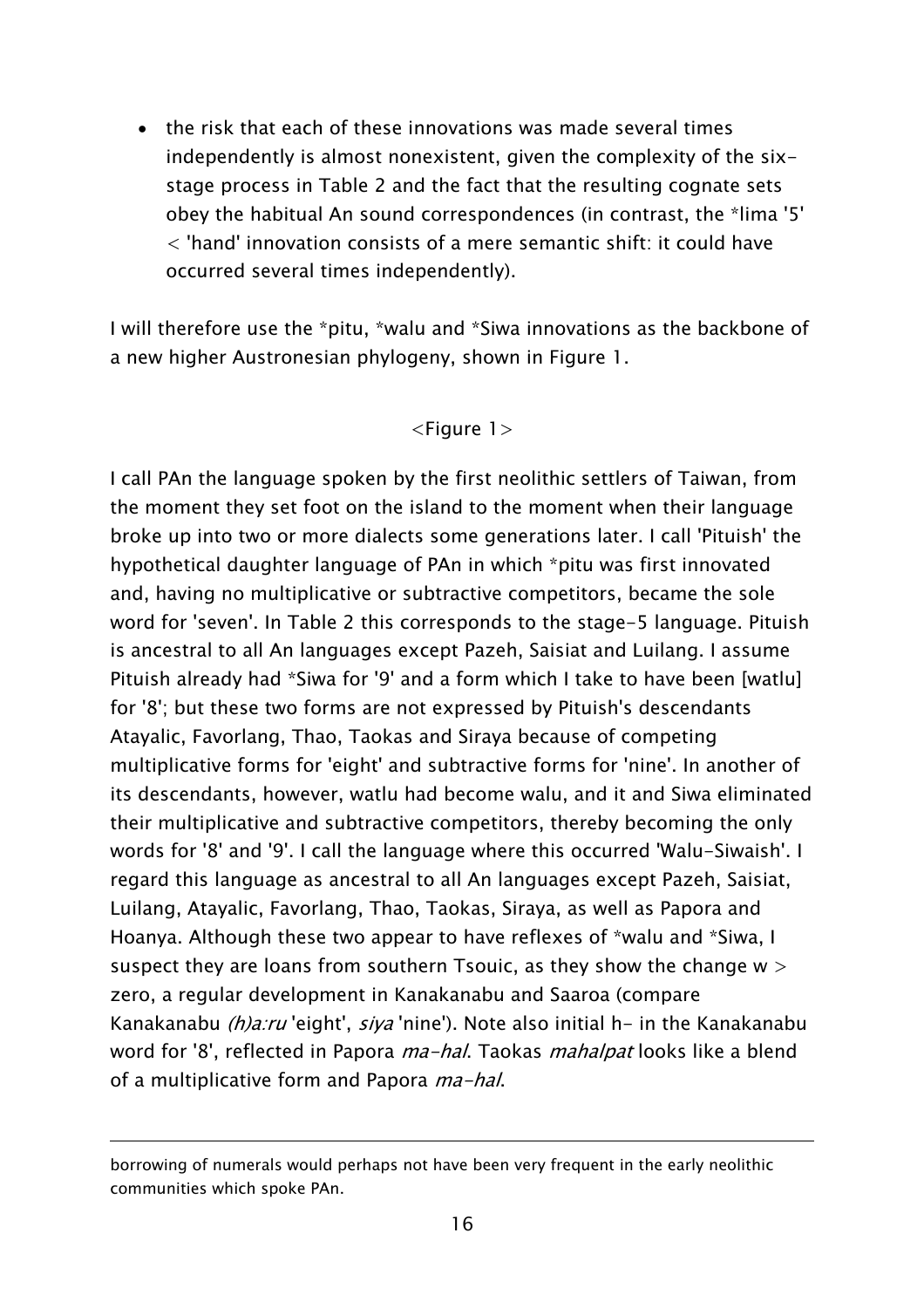Mention must be made of the situation in Rukai. Rukai has a reflex of \*walu eight' but has *banat*a for 'nine', an isolated innovative form of unknown origin. Since Rukai has been shown to belong to Rukai-Tsouic by Tsuchida (1976) and since all Tsouic languages have reflexes of \*Siwa, it is likely that banata has displaced a reflex of \*Siwa as a Rukai-specific innovation.

That PMP shares the \*pitu, \*walu and \*Siwa innovations with other \*Walu-Siwaic languages, as shown in Figure 1, indicates that PMP is not a primary branch of PAn, but part of Walu-Siwaic, a branch of Pituic. This is in agreement with Harvey (1979, 1982), Reid (1982), Starosta (1985, 1994, 1995, 1996, 2001), Ross (1995), Benedict (1995), Bellwood (1997), Ho (1998), Ho and Yang (1999) and Sagart (2002).

## **4. Enriching the phylogeny**

I will now enrich the phylogeny in Figure 1 with additional lexical and morphological characters that are compatible with it. I will also show how the principal sound changes that have affected Formosan languages are to be understood in the present framework. Before I proceed, I need to state that I accept Tsuchida's proposal that Rukai and the three Tsouic languages (Tsou, Kanakanabu, Saaroa) subgroup together on the basis of his documentation, which includes several uniquely shared lexical innovations for basic meanings, notably 'leg', 'nose', hand', shoulder', 'star' and 'river' (Tsuchida 1976:11-12). Atayalic, a taxon consisting of Atayal and Sediq, is self-evident and has been silently accepted in Figure 1. Likewise, NE Formosan, a taxon consisting of Kavalan and Ketagalan is accepted on the basis of the documentation in Blust (1999), who cites a uniquely shared irregular dissimilation in \*susu 'breast'  $>$  sisu, and in Li (2001) who cites uniquely shared innovations for the meanings 'tooth', 'eyelash', 'spider' and 'unhusked grain/cereal'.

### 4.1. Fitting more lexical characters into the phylogeny

I now turn to some well-known cognate sets which are often assigned to the PAn level. I will claim that they are post-PAn innovations. Although their etymologies are not all known, they all have an 'opposite number' (by this I mean another Formosan etymon of the same meaning) which I take to be the PAn word they have displaced. This opposite number is represented only in the higher regions of my phylogeny, while the innovative word is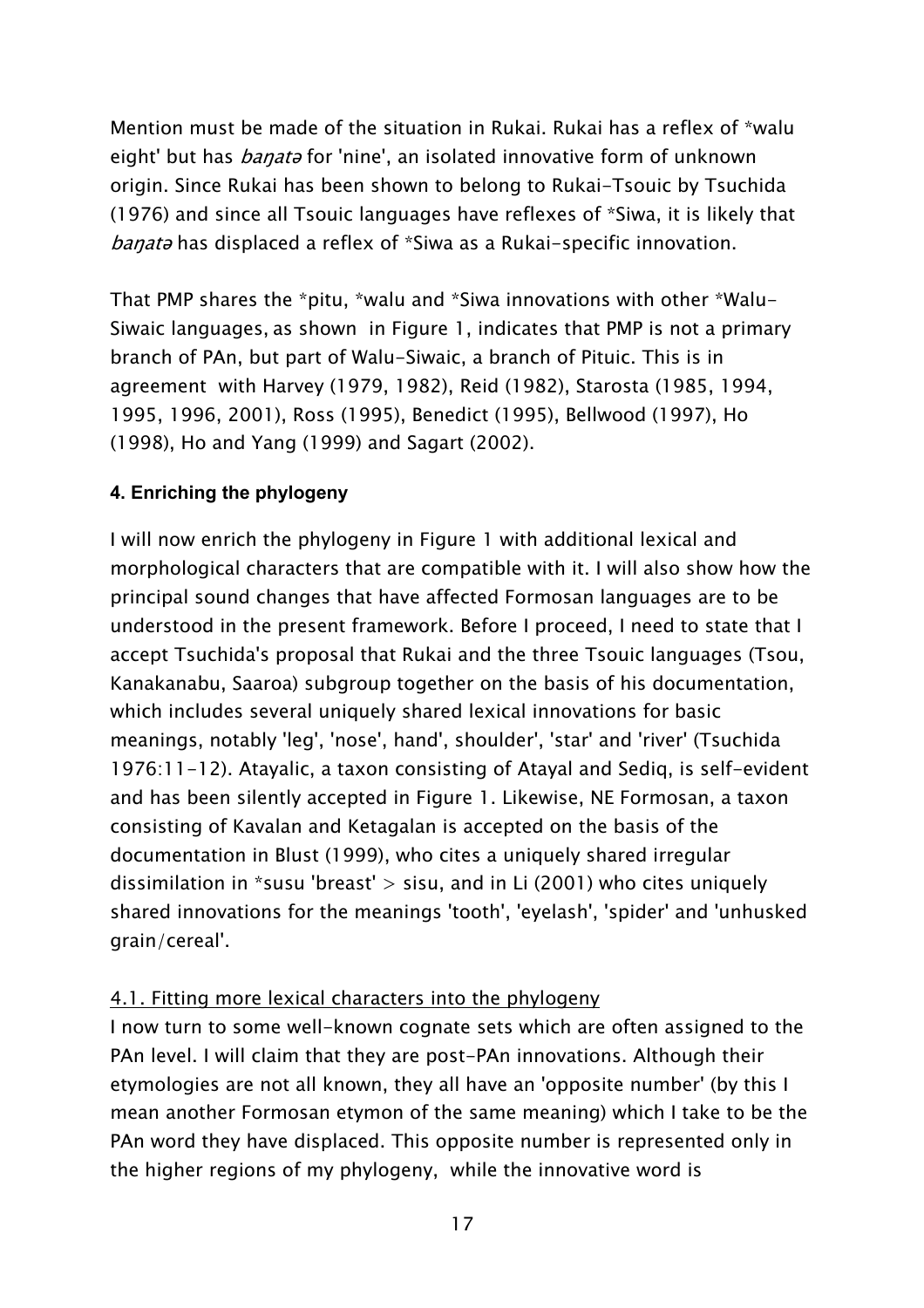represented in the lower regions (including, in most cases, PMP), with a cutoff point somewhere in between. This distribution forms the basic ground on which the innovation is recognized. Some vagueness in the cut-of point, or overlap in the distributions of the competing forms (apparent resurgence of the old form below the cut-off point) is tolerated: it is recognized that displacement of a lexical item by another is normally effected through a phase during which both words are competing in the language, so that daughters of that language may randomly reflect one or the other, and a degree of overlap between the distributions of the two etyma in a phylogenetic tree may result.

A first group of additional compatible innovative characters is furnished by the other numerals in Table 1, that is, by '5', '6' and '10'.

• \*lima 'five'. The 'consensus PAn' word for '5' is \*lima, which is also the PAn word for 'hand'. Here the older meaning is presumably 'hand'. This in itself is an indication that \*lima is innovative as '5'. A second indication of the innovative character of \*lima is the fact that \*RaCep, never \*lima, is used in the old additive expressions for '6', '7', '8' and '9'; moreover, in those languages that have additive expressions based on '5' for any of '6', '7', '8' and '9', the word for '5' is never \*lima. This suggests that \*lima did not mean '5' at the time these expressions were created. That the \*lima innovation took place later than PAn is shown by the fact that its opposite number \*RaCep is (1) etymologically opaque, as befits an inherited word, and (2) is distributed only in the upper region of my phylogeny: specifically in Pazeh, Saisiat and Taokas (Luilang has an obscure form: (na)lup). To the exception of Taokas and Favorlang, the innovative form \*lima is universal in Pituic as '5'. One explanation is that the descendants of Pituish included on the one hand the ancestor(s) of Taokas and Favorlang, and on the other hand Limaish, where \*lima was innovated: Limaish then broke up into Atayalic, Thao, Siraya, Hoanya, Papora and Walu-Siwaish. Alternatively, \*lima already had the meaning '5' in Pituish; but Pituish had not eliminated \*RaCep, so that there were competing forms for 'five'; of its daughter languages, Taokas and Favorlang eliminated \*lima, while the others eliminated \*RaCep. Either explanation is compatible with the tree in Figure 1.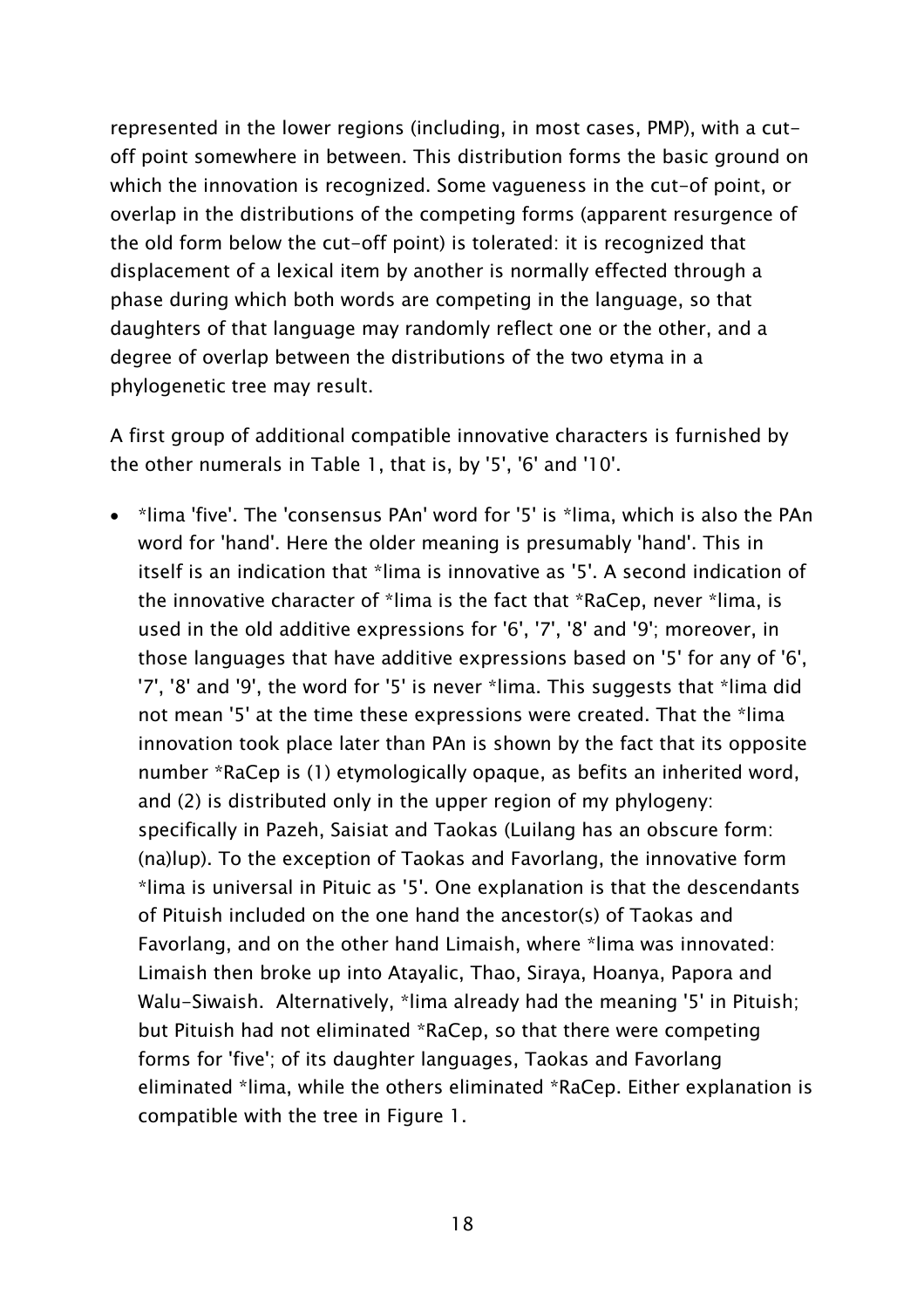- \*enem 'six'. This is the PAn form habitually reconstructed in this meaning. Benedict (1995:400) has gathered intriguing evidence that this etymon was phonetically more complex. He reconstructed \*ʔəmləm (based on forms like Makatao *ulum* and Bunun-Ishbukun *?abnum* 'six'. Benedict's \*lis equivalent to PAn \*N). The etymology of this word is not known but there are good reasons to suppose that it too is a post-PAn innovation: as shown above, some of the highest languages in our phylogeny have additive or multiplicative forms for 'six': Pazeh  $xaseb-uza(5+1)$ , Sediq ma-teru, Thao ka-turu, etc.: the rest have forms of obscure origin: Luilang *na-tsulup*, Favorlang *nataap* etc. All other Formosan languages, including Siraya, together with all east coast languages and PMP, show reflexes of \*enem. In our phylogeny this translates as an innovation from an unknown source, taking place in a language ('Enemish') ancestral to Siraya and Walu-Siwaish. A variant story has \*enem arising in Pituish and coexisting with older additive or multiplicative forms; being eliminated in most daughters of Pituish, but eliminating the older forms in Siraya and Walu-Siwaish. However, as we shall see below ('year'), another lexical innovation supports an Enemish node, and I shall here tentatively accept the Enemish node story.
- \*puluq 'ten'. This is the 'consensus PAn' word for '10'. In Formosan languages, it occurs exclusively in Rukai (some varieties), Paiwan, Puyuma and Amis, all of which are Walu-Siwaic languages, and outside of Formosa in PMP. Its opposite number is the entirely pre-Walu-Siwaic set given above as #sa-iCit, which must reflect the PAn form. Saisiat has *ranpon*, an isolated form and apparently a local innovation. However the situation is more complex than this simplified account would suggest, as a third cognate set is reflected in Sediq mahal, Tsou máskə, Kanakanabu ma:n<sup>ə</sup>, Saaroa *ma:* 4 and Bunun (Ishbukun) *mas?an*. An approximation for this set is #masehaN.12 This etymon appears to occupy an intermediate position between the other two in our phylogeny. I propose the following account: the PAn word was #(sa-)iCit; Pituish innovated #masehaN which competed with #(sa-)iCit, and finally displaced it in Atayalic and in Walu-Siwaish; all other Pituish languages which have not otherwise innovated retain \*(sa-)iCit. Walu-Siwaish then innovated \*puluq which competed with #masehaN, with the result that Bunun and the Tsouic languages reflect

 $\overline{a}$ 12 Tsuchida (1976) reconstructed 'Proto-South-Formosan' \*masʔaL '10'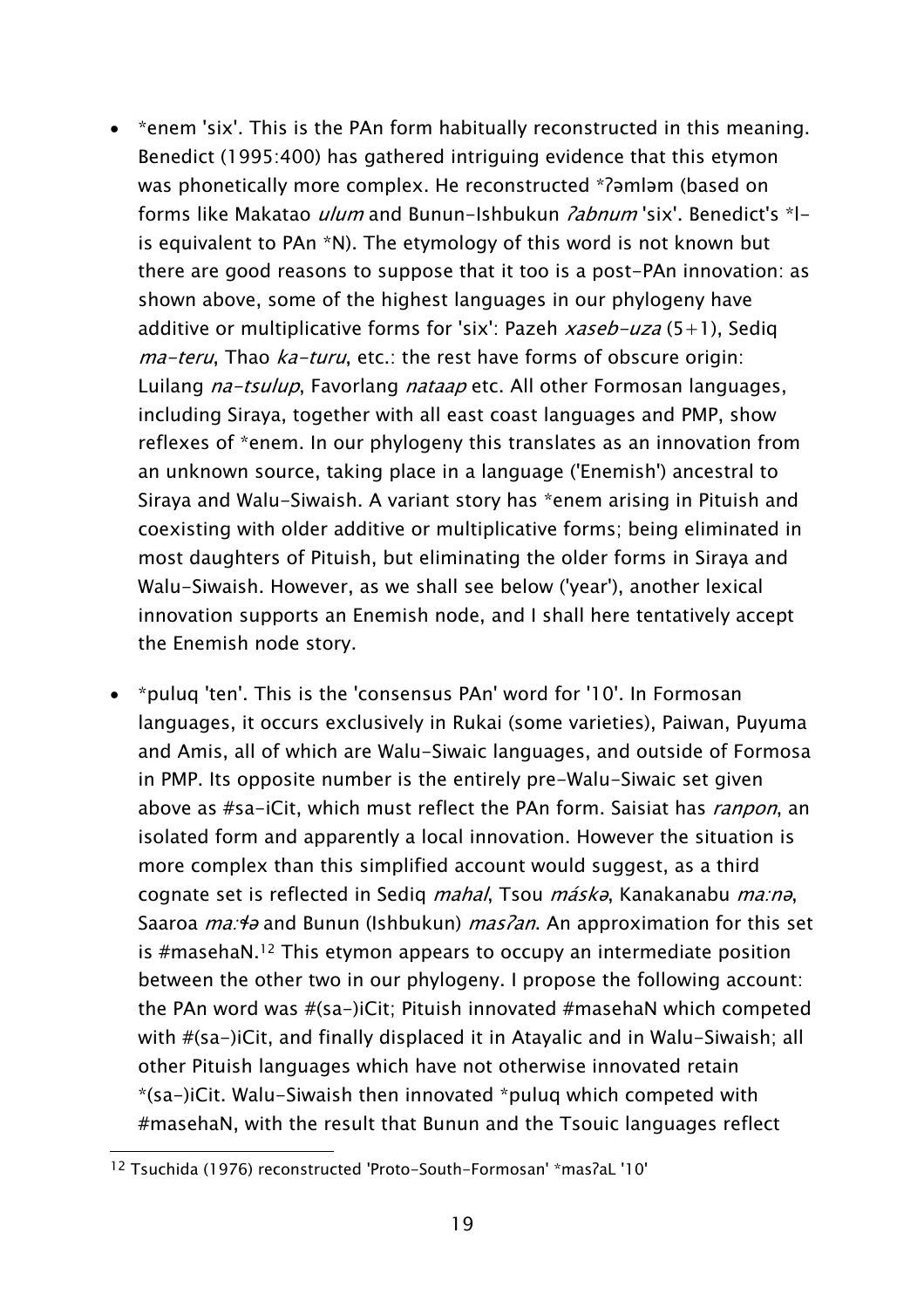#masehaN, while the rest of Walu-Siwaic reflects \*puluq —barring ulterior innovations of the kind of Kavalan *betin* and Ketagalan *labatan*, of course—.

The other lexical innovation which supports an Enemic taxon is the following:

• \*CawiN 'year'. The PAn word for 'year' was given as \*kawaS by Blust (1999). This is undoubtedly correct, as reflexes of \*kawaS occur exclusively in the higher regions of our phylogeny: Pazeh, Saisiat, Atayalic, Thao. Another form for the same meaning: \*CawiN has reflexes in Rukai, Kanakanabu, Saaroa, Paiwan and Bunun (Tsuchida (1976:145), to which Sander Adelaar (p.c. 1999) adds Siraya tawil 'agricultural season, year'. In terms of my phylogeny \*CawiN displaced \*kawaS as 'year' in a language ancestral to Siraya and Walu-Siwaish, in other words, in Enemish. An Enemish \*CawiN would normally give \*tawin in PMP, and this appears to be the form reflected in some Central Cordilleran languages and in Ilokano: tawen (Lawrence Reid, p.c., August 2, 2004), although a competing form \*taqun is more widespread as 'year' in Malayo-Polynesian.

I will now add other lexical innovations from other areas of the basic lexicon. First I will discuss two lexical innovations supporting a sub-taxon of Walu-Siwaic which I call 'Muic', based on one of its innovations. Muic consists of NE Formosan (Ketagalan, Kavalan), PMP, and a language I call FATK (discussed in section 5). The sharing of these items by Ketagalan (though not by Kavalan) and PMP has been noticed by Paul Li (1995) who misunderstood their innovative character and took them as evidence that Ketagalan migrated to Taiwan around 2000 years ago.13

• \*-mu '2sg-genitive'. Blust (1977) has argued that a politeness shift replacing the PAn 2sg-genitive pronoun \*-Su with the former 2pl-genitive \*-mu is a characteristic innovation of PMP. In a more recent paper (1995) he acknowledged that -Su did not disappear as 'your' (sg.) in MP languages, but maintained that -mu is a MP innovation. The coexistence in MP languages of reflexes of -Su and -mu as 2sg-genitive pronouns

 $\overline{a}$  $13$  In a more recent paper, Li (2001) apparently abandoned the idea that the Ketagalan migrated to Taiwan in a separate migration. His new views are close to those in Blust (1999), although he does not say so himself.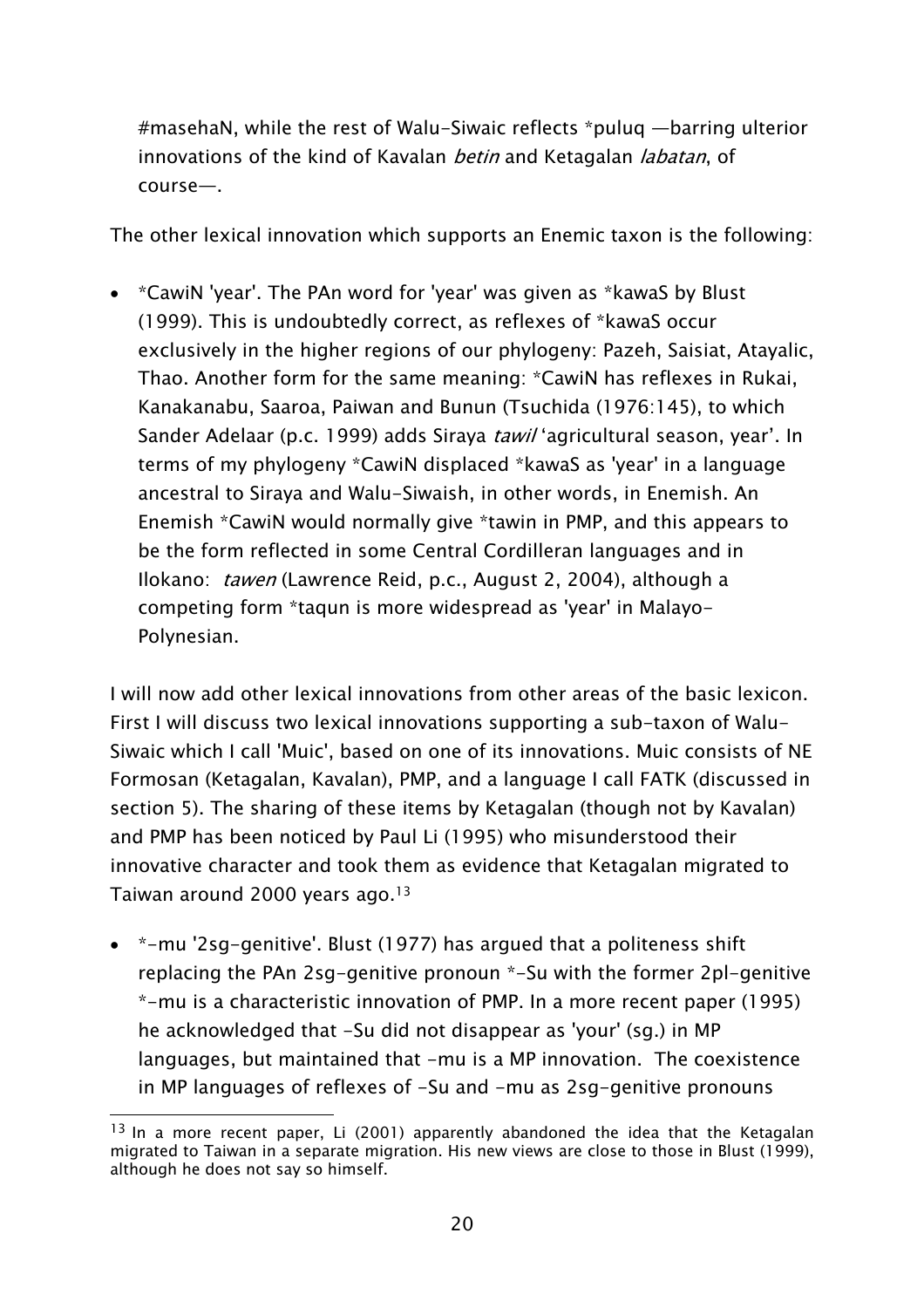probably means that both existed side by side in PMP: presumably -mu was a polite form. Paul Li (1995) citing an unpublished text recorded by Asai, has pointed out that Trobiawan, a Ketagalan language of north Taiwan, shows that very innovation (*tama imu* 'your father'). It is unclear from Li's account whether Trobiawan *imu* is a polite form and whether Trobiawan also reflects -Su as 2sg-genitive, but Basai (the other Ketagalan language) has isu for 'your' (sg.) (Tsuchida, Yamada and Moriguchi 1991:257). This indicates that proto-Ketagalan had variation between *isu* and *imu* for 'your' (sg.), with *imu* presumably the polite variant. The appearance of -mu as polite 2sg-genitive must be regarded as an innovation of the common ancestor of Ketagalan and MP. Since, as mentioned earlier, Kavalan and Ketagalan form a taxon ('North-East Formosan'), and since that taxon must be part of Muic, the question arises as to why Kavalan shows a reflex of -Su, not -mu, as 2sg-genitive. It is possible that Kavalan eliminated the polite pronoun in favor of the nonpolite form.

•  $*$ manuk 'bird' is reflected in PMP  $*$ manuk and Ketagalan *manuk(ə)* (Basai), manukka (Trobiawan), but in no other language of Taiwan; its opposite number \*qayam 'bird' is widespread in Formosa (including in Kavalan where 'bird' =  $alam$ ). Yet \*manuk did not displace \*gayam, which is reflected in MP languages in some cases still as 'bird', but more often as 'domesticated animal'. My understanding is that \*qayam was the PAn word for 'bird', including the meanings 'wild bird' and 'fowl, domesticated bird'; that \*manuk first arose in Muish, from an unknown source, as a hyponym of \*qayam meaning specifically 'wild bird': \*manuk and \*qayam then coexisted in Muish and PMP as 'wild bird' and 'domesticated bird' respectively. Kavalan, a Muic language, abandoned \*manuk, keeping \*qayam as the only word for 'bird'. Later, in some WMP languages, \*qayam expanded its meaning to 'domesticated animal' in general, leaving \*manuk free to shift to 'domesticated fowl, chicken', or not.

Together, these two items ('2sg-genitive', 'bird') argue for the existence of a language ancestral to Ketagalan and MP, which I call Muish. Note that neither of these innovations displaced an earlier form of the exact same meaning: the -mu innovation resulted in the addition of a polite pronoun where none existed, and the manuk innovation in the creation of a hyponym of the general term for 'bird'. Both \*-Su and \*qayam continued existing side by side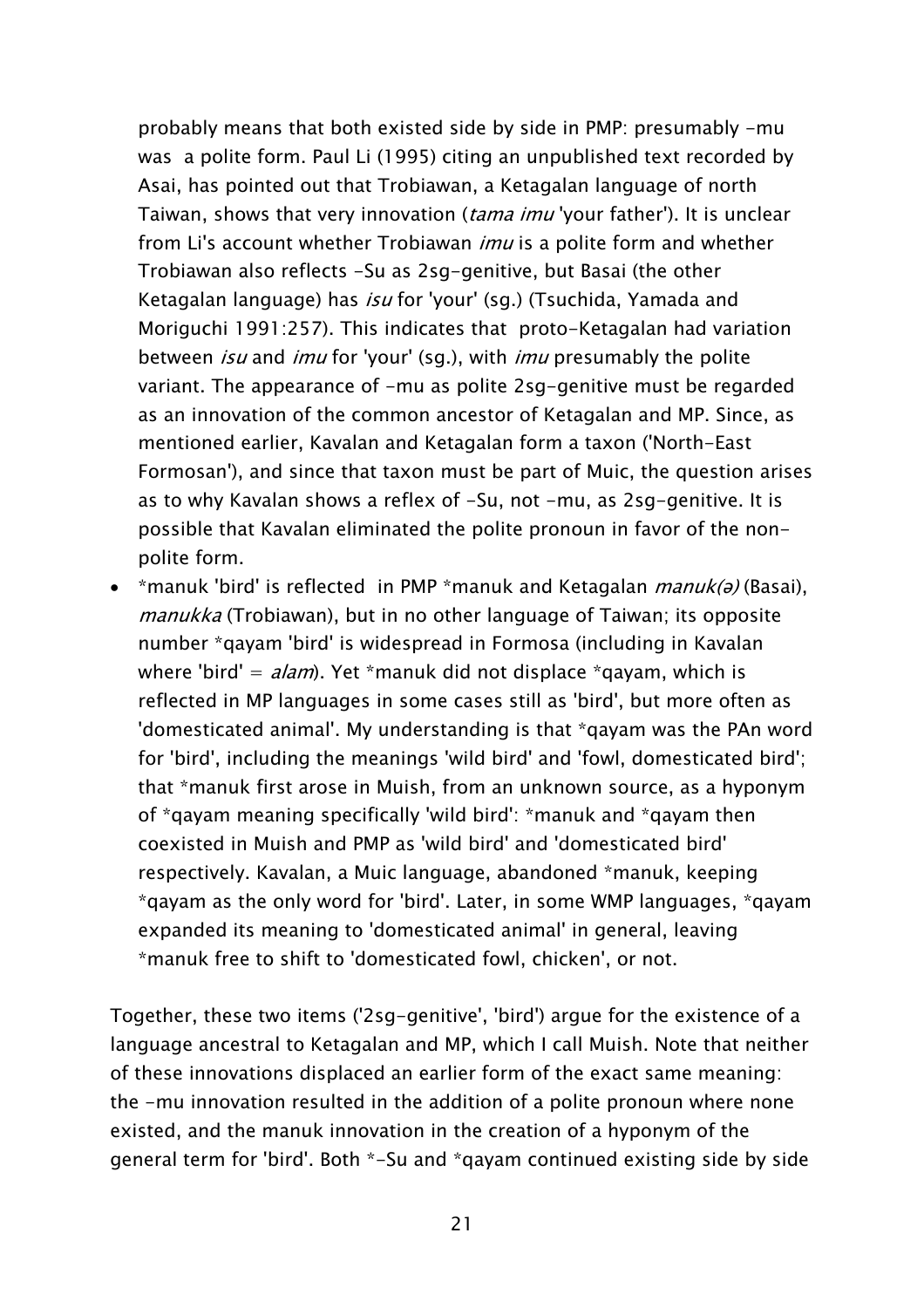with -mu and manuk in the Muish proto-language. Unlike displacing innovations, which are irreversible, these two could be reversed. Judging from the meager evidence at hand, Kavalan seems to have abandoned both innovative forms, keeping only reflexes of \*-Su and \*qayam, thereby reversing the -mu and manuk innovations. But we should remember that absence of evidence is not evidence of absence. More detailed descriptions of moribund Kavalan are needed to establish this point.

The main lexical innovations and the phylogeny they support are shown in Table 9.

I will now describe another lexical innovation whose discontinuous geographical distribution across Formosan languages apparently challenges my phylogeny.

• \*bulaN 'moon'. There are two competing items in Formosa for 'moon': \*qiNaS and \*bulaN. \*qiNaS is limited to Formosa but \*bulaN is regularly reflected in PMP \*bulan 'moon'. Of the two, \*qiNaS is clearly the older, being the only word reflected above Pituish: Pazeh *ilas* 'moon, month', Saisiat *?ilaŝ* 'moon'. In Pituic, it is also reflected in Sedig *idas* 'moon, month', and in Favorlang *idas* 'moon': but interestingly, it also occurs in the Walu-Siwaic language Paiwan: *qilas* 'moon' (Puyuma/Katipul *qilas* cited by Ferrell 1969:94 is clearly a loan from Paiwan). The other etymon: \*bulaN, is reflected in some Pituic languages: Thao furaz (Blust 2003), Papora (Hajyovan and Vudol) *voda* (Ino 1998), perhaps also Hoanya (Taorakmun) *pu:loa* (Ino 1998), and in Siraya, Tsouic, Bunun, Amis, Kavalan and Ketagalan. The peripheral and discontinuous geographical distribution of \*qiNaS in the northwest and south of the island, in contrast to the compact and more central distribution of bulaN is interesting because on the one hand it forcefully argues that \*qiNaS is the old form,14

<sup>&</sup>lt;sup>14</sup> J. Gilliéron was to my knowledge the first scholar to make use of the principle that a feature found in at least two distinct zones at the periphery of a linguistic area is older than the feature which occurs between them. The principle was explicitly formulated by Dauzat (1922), overgeneralized by Bartoli (1925), endorsed by Bloomfield (1935) and more recently by Chambers and Trudgill (1998:94) In Bloomfield's words:

Especially when a feature appears in detached districts that are separated by a compact area in which a competing feature is spoken, the map can usually be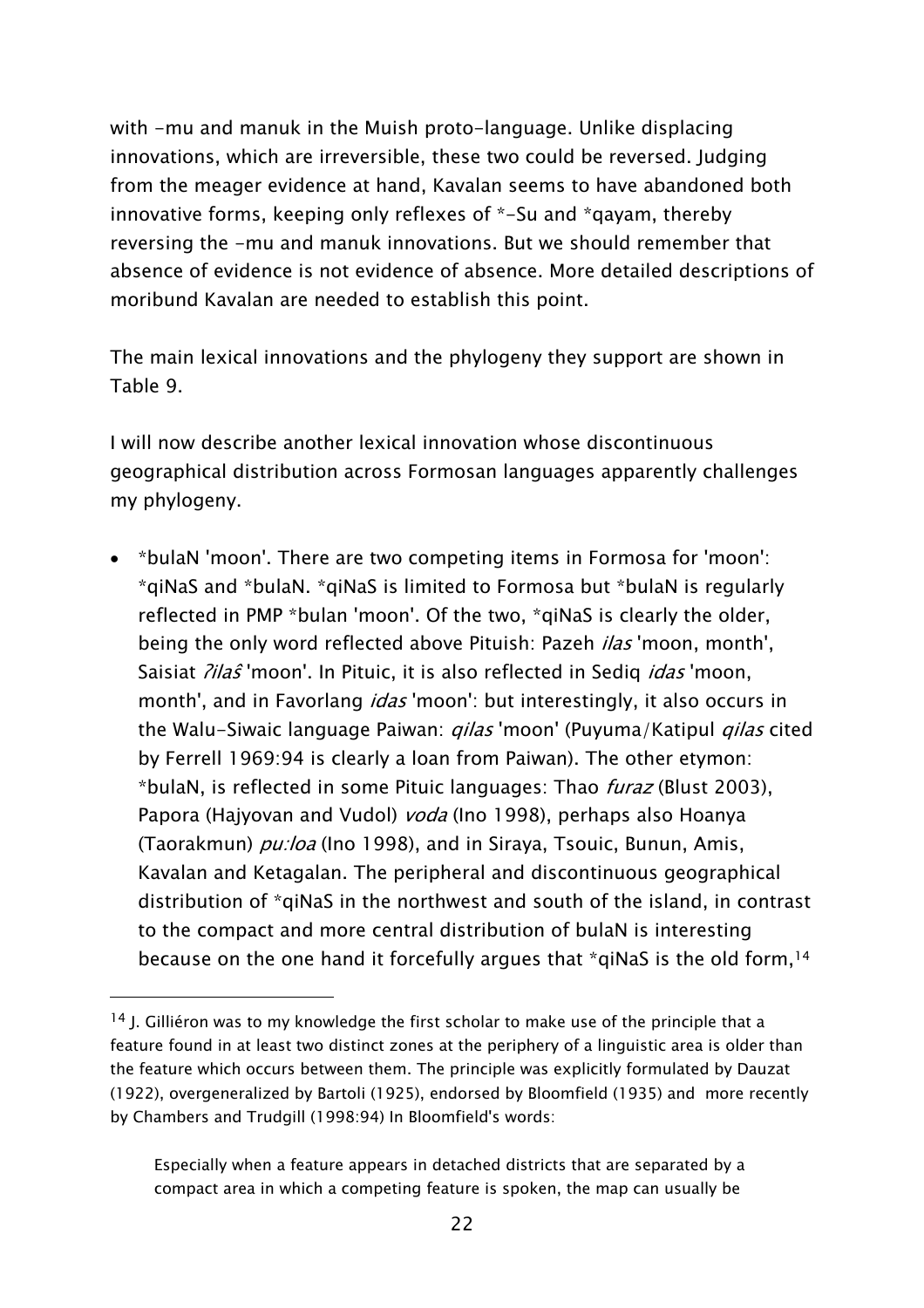while on the other hand the discontinuity itself calls for an explanation. I propose the following. The PAn word for 'moon' was \*qiNaS. It also meant 'month'. In Pituish \*bulaN was innovated as 'moon'. It coexisted with \*qiNaS, the basis for their coexistence being that \*bulaN meant 'moon' not 'month'. This coexistence lasted through Enemish and Walu-Siwaish, until Muish where \*bulaN finally eliminated \*qiNaS. Later on, among those pituic, enemic and walu-Siwaic languages which had both, there was a tendency for \*bulaN 'moon' to generalize its meaning to 'month' and thus compete with \*qiNaS, displacing it in central Taiwan, and separating Paiwan from the western and northwestern languages.

We have collateral evidence to reinforce the presumption that \*bulaN is the innovation. In his dictionary, Buck (1949:54) showed that those Indo-European languages which do not show reflexes of PIE \*mēnes 'moon' in the meaning 'moon' have independently replaced the inherited PIE word with other words, "most of them from the notion of 'brightness'": thus Gk  $\sigma \epsilon \lambda \dot{\eta} \nu \eta$ from  $\sigma \epsilon \lambda \alpha c$  'light, brightness', Irish *gealach* 'moon', also 'brightness', from geal 'bright, white' etc. Further on (1949:1054) he states that "most of the words for 'white' come from the notion of 'bright'". Thus 'moon' and 'white' are normal semantic outcomes for words meaning 'bright'. Reversing Buck's observations, we may state that when a language has identical forms for 'moon' and 'white', there is a presumption that they have a common source in an older word meaning 'bright/brightness'. PMP had \*bulan 'moon' and \*bulan 'white' (Blust, ACD). We may therefore presume that these two words have a common source in an older word for 'bright(ness)', even though such a word has not been reconstructed.<sup>15</sup> This, then, supports the view that \*bulaN 'moon' is a post-PAn innovation, and that \*qiNaS is the PAn word for 'moon'.

In this section I have enriched the simple phylogeny in Figure 1 with additional lexical characters and dealt with an apparent piece of lexical

interpreted to mean that the detached [districts] were once part of a solid area. In this way dialect geography may show us the stratification of linguistic features. (Bloomfield 1935: 340)

<sup>&</sup>lt;sup>15</sup> Note Saisiat *bolalas* 'white' (Ferrell 1969).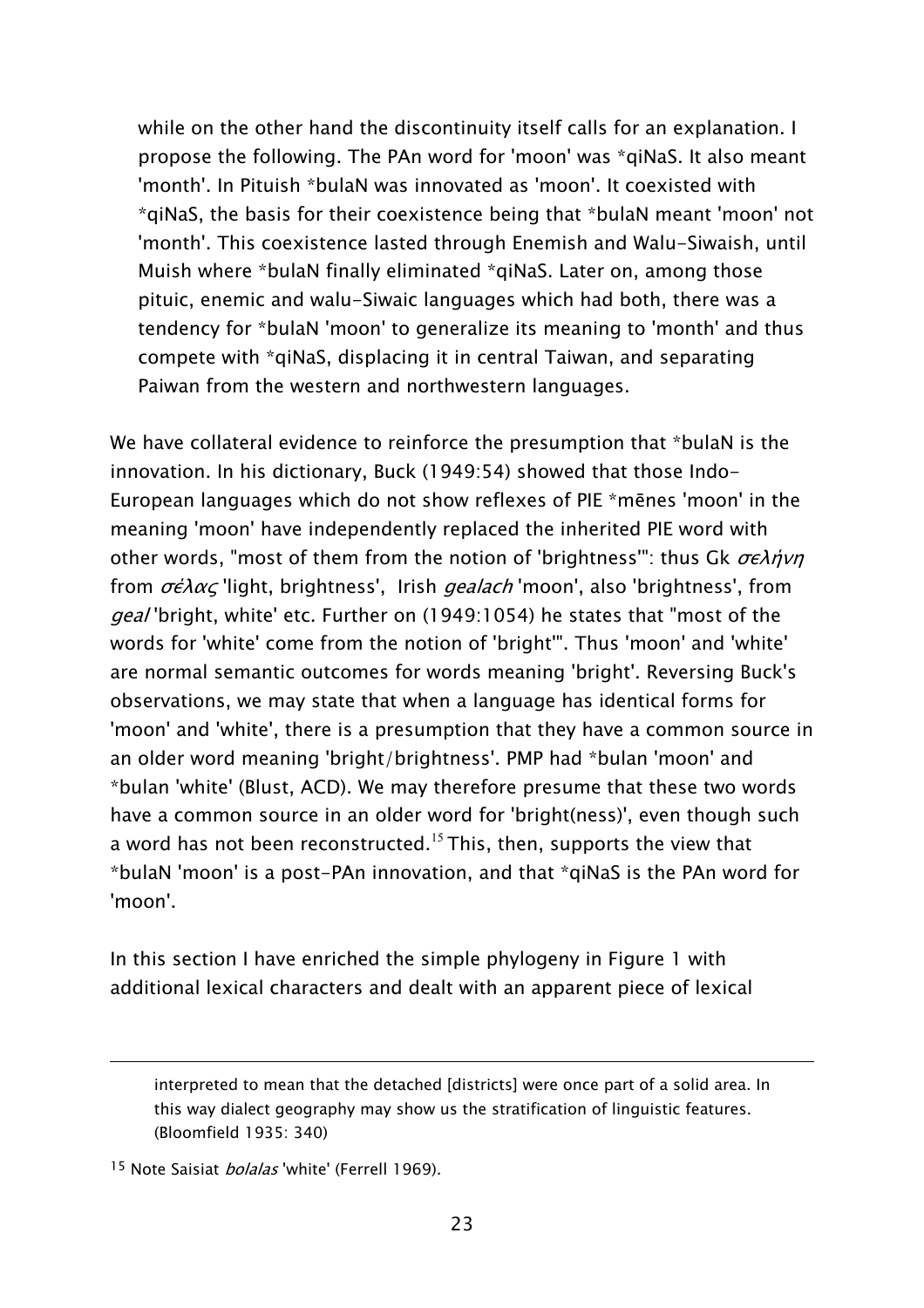counterevidence. I will now examine whether any morphological innovations can be fitted into the model.

## 4.2. Fitting morphological innovations in the model

Six of the eight morphological characters discussed in Starosta (2001) are found both in Saisiat and/or Pazeh and elsewhere in Taiwan. They must be PAn features by our phylogeny:

- Ca- verbal reduplication for deriving instrumental nouns (examples see Blust 1998), seen in Pazeh, Saisiat, Thao, Siraya, Paiwan, Puyuma, Amis, and MP. Starosta assumes it is a post-PAn innovation because of its absence in Rukai and in the Tsouic languages.
- Ca- verbal reduplication marking non-completive aspect (Pazeh, Thao, Atayalic, Bunun, Tsouic, Rukai, Puyuma, Amis, MP). To these, add Siraya (Sander Adelaar, p.c. August 12, 2004), Kavalan (Chang Yung-li 2000:59). Starosta points out that under Blust's flat tree, this distribution must be regarded as the result of independent innovations or of independent losses. In the present phylogeny it is simply a PAn process, lost in Paiwan.
- CV- verbal reduplication marking future or imperfect (Pazeh, Tsou, MP).
- Sa- prefixation marking 'instrumental focus' (Pazeh, Rukai, Amis).
- Sa- prefixation deriving instrumental nouns out of verbs (Pazeh, Rukai, Amis).
- Si- prefixation marking 'instrumental focus' (Pazeh, Saisiat, Bunun, Paiwan, MP). In Starosta's phylogeny this is a post-PAn innovation, and (unlike me) he does not have to explain the absence of this process in Rukai-Tsouic languages.

Fitting these onto the tree in Table 4 is only a matter of assuming the requisite extinctions. For instance with the first item in the list (Ca- verbal reduplication for deriving instrumental nouns), I have to suppose that this PAn process was lost once in proto-Rukai-Tsouic and once in proto-Atayalic, and that any lexical traces it might have left there were later displaced by other forms.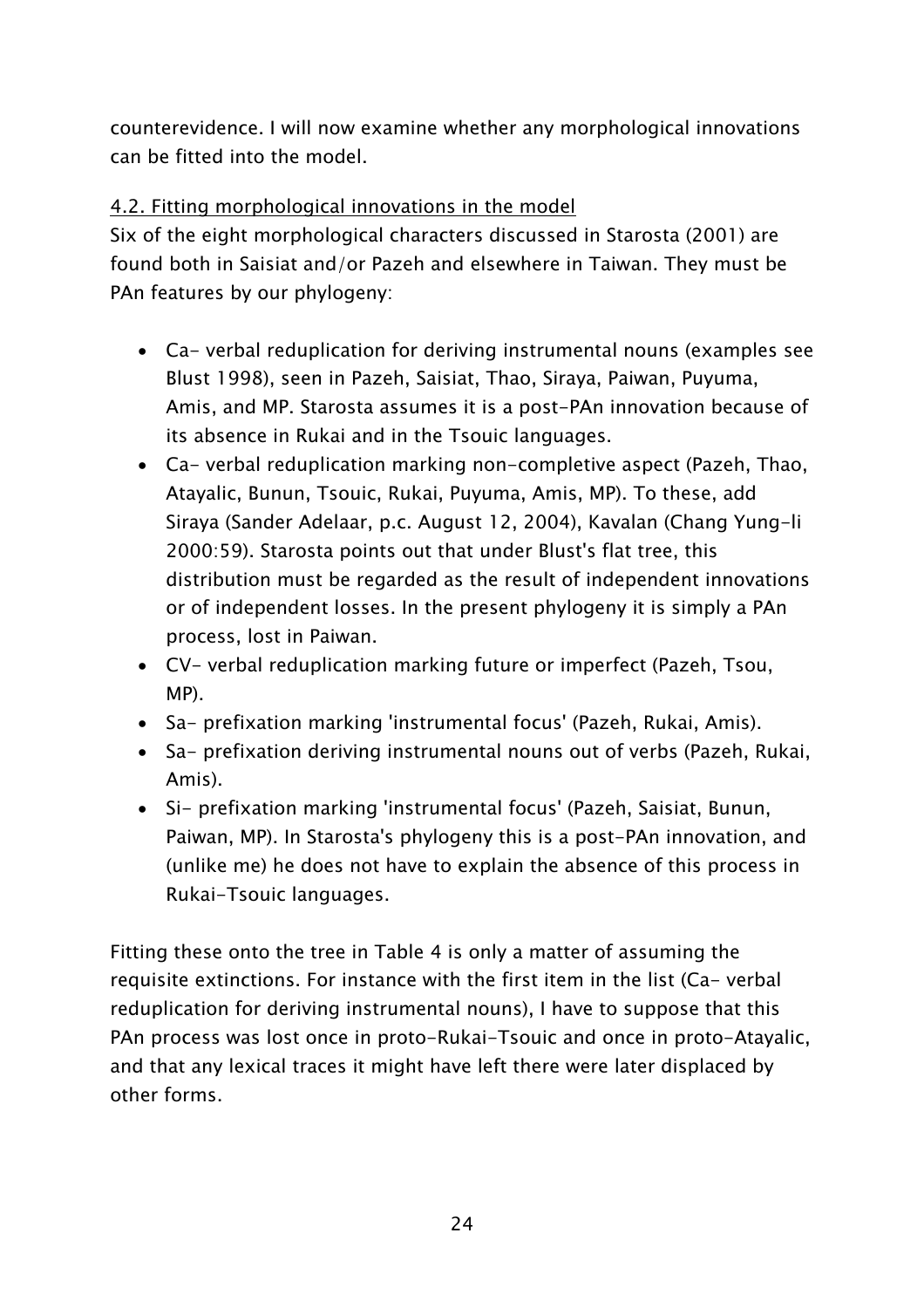Only two of the processes discussed by Starosta can be post-PAn innovations in my phylogeny, and are therefore potentially informative for early An subgrouping:

- a-prefixation marking future in verbs (Thao, Tsouic, Rukai, Amis).
- paŋ-prefixation deriving instrumental nouns out of verbs (Amis, MP).

The first of these two is not seen in Saisiat or Pazeh, though its absence in these languages could be the result of a loss or of incomplete description. If neither possibility applies, the process can be an innovation of Pituish. In any case we need to suppose several independent events of loss of this feature at later times.

The second process is most likely a post-PAn innovation, as its absence in all of Pazeh, Saisiat, Thao, Atayalic, Favorlang, Siraya, Paiwan and Rukai-Tsouic can hardly be fortuitous. In Starosta's phylogeny as in mine, it is meaningful that Amis, an east coast language, is the only Formosan language to show this feature. In Blust's, it is coincidental. In the phylogeny in Table 4, the paŋ- deverbal instrumental derivation has to be an innovation of Walu-Siwaish; unless independent evidence for a lower-level taxon including Amis and Muic appears.

## 4.3. Fitting phonological innovations into the model

In the present proposal, for reasons explained above, the suspicion that the sound changes which have formed the basis of several previous attempts at classifying An languages might have spread by contact has relegated them to a secondary place for classification purposes. Their contribution to our understanding of early An phylogeny is limited, because of the risk that they might have spread to already individualized languages. In this section I will show that the principal sound changes having affected Formosan languages are better explained as areal events than as phylogeny-defining events. I will discuss five important mergers:

- 1. the merger of PAn \*C into \*t in Ketagalan, Kavalan, Amis, Siraya, Bunun and PMP.
- 2. the merger of PAn \*j into \*n in Ketagalan, Kavalan, Amis and Siraya;
- 3. the merger of PAn \*N into \*n in Ketagalan, Kavalan, Kanakanabu, Bunun and PMP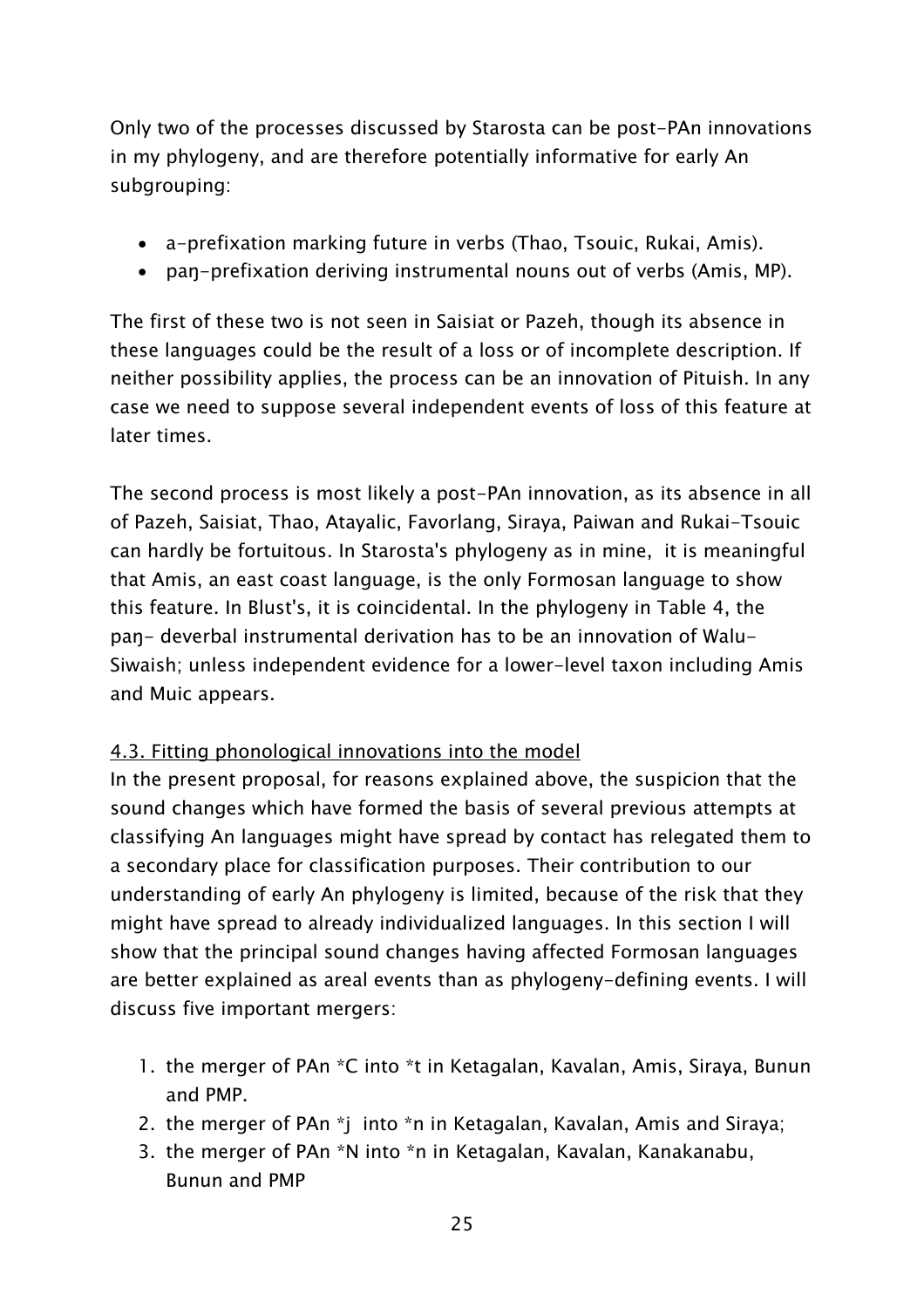- 4. the merger of PAn \*ŋ into \*n in Favorlang, Papora, Taokas and Thao.
- 5. the merger of the PAn phoneme called  $S_2$  in the tradition of Dahl and Ho with  $S_1$  in Amis, Bunun, Puyuma, Kavalan and PMP.

The merger of \*C and \*t is seen in Siraya, Amis, Bunun, Kavalan, Ketagalan and PMP. The NE languages: Kavalan and Ketagalan, were not in contact with the rest in recent historical times, but this appears to be due to the intrusion of Atayalic on the east coast in the Yilan region a few hundred years ago (Mabuchi 1954). If so, the precursors of all of Siraya, Bunun, Amis, Kavalan and Ketagalan were in contact a few hundred years ago, and may well have been contiguous at the time the merger occurred. That PMP also underwent the change indicates that its Formosan precursor was located within the zone where the change occurred. This means that the change occurred before 4000 BP. However, PMP and Kavalan-Ketagalan did not inherit the change from Muish, because one muic language: FATK (see section 5) did not merge \*C and \*t. The conclusion must be that the change spread to Kavalan-Ketagalan and to the Formosan precursor of PMP between the breakup of Muish and 4000 BP. This is more parsimonious and realistic than supposing three separate occurrences of  ${}^{\ast}C \Rightarrow {}^{\ast}t$ , one in Bunun, one in PMP and one on the East coast (so Blust 1999: 46, 52).

Blust (1999:46) regards the merger of \*j and \*n as the defining innovation of his 'East Formosan', a construct comprising Ketagalan, Kavalan, Amis and Siraya. This, again, cannot be a monophyletic taxon in my phylogeny. In order to account for the facts under my phylogenetic assumptions, a similar scenario as for  $*C \Rightarrow *t$  would have to be supposed, with the innovation arising on one coast and spreading to the other, this time leaving out PMP. In this case however, the hypothesis of a spread from one coast to the other is less easy to maintain than with  $*C => *t$ , because geographically intermediate Bunun did not undergo the change, and it is not clear that Siraya was ever in direct contact with the east coast languages that have undergone  $j \gg \rho n^{16}$  Supposing that such direct contact existed earlier on between the precursors of Amis and Siraya would be a leap of faith. Another

<sup>&</sup>lt;sup>16</sup> In their study of Ogawa's material on Siraya varieties, Tsuchida and Yamada (in Tsuchida, Yamada and Moriguchi 1991, for instance on pp. 55, 57, 60, 65, 89, 107 etc.) identified a small number of Amis loans into a variety of Taivoan -a dialect of Siraya- spoken in the village of Dazhuang 大庄. This is a southern outlier of Siraya, however. No loans to other varieties of Siraya were identified.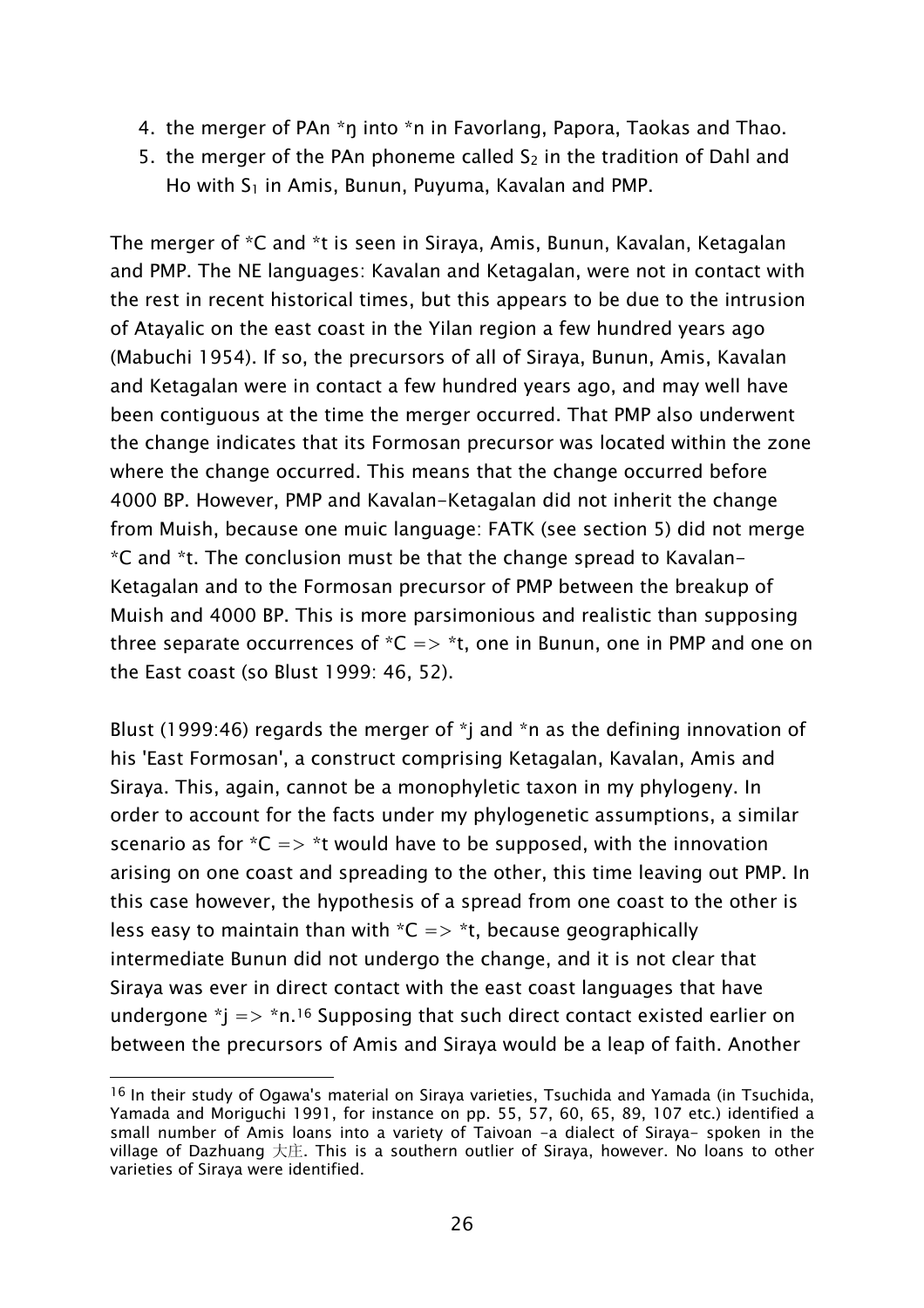troubling element with this change is that it affects simultaneously the place and mode of articulation of its target phoneme, and involves the highly unusual process of spontaneous nasalization: in a word it is a highly unnatural change and I strongly doubt that such a merger ever occurred in Taiwan. Suffice it to say here that another interpretation of the facts is possible: the correspondence identified as PAn \*j was a palatal nasal in PAn, not a stop. The main innovation with this phoneme was its shift, under systemic pressure, to a voiced palatal stop, in all the languages of Taiwan (including the ancestor of PMP) with the exception of two conservatives zones: Amis and Kavalan-Ketagalan on the east coast and Siraya on west coast, where the phoneme preserved its nasal character: in these two areas independently, again under systemic pressure, the palatal nasal merged with \*n, as part of the general process of loss of palatal sounds. It is this merger which gives the appearance of a palatal stop merging with \*n. A full discussion of the phonetic value of the PAn phoneme identified as \*j requires a reconsideration of the PAn consonant system, however, and I must reserve it for another occasion.

The merger of \*N into \*n affected Bunun, Ketagalan, Kavalan and PMP, but not Amis, and Kanakanabu but not the rest of Tsouic. Lack of contact between these languages in historical times again seems due to the late intrusion of Atayalic, and a single event followed by geographical spread can explain the membership of this change.

The fourth change is the merger of n and ŋ. This is one of the innovations characterizing Blust's Western Plains group (Blust 1999), which comprises Papora, Hoanya, Favorlang, Taokas and Thao. Here the position of Hoanya is uncertain. On p. 44 Blust does not list n/ŋ as a merger in Hoanya, yet he places Hoanya next to Papora as a Central Western Plains language on p. 45. However this may be, all these languages were in contact in historical times and the basic requirement is met for a sound change to spread by contact. There is indeed some evidence to show that contact played a role in the distribution of this feature. 17 Note however, that there is nothing in the present phylogeny to contradict Blust's Western Plains group.

 $17$  There seems to be a difference between southern Hoanya (self-designation Lloa, represented by Taorakmun in Ino's data) and northern Hoanya (self-designation Arrikun: represented by Savava in Ino's data): thus 'ear', PAn \*Carina, Savava sangera, Taorakmun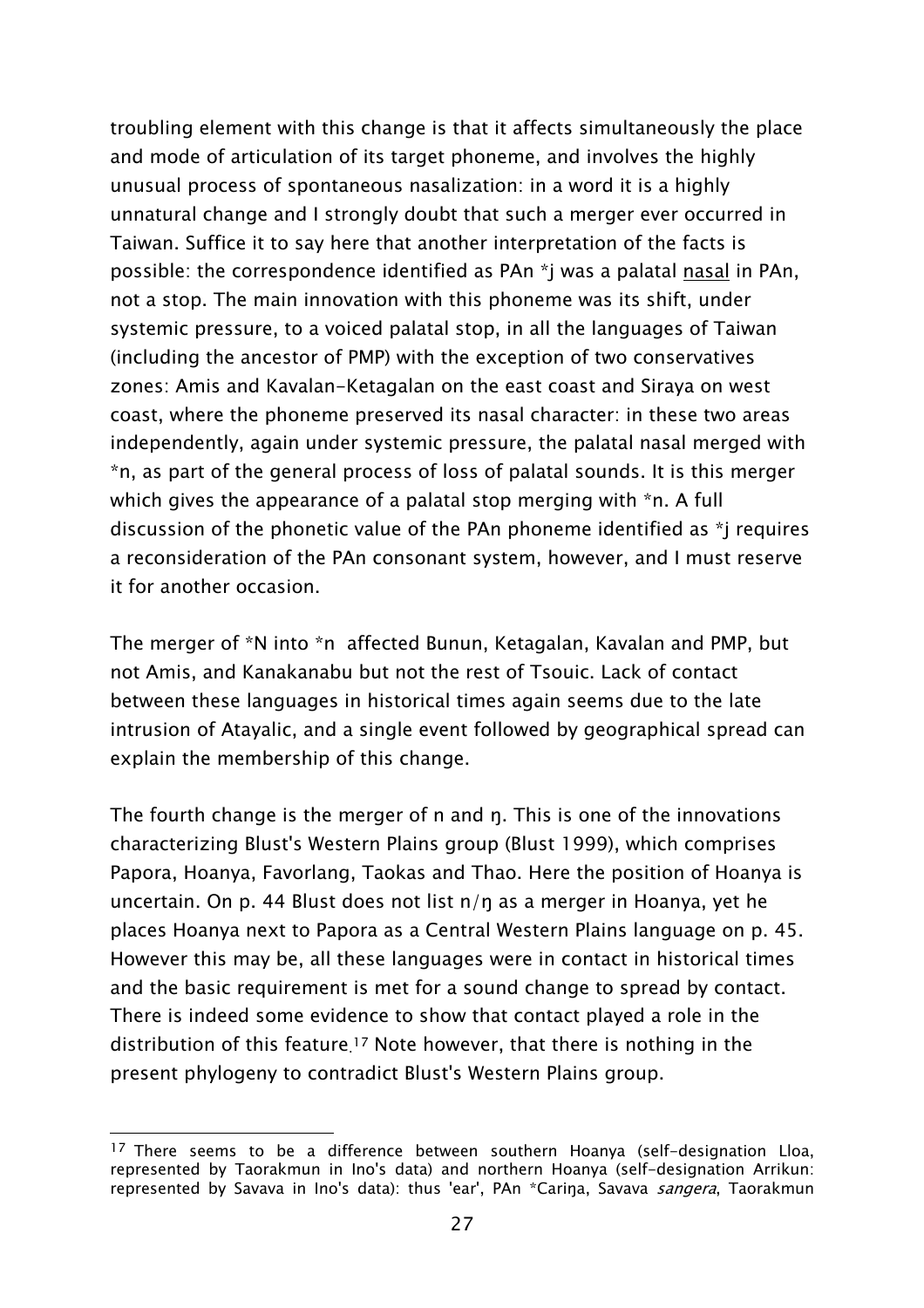The fifth change is the merger of the sounds identified as  $S_1$  and  $S_2$  in the tradition of Dyen, Tsuchida, Dahl and Ho Dah-an in Amis, Bunun, Puyuma, Kavalan and PMP. An example of a word with  $S_2$  is \*ka $S_2$ uy 'wood, tree'. Again, a full discussion of the PAn consonant system must be reserved for another occasion, but some initial remarks on  $S_2$  are in order here, as the existence of S<sub>2</sub> as a separate phoneme is controversial: Blust does not regard it as distinct from  $S_1$ . The reflexes of  $S_1$  and  $S_2$  are however markedly different (Dahl 1981:35; Ho 1998:165). On the other hand, while  $S_2$  is typically viewed as a sibilant with a different point of articulation from  $S_1$ , it is curious that  $S_1$ and  $S<sub>2</sub>$  are never reflected as different sibilants in the same language. In fact, with some exceptions in Bunun, the only languages which reflect  $S_2$  as a sibilant are Amis, Bunun, Kavalan and PMP, precisely those which merge it with  $S_1$ <sup>18</sup> In all the languages where  $S_2$  is not merged with  $S_1$ , its reflexes are identical with those of PAn  $*$ h (a.k.a.  $*$ H<sub>1</sub>). This suggests that the correspondence called  $S_2$  defines a subset of PAn  $*h-$  (probably  $*h-$  before a high front vowel) which palatalized to  $\epsilon$ - after PAn, thereby merging with  $*S_1$ in an unbroken contact area on the east coast covering Amis, Bunun, Kavalan and the Formosan ancestor of PMP. Due to the small number of forms including S<sub>2</sub>, it is unclear whether Ketagalan participated in this merger. At any rate the membership of this sound change, and of the other sound changes discussed in this section as well, is adequately explained by geographical contact.

Overall, the contribution of sound changes to the subgrouping of Formosan languages is not great. The most useful information they provide is geographical: what languages were in contact at the time when a change took place. WE can use this information to probe the location of the Formosan precursor of PMP: that language must have been spoken near the precursors of Bunun and Kavalan-Ketagalan, since these are the languages with which it shares the most sound changes. This probably indicates an east-coast location.

sa:rinna (Ino 1998). This suggests that the change spread to Hoanya without affecting all its dialects.

<sup>&</sup>lt;sup>18</sup> Puyuma also merges the two but the result is zero. It is not clear whether  $S_1$  and  $S_2$ converged towards zero in Puyuma or first merged as a sibilant.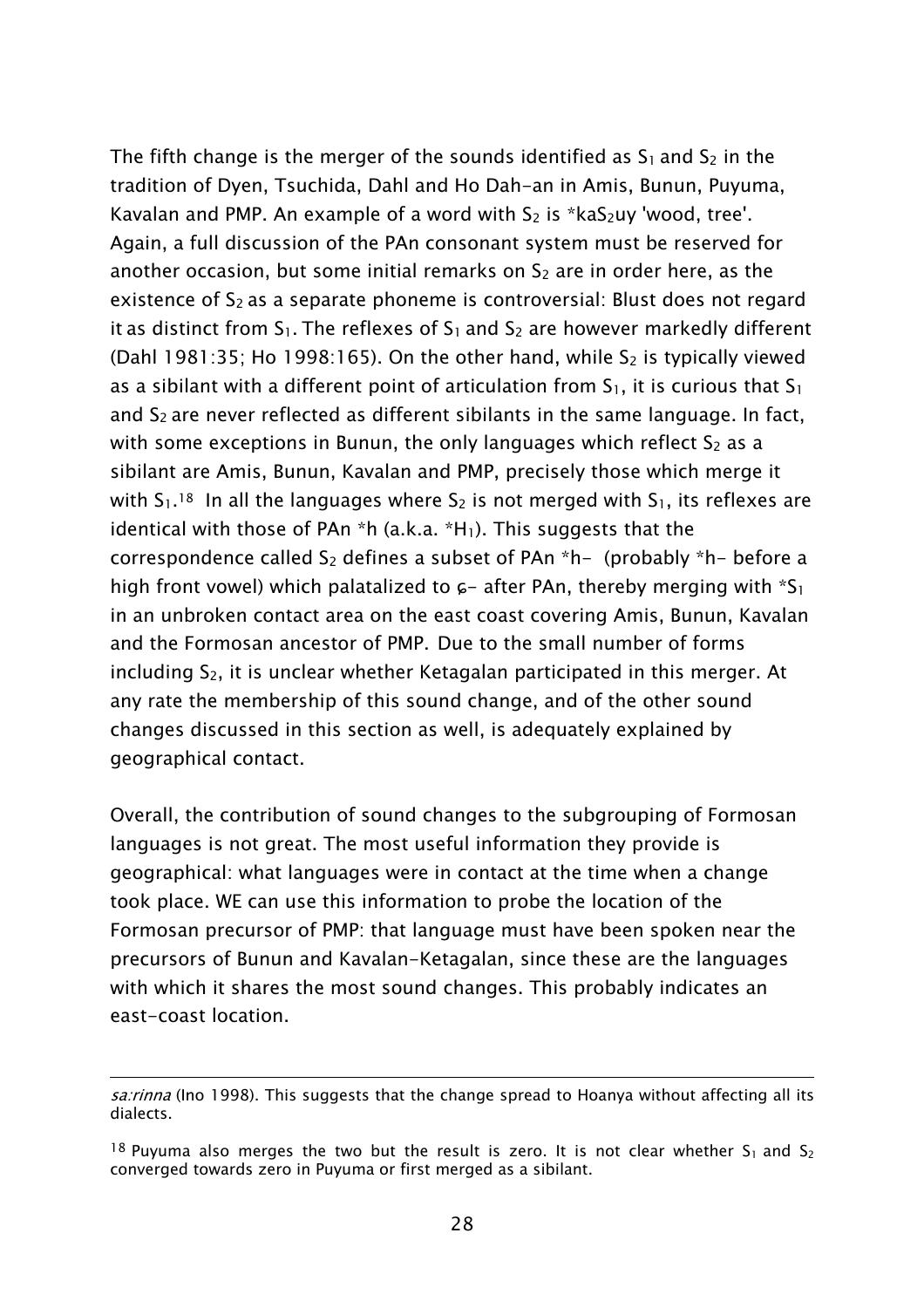The enriched phylogeny in Table 4 summarizes the discussion of lexical and morphological innovations in this section.

<Table 4>

## **5. The position of Tai-Kadai**

The observant reader will have noticed that Table 4 includes two languages named 'FATK' and 'FAMP'. These acronyms means 'Formosan Ancestor of Tai-Kadai'19 and 'Formosan Ancestor of Malayo-Polynesian'20 respectively. With respect to the former, the claim is being made that, contrary to common sense, the Tai-Kadai languages are descended from an East Formosan language: in effect, that they are a branch of Austronesian, and specifically, a subgroup of Muic.

The modern Tai-Kadai languages are spoken in parts of south China, Vietnam, Laos, Thailand, Burma and Assam. Ostapirat (2000)21 distinguishes three branches: Hlai in Hainan, and on the mainland Kam-Tai and Kra, but in a more recent paper (in press), he suggests a different classification, with a northern branch (Kra and Kam-Sui) and a southern branch (Hlai and Tai). The Tai-Kadai languages outside of south-east China and adjacent areas of Vietnam are all within the Tai subgroup, and are very homogeneous. This is due to the historically well-attested expansion of Tai speakers in the late first and early second millennia CE. The area of highest diversity is in the northeast part of the Tai-Kadai domain: in Hainan Island, in northern Vietnam, and in the Chinese provinces of Guangxi and Guizhou. This is presumably where the TK homeland was located (although some of the original diversity must have been lost to Chinese in Guangdong province).

On the ground that they share a remarkable set of very basic vocabulary items (personal pronouns, numerals, body part terms, basic verbs), Benedict (1942) proposed that the An and TK families are coordinate within an

 $\overline{a}$ <sup>19</sup> In Sagart (2001; in press, a), FATK was called 'AAK'. I will from now on use the synonymous, but more specific term FATK.

 $^{20}$  I introduce the acronym FAMP to distinguish the pre-migration language from PMP proper, which I believe was spoken in the Philippines.

<sup>21</sup> Ostapirat (2000) uses the name 'Kra-dai' for Tai-Kadai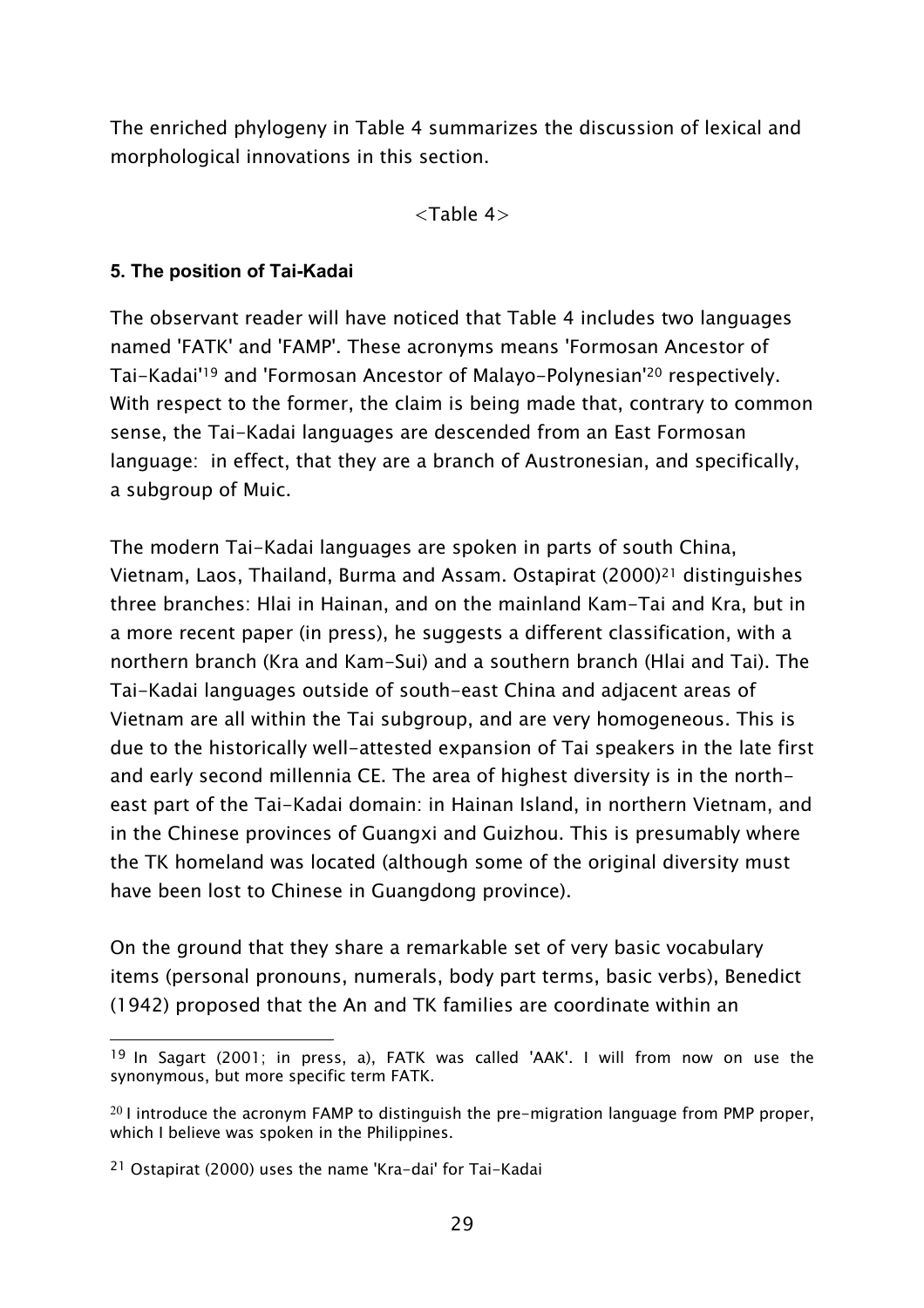'Austro-Tai' macrophylum. Yet, because of his exuberant methodology, his proposal did not meet with the full approval he expected, in particular from Austronesianists. Yet, as argued in Sagart (2001; in press, a) and Ostapirat (in press), sets in Benedict's basic vocabulary comparisons can be isolated which exhibit strong phonetic regularities,<sup>22</sup> as shown in Table 5. This kind of evidence virtually eliminates the possibility of chance resemblances.

<Table 5>

For the three words in Table 5 Benedict reconstructed Proto-Austro-Tai \*maplay 'die', \*mapla 'eye' and \*mamlok 'bird': the medial clusters then evolving to \*C and \*N in PAn, and either to pl-, ml- or to t-, n-, in Tai-Kadai. To him, this was proof that a language ancestral to both PAn and PTK was needed to explain the sound correspondences between them. However, both Sagart (in press, a) and Ostapirat (in press) reject this interpretation. Sagart argues that the TK forms are better accounted for on the ground of clusterless forms like PAn maCa, maCay, or PMP manuk, based on an explanation originally proposed by Haudricourt (1956). Thus, in the case of 'eye':

 $maCa > mCa > pCa > pta > pla \sim ta$ 

Sagart observed that in general, most An-related TK forms can be adequately explained on the ground of PAn, or even PMP.

To remove any lingering misconceptions that the resemblances between Tai-Kadai and Austronesian are due to chance, I give below comparisons involving Buyang, a recently-described Tai-Kadai language from the Kra branch, spoken near the China-Vietnam border (data from Li Jinfang 1999). While TK languages generally reflect An disyllables as monosyllables (either by losing the first syllable, or by collapsing the two), Buyang is remarkable in that it preserves several An disyllables as disyllables (Table 6). Observe that in these words, the first syllable is reduced: the vowel is always  $/a/$ , the syllable is toneless ('tone zero'), and the inventory of initial consonants is

 $\overline{a}$ <sup>22</sup> Ostapirat (in press) has greatly clarified the sound correspondences between An-TK, although he cautiously refrains from characterizing the An-TK relationship as genetic as opposed to contact-induced.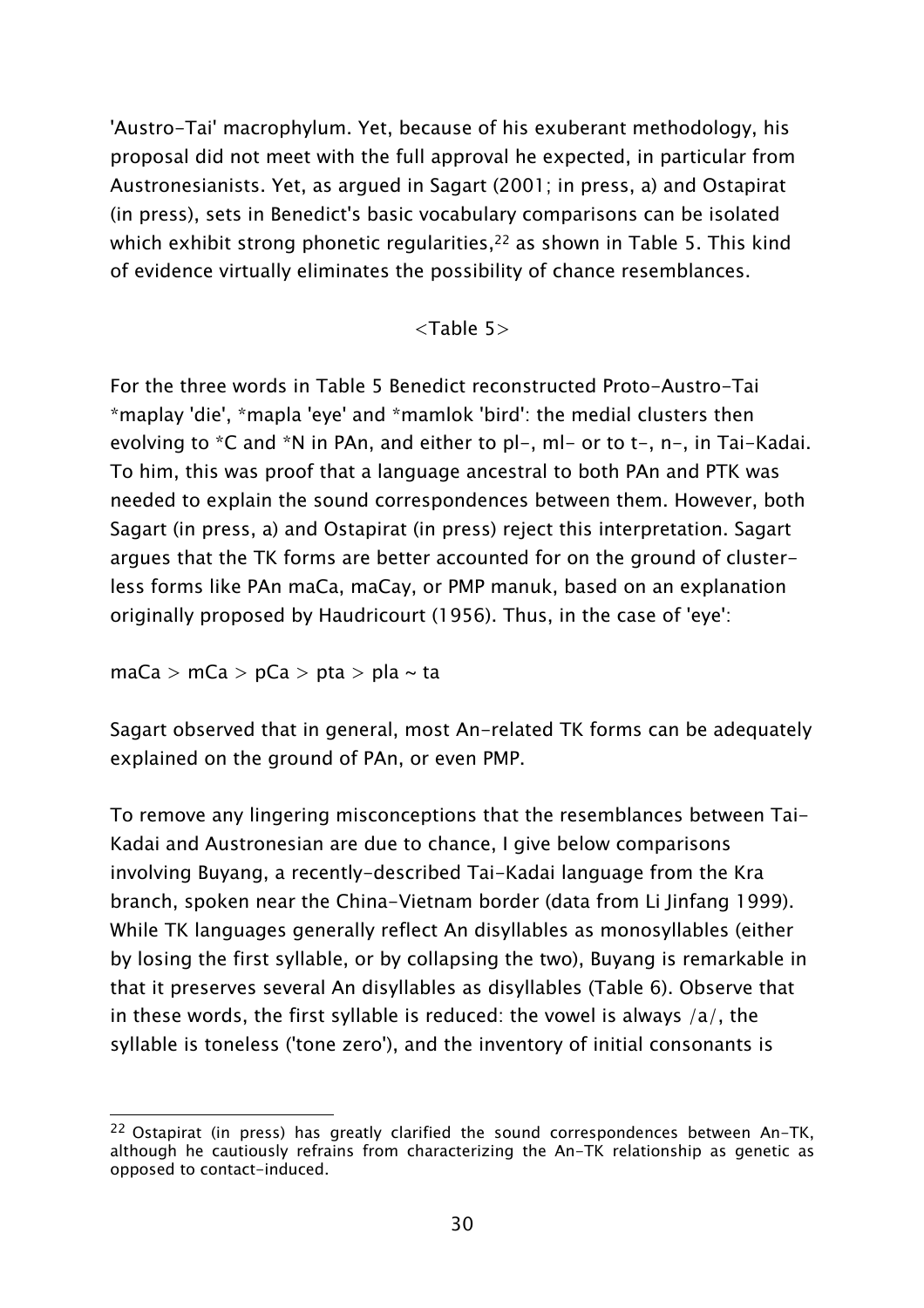limited to a few: m- (for An m- and w-),  $q-$  (for An  $q-$  and  $k-$ ),  $t-$  (for An  $C$ and t-). Yet Buyang shows that An words in Proto-TK were still disyllabic.

<Table 6>

It is noteworthy that among the best An-TK comparisons are personal pronouns and numerals, as shown in Table 7 and Table 8:

<Table 7>

<Table 8>

What is remarkable about the vocabulary shared by Tai-Kadai and Austronesian is not so much the very basic nature of the shared elements as the paucity of credible comparisons in the cultural vocabulary, notably the vocabulary of agriculture (Sagart 2003), the names of domestic animals, and the vocabulary of house-building. I have argued (Sagart 2001; in press, a) that this is not compatible with Thurgood's explanation in terms of An loans to Tai-Kadai (Thurgood 1994): Tai-Kadai could not plausibly borrow principally basic vocabulary from An. The only realistic explanation left is genetic, as Benedict thought, although the explanation I have proposed is different from his.

Benedict regarded TK as a very old taxon, with an ancestral language of a comparable age to PAn, or even older. Misled by exaggeratedly early archaeological dates for bronze in North Thailand (Solheim 1971), he characterized proto-Austro-Tai as the bearer of the high culture in early east Asia, and the source of many loanwords to Chinese, in particular in the domains of metallurgy and agriculture. It is now crystal-clear that the loans went the other way (Sagart 1999 for metal names). Benedict located the Austro-Tai homeland in south-eastern China. However, Ostapirat's recent reexamination of the family, independently supported by Peiros's glottochronological study, shows the date to be considerably more recent, not earlier than 2000 BCE (Ostapirat, in press) or 1800 BCE (Peiros 1998:15).23

 $\overline{a}$ <sup>23</sup> Peiros did not take the Kra languages into account in his calculations, however.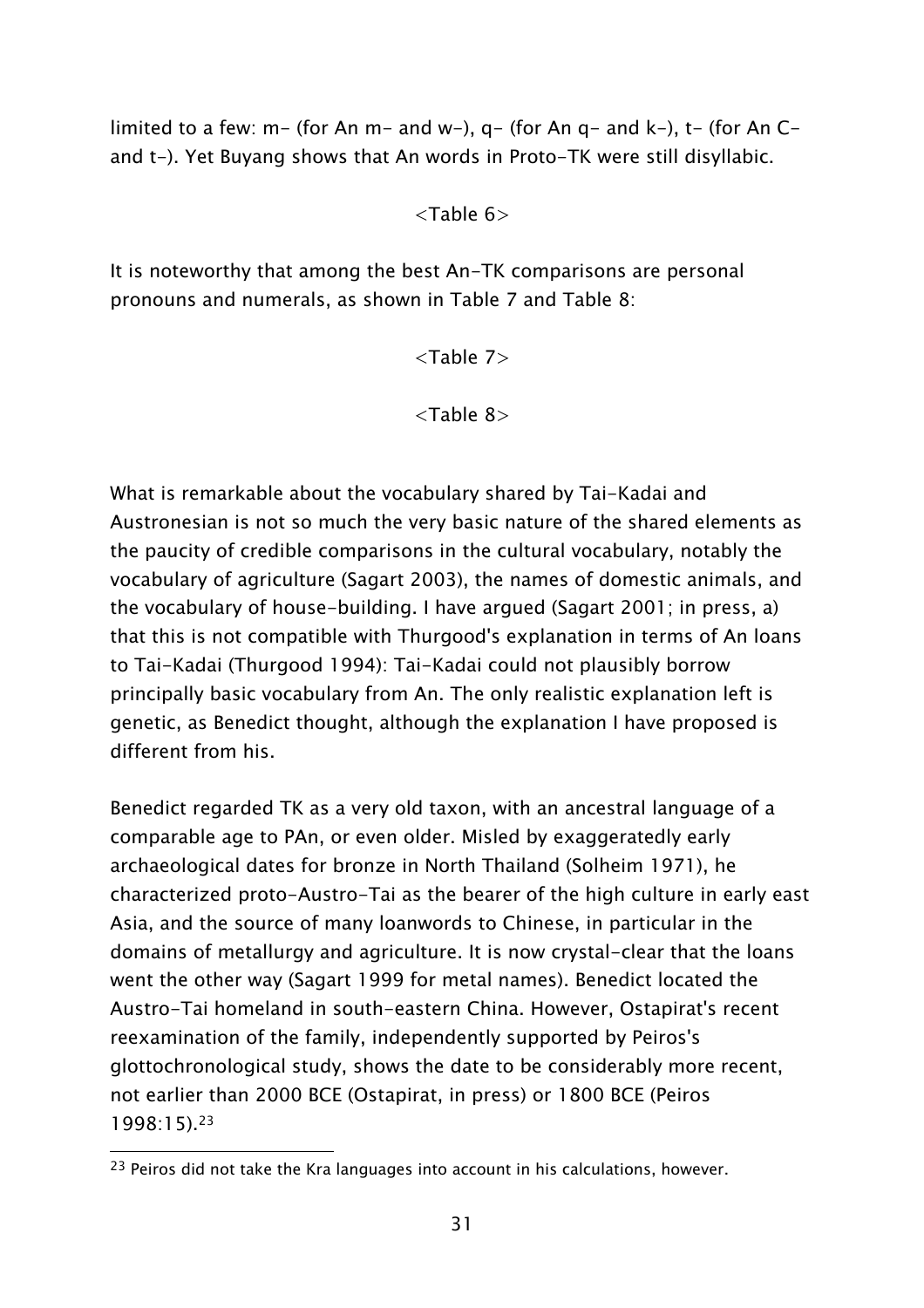Inspection of Table 6, Table 7 and Table 8 shows that where PAn and PMP disagree, Buyang sides with PMP. On the ground that they share the \*-mu '2sg-genitive' and \*manuk 'bird' innovations with PMP, I have argued (Sagart 2001; in press, a) that the Tai-Kadai languages are a subgroup of Austronesian, closely related to PMP, rather than a related but separate language family. Table 7 now shows that Buyang also sides with PMP against PAn in the matter of numerals. The inescapable conclusion, then, must be that TK is a subgroup within An. The interesting question with the An-TK relationship, in my view, is not so much 'why are there so many An words in TK ?' as 'why are there so few ?'. 24 My tentative answer (Sagart 2001, in press, a) is that TK evolved on the mainland out of the Formosan Austronesian language I call FATK; and that, once on the mainland, it underwent intimate contact with, and extensive relexification from, a local language having not left any other descendant (although macrophylic connections to AA or MY are a distinct possibility). In the course of that period of contact, a large part of the original An vocabulary of TK was lost, with only the most basic part of the vocabulary resisting relexification.

Under the present theory of An subgrouping, sharing the \*-mu and \*manuk innovations with PMP and with Ketagalan quite definitely makes FATK a muic language. It is interesting to consider the predictions made by this claim. If Tai-Kadai truly goes back to a muic language, and barring, of course, ulterior innovations, then we should expect it to have all the post-PAn innovations discussed earlier in this paper, such as the short forms of the numerals '7', '8' and '9'. It would be devastating if Tai-Kadai reflected PAn etyma which I have claimed had already been displaced by newer words in muic: for instance if Tai-Kadai reflected \*RaCep-i-tuSa as 'seven', \*RaCep as 'five', \*(sa-)iCit or #masehaN as 'ten', \*kawaS as 'year', \*qiNaS for 'moon' etc. On the contrary it would support my theory if Tai-Kadai reflected \*pitu as 'seven', lima as 'five', \*puluq as 'ten', etc.

The predictions on Tai-Kadai of the present theory of An phylogeny are verified, a shown in Table 9. The original Tai-Kadai numerals are preserved

<sup>&</sup>lt;sup>24</sup> This is the question asked by Peiros (1998:103): while he recognized the basicness of the list of the list of An-TK lexical comparisons, and noted it was indicative of a genetic relationship, he was puzzled by its brevity, and by the failure of attempts to enlarge it.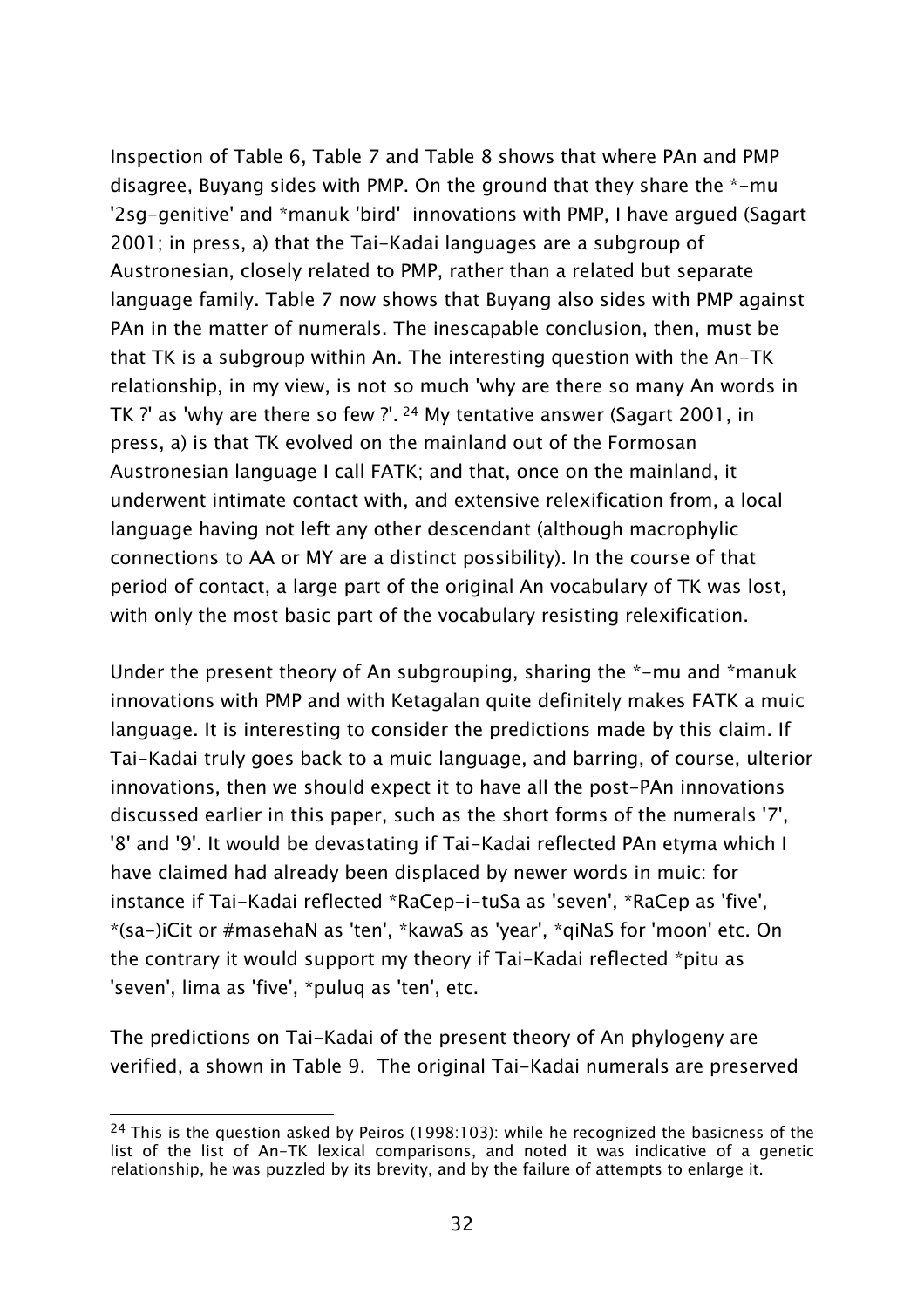only in the Hlai and Kra branches: in the Kam-Tai branch they have been replaced with Chinese numerals. In Table 8 we have already seen the numerals of Buyang, a Kra language: the resemblance between the Buyang and MP numerals is obvious. The Proto-Kra numerals from five to ten, as well as the words for 'your' (sg.) and 'bird' as reconstructed by Ostapirat (2000), are listed in Table 9.

#### <Table 9>

The sound correspondences with PAn are only beginning to be elucidated (Ostapirat in press), and a full demonstration that all the segments of P-Kra words regularly correspond to An words cannot yet be made. Even so, one can make some preliminary observations.

The PK word for 'five': \*r-ma matches the last syllable of \*lima and probably the first consonant too, as there are parallels for An l :: PK r ('eight'). There are also good parallels for An m :: PK m and An a :: PK a. Ostapirat reconstructs PK \*x-nəm 'six', where 'x' is an element aiming at accounting for the unexplained alternation between high and low tones in this set. It may have been a glottal stop. Benedict (1975: 212) similarly reconstructs \*nəm 'six' for proto-Hlai in Hainan. This is close to An \*enem. Ostapirat (2004) gives parallels for An \*n- :: TK \*n- and An \*-m :: TK \*-m. Ostapirat's reconstruction for 'seven': \*t-ru, is problematic. The r- in it is nowhere reflected as a r-type sound, and Hlai indicates a simple voiceless t-. I believe an alternative PK reconstruction for 'seven' is \*(C-)tu (where C is a voiceless stop), meaning that PK had an alternation between \*C-tu and \*tu, with a majority of languages reflecting the latter, but Paha  $*C-tu > 7d->7r->$  $\delta h u u_{A1}$ . If so, \*(C-)tu is a likely match for \*pitu: Ostapirat (2004) gives other examples of \*t :: \*t and \*u :: \*u.<sup>25</sup> In Ostapirat's PK reconstruction for 'eight', -ru matches the last syllable of \*walu, with the same An l :: PK r correspondence as in 'five'. Whether or not Kra initial m- regularly matches An \*w- is unclear. We have seen that in Buyang, m- in the first syllable of '8' matches An m- and w-, but it is unclear whether this is true of the other Kra languages. The Kra language Laqua prefixes mə- to all of 'seven', 'eight' and

 $\overline{a}$ <sup>25</sup> Weera Ostapirat (p.c., January 2004) indicates that the reconstruction  $*C$ -tu for '7' had been proposed in his PhD dissertation. Although he abandoned it in his book (Ostapirat 2000), he now considers it preferable on Kra-internal grounds.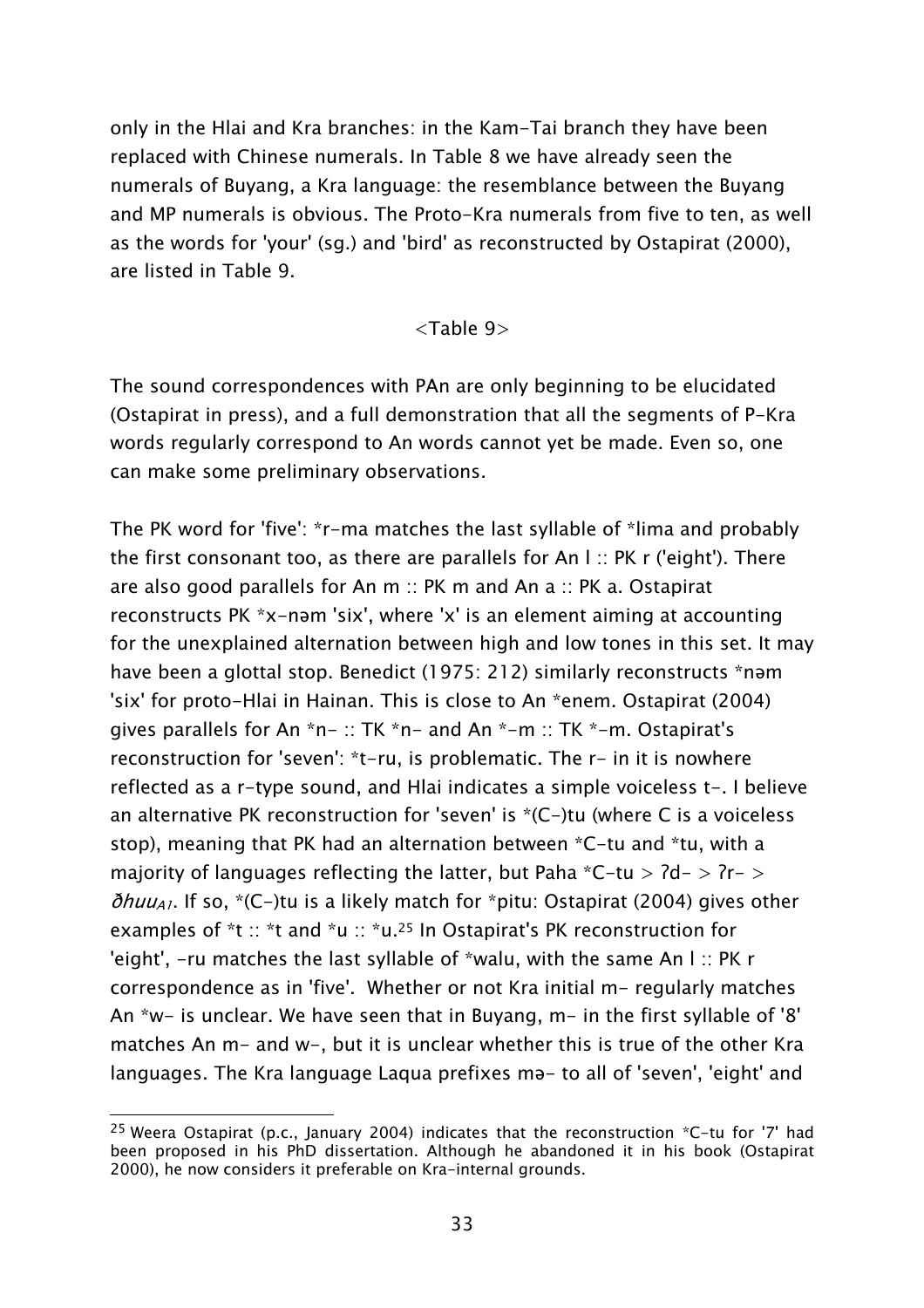'nine' (Benedict 1975: 212), perhaps as a result of leveling. For Proto-Gelao (a subgroup within Kra) Ostapirat (2000:122) reconstructs initial \*wr- in 'eight', which appears to agree well with An \*walu. Proto-Gelao \*wr- is not the regular outcome of PK \*m-r-: it could represent the original Kra onset of this word. Finally, Proto-Kra \*s-ɣwa 'nine' is an attractive match for \*Siwa, especially since the correspondence An  $*S$ - :: PK s- has parallels (notably  $*$ duSa 'two' : PK  $*$ sa A 'two'). The correspondence An  $*$ -w- :: PK  $xw$ - has a parallel in PAn \*duwa 'come, go' (Pazeh *dua* 'go', Puyuma *Zowa* 'come'): PK \* $\gamma$ wa C 'go'. With 'ten' the final consonant correspondence An  $-q$  :: PK -t seems off but Ostapirat (in press) treats it as regular following /u/.

Tai-Kadai, then, has very plausible candidate reflexes for the post-PAn innovative forms in Table 9. I know of no case of a PAn word being displaced by an innovation after PAn and before Muish, and at the same time having an attractive TK comparison. This supports the view that TK is a daughter language of PAn, and more specifically a muic language. FATK cannot be a MP language because, as discovered by Ostapirat (in press), TK preserves the distinction between PAn \*C and \*t, and, at least in some words ('two'), has a sibilant reflex of PAn \*S.

Ostapirat further argues that, contrary to my claim, TK cannot have its origin in an early east Formosan language, because all east coast languages merge \*C and \*t. He considers that, if the relationship between Tai-Kadai and An really is a genetic one, Tai-Kadai must be coordinate with the whole of Austronesian, as Benedict thought, or, at least, with a higher-order taxon than East Formosan-PMP. I maintain, based on the evidence of lexical innovations shown in Table 9, that Tai-Kadai is part of Muic. As indicated earlier, I believe that the merger of \*C into \*t spread to Ketagalan and to the Formosan ancestor of PMP but failed to reach FATK, after the breakup of Muish. In fact there is a tiny bit of evidence to suggest that FATK underwent a merger which cannot be traced back earlier than Walu-Siwaish, and which no language of the west coast exhibits, to wit, the merger of  $S_1$  and  $S_2$ : Buyang has  $\epsilon a$  'two', corresponding to  $S_1$  in PAn du $S_1a$  'two', and  $\epsilon u$  'fuel', corresponding to  $S_2$  (my \*h) in PAn \*ka $S_2$ uy (my \*kahiuy) 'wood'.

Recognition that TK is a subgroup of An opens new perspectives for the reconstruction of PAn, notably in the area of final laryngeals, which are reflected in TK tones.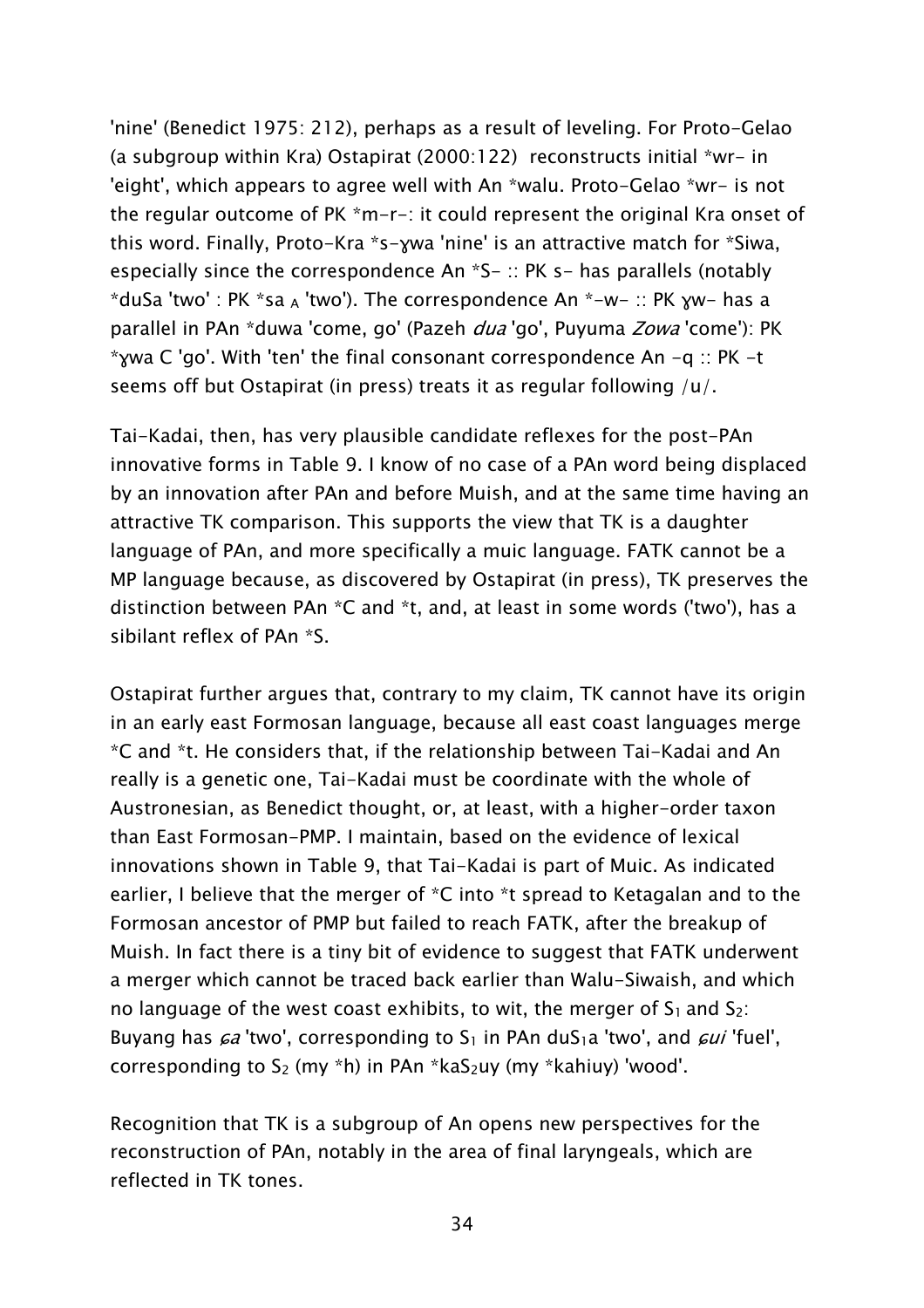I am claiming, therefore, that the tree in Table 4 is an approximation of the higher phylogeny of the An family, including its newly-recognized subgroup Tai-Kadai.

## **6. The An phylogeny in space**

Supposing that the implicational hierarchy in Table 1 was accidental, and that the etymologies proposed for \*pitu, \*walu and \*Siwa in section 3 were fanciful, we should not expect the phylogeny proposed in Table 4 to result in any kind of recognizable geographical pattern. Yet a clear pattern emerges. Approximate geographical locations for PAn, Pituish, Enemish, Walu-Siwaish and Muish can be determined based on the location of their direct descendants in historical times. The most likely location of PAn is in the region of Luilang, Saisiat and Pazeh, in the north-west of Taiwan. Pituish must have been spoken in the western plains somewhat to the south of PAn, being ancestral to Atayalic, Favorlang, Taokas, Thao, Papora and Hoanya. There is a tradition that the present-day northern location of Atayal and Sediq was reached following migrations from west-central Taiwan (Mabuchi 1954): Blust (2003:6) reports that Thao was previously spoken near Jiayi in the western lowlands, reaching Sun-Moon Lake only 300-350 years ago. Enemish must have been spoken more to the south on the West coast, towards the area occupied by Siraya in recent times. Walu-Siwaish may have been spoken near the southern tip of the island, or on the south-east coast. Muish was probably further north along the east coast, as suggested by the location of its modern descendants Kavalan and Ketagalan in the NE of the island, and the observation made in section 4.3. that FAMP must have been spoken in contact with the precursors of Kavalan-Ketagalan and of Bunun.

This model shows a consistent geographical pattern: early Austronesian speakers settling Taiwan progressively in a counter-clockwise movement, starting from the north-west, then expanding southward along the west coast, and reaching the southern tip of the island before finally settling the east coast from south to north, as shown in Figure 2.

<Figure 2>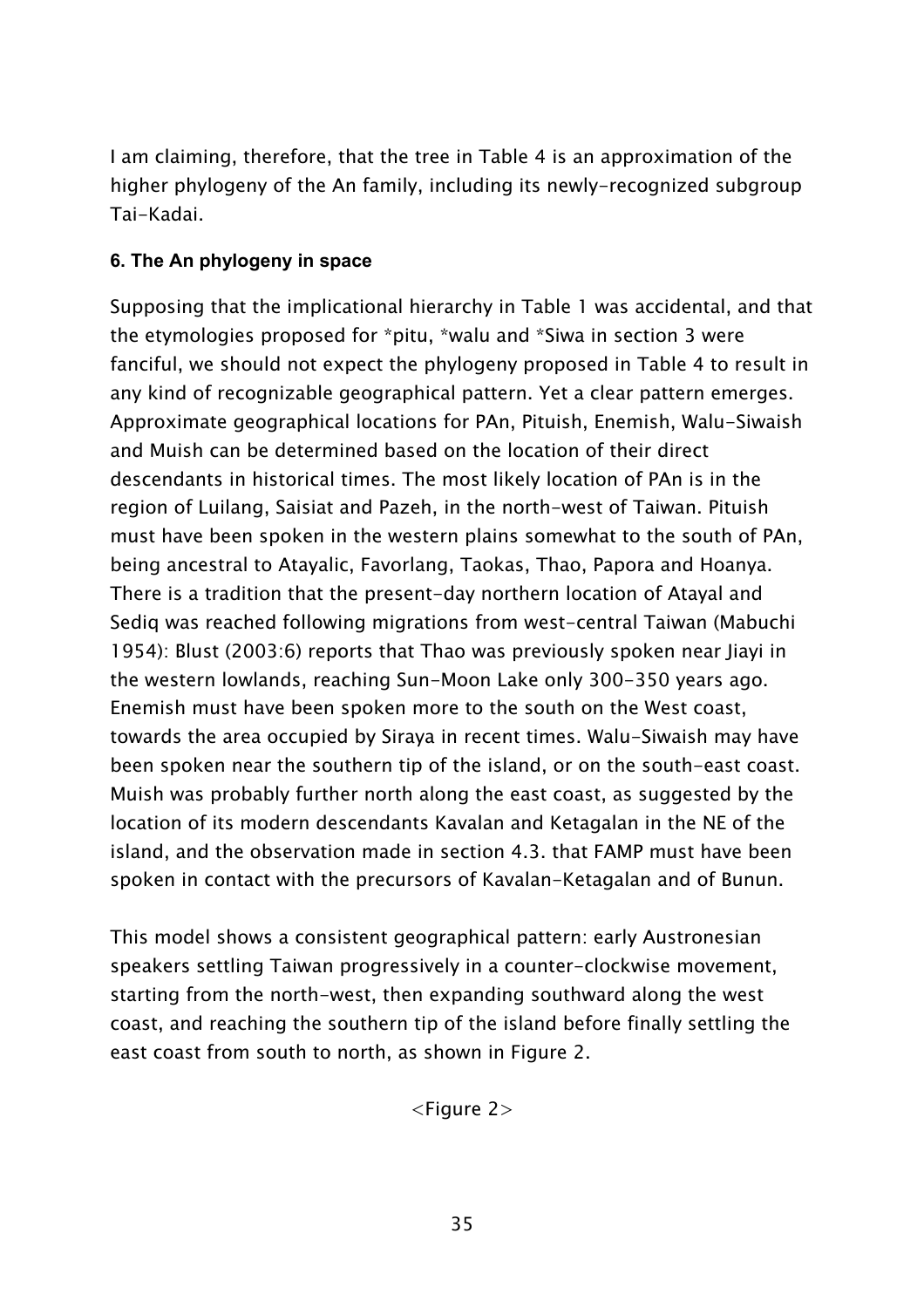The progression of the early ANs in Taiwan is an illustration of the "wave of advance" model (Cavalli-Sforza and Ammerman 1984), which describes the progression of neolithic settlers in areas not yet touched by agriculture. In Taiwan, the cumulative character of the linguistic innovations at each stage leaves no other explanation than the progression of such a wave of advance, gradually encircling the island (although minor population movements, leaving no linguistic traces, must certainly have occurred).

One may wonder why there was no clockwise progression from northwestern Taiwan around the northern tip of the island towards the east coast. I conjecture that the large and possibly malarial freshwater lake or swamp which at the time occupied the Taipei basin rendered movement in that direction unattractive.

Although the location of Pituish, Enemish, Walu-Siwaish and Muish cannot be established with a high degree of precision, the general pattern is clear: a gradual, unidirectional encirclement of the island by Austronesian speakers. Apparently the main direction of movement was along the coastal plains. This implies that, given a choice, the early Austronesians preferred to expand into the coastal plains. This pattern is consistent with what archaeology and linguistics tell us about their mode of subsistence, which combined exploitation of marine resources, including fishing, with hunting and gathering and cultivation of rice and millet. We may suppose that population movements into the mountains, as with the Saisiats, Atayalics, Thaos, Tsouics and Bununs, were generally late, and made under pressure. Such indeed is the pattern observed in the rest of the Austronesian world (Blust 1999:53). The pattern of progression from the west to the east coast is moreover consistent with archaeological dates for Ta-Pen-K'eng sites, which are older on the west coast than on the east coast. It is tempting to imagine that the Nan-kuan-li people, who were active near Tainan c. 5000-4500 BCE (Tsang, in press) spoke a form of Enemish, while the Yuan-Shan people, who were active north of Taipei from around 4500 BP (Bellwood 1997:215), spoke a form of Muish.

The geographical stability over time of the initial settlement pattern is striking. Most modern languages are still spoken or were still spoken until recently in the area of the meso-language they are descended from. A major factor in this is the geography of Taiwan, where the central mountain range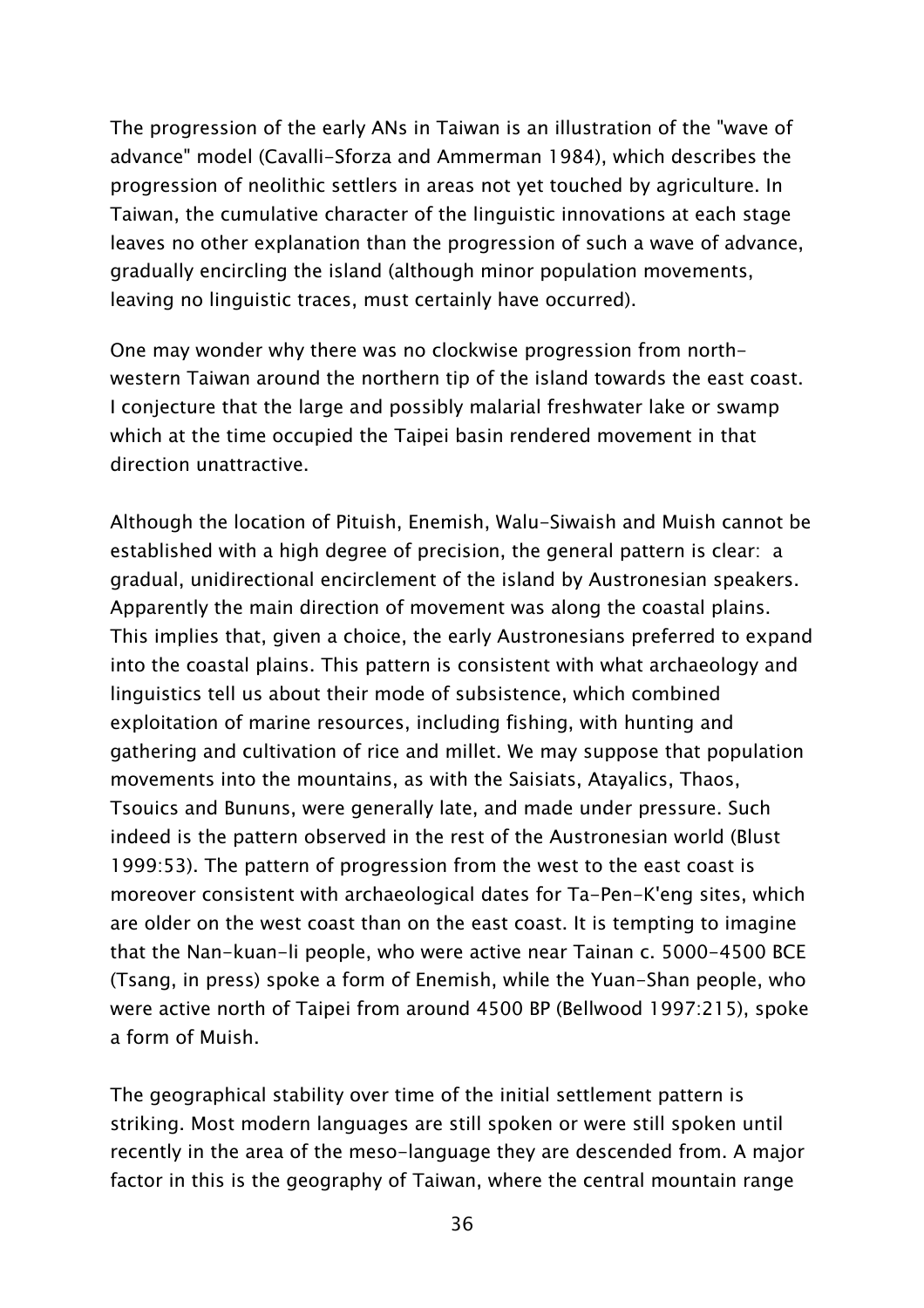very effectively prevents contact and migration between the east and west coasts.

Finally, under the present interpretation, FAMP and FATK, the two Muic languages whose speakers left Taiwan to settle other regions, were probably located in the north-east or north of the island, where the last available agricultural lands had been. The MP and TK migrations out of Taiwan thus appear motivated by the need to find new agricultural lands. It is probably no coincidence that the site of Yuan-Shan near Taipei, in the region where Ketagalan was spoken until the early 20th century, has significant connections to the earliest neolithic of the Philippines (Bellwood 1997: 215).

### **7. The time scale of the early An settlement of Taiwan**

The primary evidence for the time scale of the Austronesian settlement of Taiwan comes from archaeology. Bellwood's estimates for the date of the initial Austronesian settlement of Taiwan, inferred from the earliest Ta-Pen-K'eng radiocarbon dates (plus a few hundred years for good measure), and from the earliest neolithic sites in the Cagayan Valley in the northern Philippines, are c. 5500 BP for the former and ca. 4000 BP for the latter (Bellwood 2004). During that period, the daughter languages of PAn were presumably confined to Taiwan. While these are provisional dates, they provide approximate external limits between which the full settlement of Taiwan must have taken place: in the present framework, the initial settlement of the Philippines, presumably by PMP speakers, could not have occurred until Muish had already broken up into its three components. Likewise, the initial Tai-Kadai settlement on the mainland, by FATK speakers, could not have occurred before the breakup of Muish. It is relevant here to recall that Ostapirat estimates the date of PTK to be no older than 4000 BP, simultaneous with the Cagayan dates.

That two sound changes: merger of \*C and \*t and merger of \*n and \*N, spread to FAMP but not to FATK (Ostapirat, in press, claims these four initials were distinguished in proto-TK) indicates that a significant amount of time elapsed between the break-up of Muish and the MP migration out of Taiwan, even though it is impossible to say precisely how much. That FATK failed to undergo these changes means that either it was located further north along the east coast than FAMP and the changes, spreading from the south,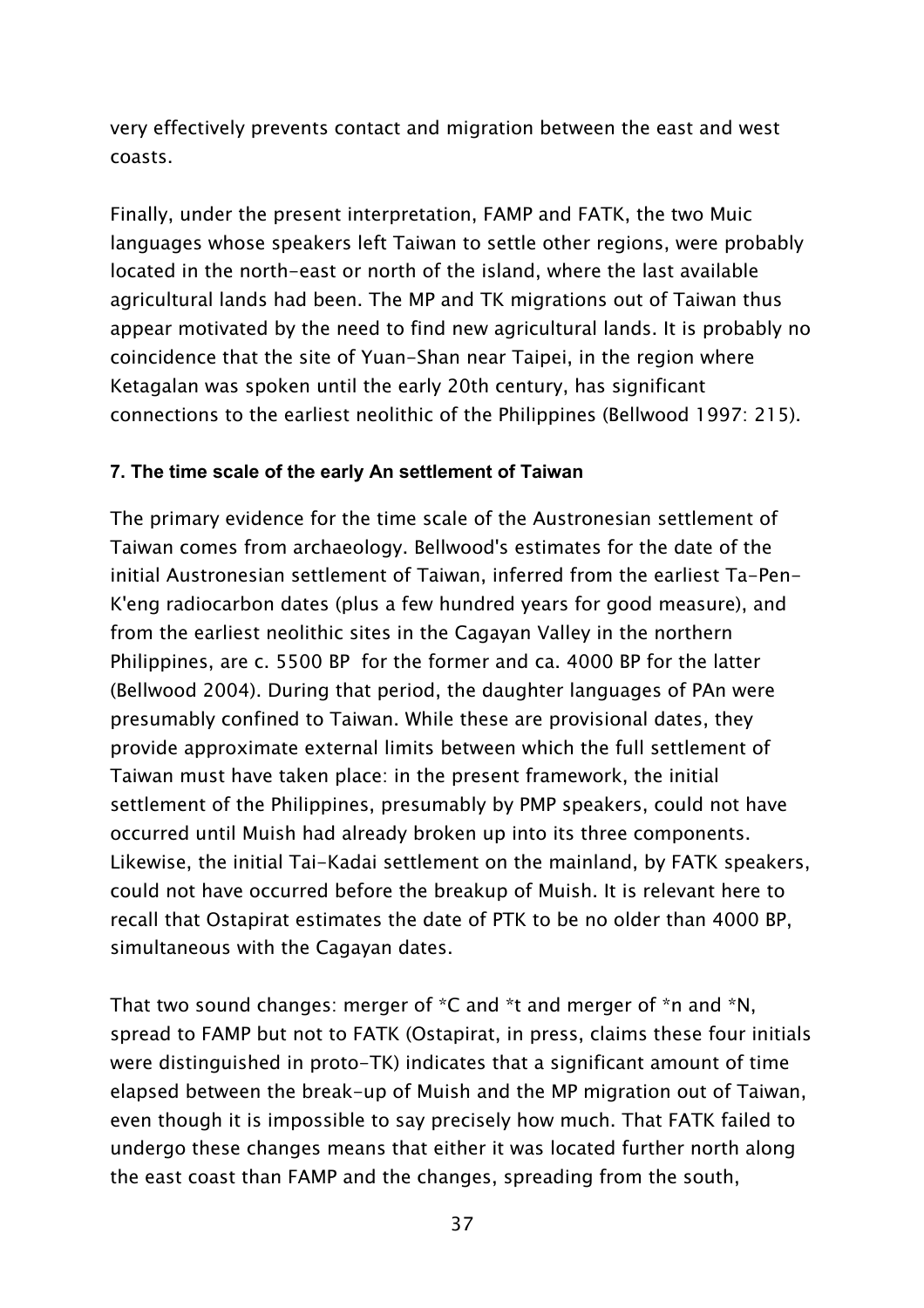stopped at FAMP; or alternatively that the TK migration was earlier than the MP migration.

#### **8. Archaeology and language: some conjectures on pre-Austronesian times**

I have argued elsewhere (Sagart, in press, b) that the pre-Austronesians spoke a language related to Sino-Tibetan, and that they reached Taiwan from a location in NE China where millet and rice were cultivated, and where ritual evulsion of the upper lateral incisors in boys and girls was practiced. The eastern China seaboard region north of the Yangzi estuary, from north Jiangsu to north Shandong, is the one area in East Asia where the distribution of these three traits overlaps in the period before the arrival of the Austronesians in Taiwan: thus both rice and millet were cultivated in Xihe in north Shandong (Wright 2004) c. 8000 BP and in Longqiuzhuang in the lower Huai basin c. 7000-5000 BP. Tooth evulsion is attested from 6500 BP on in Shandong and north Jiangsu (Han and Nakahashi 1996). We may surmise that before they reached Taiwan, the pre-Austronesians were expanding southward along the coastal plains of central-eastern China in Jiangsu, Zhejiang and north Fujian. We can expect that archaeological sites with rice, Setaria, tooth evulsion, and a technology intermediate between the Dawenkou culture of north-east China and Ta-Pen-K'eng of Taiwan will eventually appear there.

If this scenario is correct, it is likely that the passage to Taiwan did not exhaust the pre-An population of the Fujian coast. More likely, this population continued expanding along the coast in a south-westerly direction towards the Pearl River delta, even after a group of them had crossed to Taiwan. Their archaeological traces SW of Fujian are perhaps seen in the Pearl river delta, although direct evidence of agriculture there has so far not appeared; Hedang in the Pearl River delta, with tooth evulsion (Higham 1996:84), c. 3000-2000 BCE, may be one such site. In Taiwan, Tsang (in press) describes the newly excavated site of Nan-kuan-li near Tainan in south-west Taiwan, where a team led by him recently discovered a neolithic culture having rice, millet, and practicing ritual tooth ablation around 5000-4500 BP. In the same paper he argues that the Ta-Pen-K'eng culture, as seen in Nan-kuan-li near Tainan, "has close affinities with the Neolithic cultures of Hong Kong and the Pearl River Delta". I disagree with Tsang when he concludes that "The Pearl River Delta of Kuangtung is most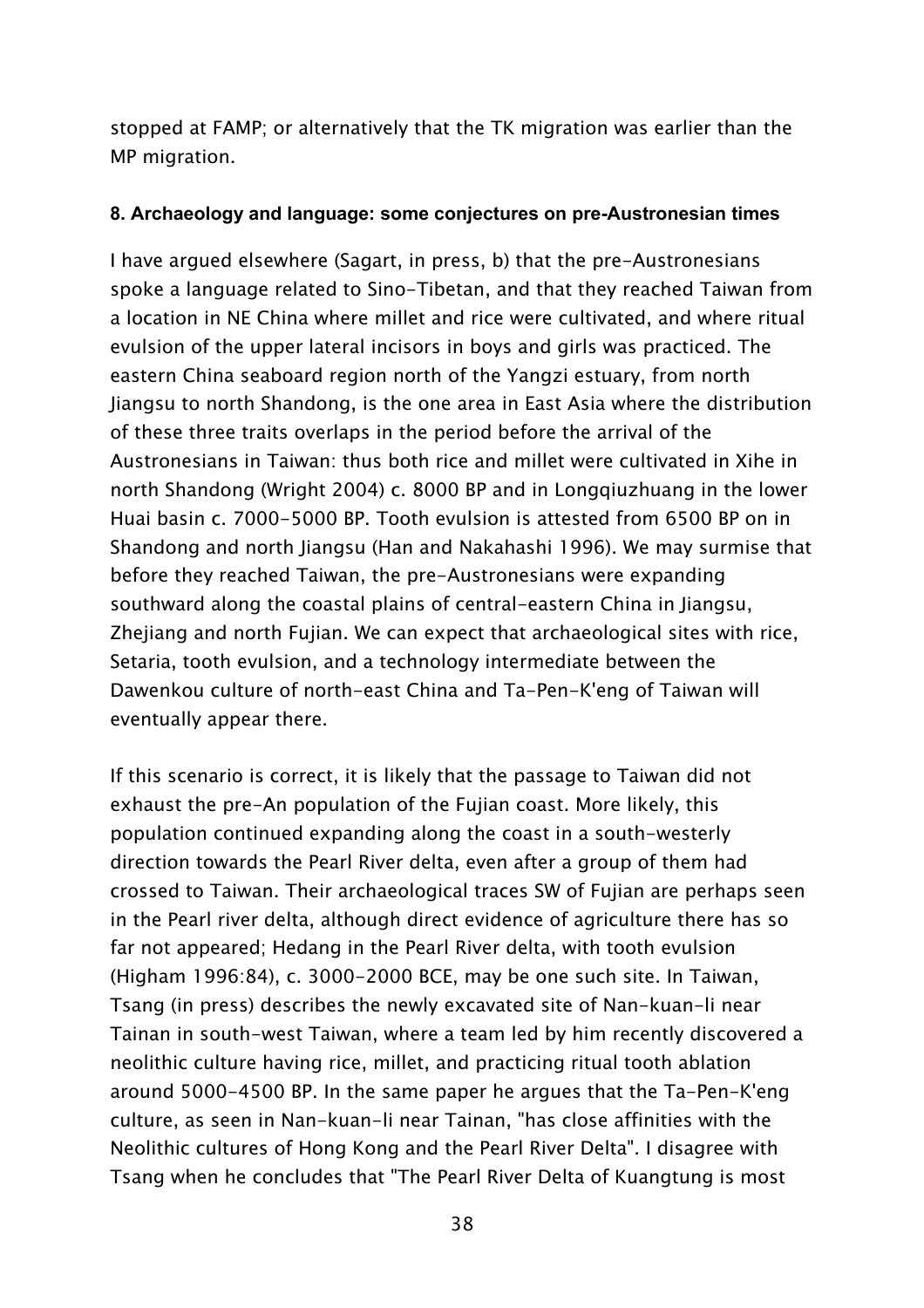probably the source area of the Tapenkeng Culture in Taiwan". I think it more likely that both cultures are descended from a common precursor on the Fujian coast. Pearl River delta sites having affinities to Taiwan TPK like Hedang are also probably too early and too far east to be ancestral to the Tai-Kadai-speaking cultures.

### **9. conclusion**

I have presented an explicit account of the early phylogeny of the Austronesian family. The new phylogeny is tree-like. A salient characteristic is that out of a majority of nodes, only one branch leads to further branching (Table 4). This makes Formosan phylogeny similar to Malayo-Polynesian phylogeny. Non-branching nodes can be associated with stay-at-homes, and branching ones with out-migrating groups. PMP has been shown to be part of a taxon that also includes languages of the NE Formosan Coast, as well as Tai-Kadai (as proposed in Sagart 2001; in press, a). That taxon itself is part of a larger taxon including languages of the East coast and south Taiwan.

These proposals have been made on the ground of the convergence of three independent lines of evidence: (1) the implicational hierarchy with the numerals 5-10, shown in Table 1; (2) the systematic resemblances between the consensus numerals for 7-8-9 and the corresponding numerals in Pazeh, described in section 3; and (3), the geographically coherent and processually realistic spatial pattern of settlement shown in Figure 2. (2) is obviously independent from (1) and (3); and (1) and (3) are independent from each other because one could have an implicational hierarchy which did not result in a coherent spatial pattern. None of these independent sets of facts actually 'proves' the phylogeny in Table 4: rather, that phylogeny makes sense of them all: while the same facts have to be regarded as coincidences under other phylogenies. In effect, (1), (2) and (3) are three independent verified predictions of the phylogenetic hypothesis in Table 4. Because it makes more verified predictions than earlier hypotheses, it should be preferred.

## References

Adelaar, K. A. 1997. Grammar notes on Siraya, an extinct Formosan language. Oceanic Linguistics 36, 2: 362-397.

Bartoli, M. 1925. *Introduzione alla neolinguistica. Princìpi, scopi, metodi*.<br>Geneva: Olschki.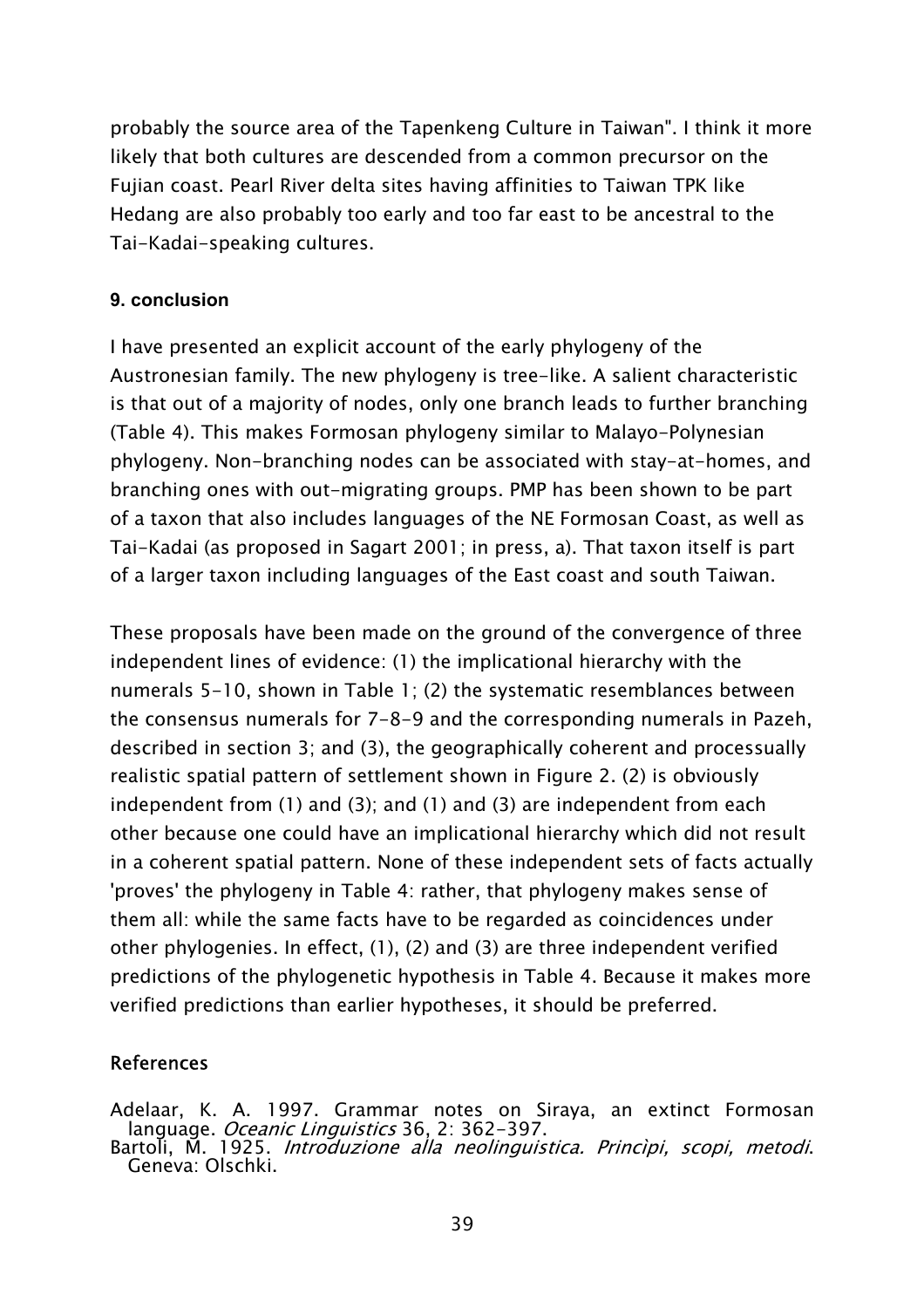Bellwood, P. 1997. Prehistory of the Indo-Malaysian archipelago. Honolulu: University of Hawai'i Press.

-------- 2004. Taiwan, Batanes, Cagayan, Talaud, Maluku, Marianas, Lapita Gardens, and all stations to Polynesia. All aboard the Austronesian Express. Paper presented at the workshop on Human migrations in continental East Asia and Taiwan, Geneva, June 10-13, 2004.

Benedict, P.K. 1942. Thai, Kadai and Indonesian: a new alignment in Southeastern Asia. American Anthropologist, n.s., 44: 576-601.

-------- 1972. Sino-Tibetan: a Conspectus. Cambridge: University Printing House.

-------- 1975. *Austro-Thai: language and culture*. New Haven: HRAF Press.

-------- 1995. Extra-Austronesian evidence for Formosan etyma. In Austronesian studies relating to Taiwan, ed. by Paul J.-K. Li, C.H Tsang, Y.-K. Huang, D.-A. Ho and C.Y. Tseng, pp. 399-454. Symposium series of the Institute of History and Philology, Academia Sinica 3. Taipei: Academia Sinica.

Bloomfield, L. 1933. Language. New York: Holt.

Blust, Robert A. 1977. The Proto-Austronesian pronouns and Austronesian subgrouping: a preliminary report. University of Hawai'i working papers in Linguistics 9, 2:1-15.

Blust, R. 1995. Sibilant assimilation in Formosan languages and the Proto-Austronesian word for 'nine'. *Oceanic Linguistics* 34:443-453.

1998. Ca- Reduplication and Proto-Austronesian grammar. Oceanic Linguistics 37:29-64.

1999. Notes on Pazeh phonology and morphology. Oceanic *Linguistics* 38:321-365.<br>2001 Malay

2001. Malayo-Polynesian: new stones in the wall. Oceanic *Linguistics* 40:151–155.<br>2003 *Thao* –

2003. *Thao Dictionary*. Nankang: Institute of Linguistics (preparatory office), Academia Sinica.

Bril, I. 2002. Le nêlêmwa (Nouvelle-Calédonie): Analyse syntaxique et sémantique. Collection "Langues et Cultures du Pacifique", n° 16. Paris: Peeters.

Buck, C. D. 1949. A dictionary of selected synonyms in the principal European languages. Chicago: Chicago University Press.

Carstairs, D. 1899 edn. Chinese-English dictionary of the vernacular or spoken language of Amoy, with the principal variations of the Chang-chew and Chin-chew dialects. London: Presbyterian Church of England.

Cavalli-Sforza, L.-L., and A. Ammerman. 1984. The Neolithic Transition and the Genetics of Populations in Europe. Princeton: Princeton University Press.

Chambers, J.K. and P. Trudgill. 1998. Dialectology. Cambridge: Cambridge University Press.

Chang, Yung-li. 2000. Gemalan yu cankao yufa. Taipei: Yuan-liou.

Dahl, O. Ch. 1981. Early phonetic and phonemic changes in Austronesian. Instituttet for sammenlingnende kulturforskning Serie B: Skrifter LXIII. Oslo: Universitetsfor-laget.

Dauzat, A. 1922. La géographie linguistique. Paris: Flammarion.

Edmondson, J. and G. Thurgood. 1992. Gelao reconstruction and its place in Kadai. Paper presented at the 25th International Conference on Sino-Tibetan Languages and Linguistics, 14-18 Oct. 1992, Berkeley, California.

Egerod, Søren. 1980. Atayal-English Dictionary. Scandinavian Institute of Asian Studies monograph 35. London and Malmø: Curzon Press.

Ferrell, R. 1969. Taiwan Aboriginal groups: problems in cultural and *linguistic classification*. Monograph No. 17, Institute of Ethnology, Academia Sinica. Nankang: Academia Sinica.

-------- 1982. Paiwan dictionary. Pacific Linguistics C-73. Canberra: A.N.U.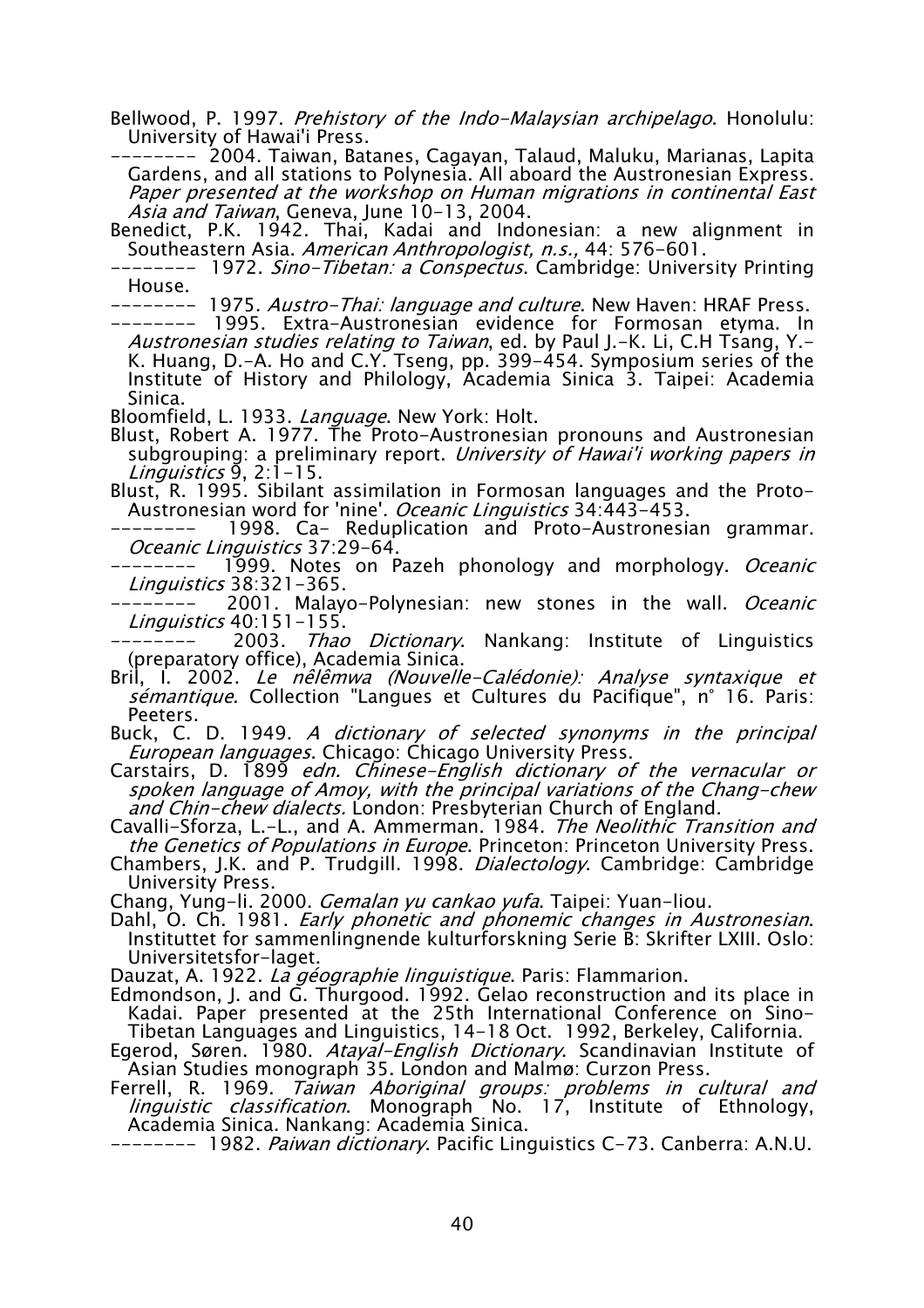- François, Alexandre. 2001. Contraintes de structures et liberté dans la construction du discours. Une description du mwotlap, langue océanienne *du Vanuatu.* Doctoral dissertation. Paris: Université Paris–IV Sorbonne. J
- Fujian Provincial Museum. 1991. Brief report on the excavation of the Keqiutou site in Pingtan, Fujian [in Chinese]. *Kaogu* 1991, 7:587-599.
- Han, K.X. and T. Nakahashi. 1996. A Comparative Study of Ritual Tooth Ablation in Ancient China and Japan. *Anthropological Science* 104,1:43–64.

Harvey, Mark. 1979. Subgroups in Austronesian. BA Honours thesis. Canberra: A.N.U.

1982. Subgroups in Austronesian. In Papers from the Third International Conference on Austronesian Linguistics, vol. 2: Tracking the travellers. (Pacific Linguistics C-75), ed. by A Halim, L. Carrington and S.A. Wurm, pp. 47-99. Canberra: ANU.

Haudricourt, A.-G. 1956. De la restitution des initiales dans les langues monosyllabiques : le problème du Thai commun. Bulletin de la société de Linguistique de Paris 52:307-322.

- Higham, C. 1996. *The Bronze age of southeast Asia*. Cambridge: Cambridge University Press.
- Ho, Dah-an. 1998. Taiwan Nandaoyu de Yuyan Guanxi. Chinese Studies 16, 2:141-171.
- Ho, Dah-an and Yang Hsiu-fang. 1999. Nandaoyu yu Taiwan Nandaoyu. Introduction to a collection of monographs on Taiwan languages. Taipei: Yuanliou.
- Huang, Lillian. 2000. *Beinan yu cankao yufa*. Taipei: Yuanliou.

Imbault-Huart, C. 1893. L'île Formose. Paris: Ernest Leroux.

Ino, Y. 1998. Xun Tai Ri Cheng. In Ino Yoshinori Fanyu Diaocha Shouce, ed. by T. Moriguchi, pp. 13-201. Taipei: Southern Materials Center.

Li, Jinfang. 1999. Buyang Yu Yanjiu. Beijing: Zhongyang Minzu Daxue.

Li, P. J.–K. 1975. *Rukai texts*. Nankang: Institute of History and Philology special publications No. 64-2.

-------- 1995. Formosan vs. non-Formosan features in some Austronesian Languages in Taiwan. In Austronesian Studies Relating to Taiwan, ed. by Paul Jen-kuei Li, Dah-an Ho, Ying-kuei Huang, Cheng-hwa Tsang, and Chiu-yu Tseng, pp. 651-681. Symposium series of the Institute of History and Philology, Academia Sinica, no. 3. Taipei: Academia Sinica.

2001. Basai yu de diwei [in Chinese]. *Language and Linguistics* 2,2:155-171.

Li, P. J-K, and S. Tsuchida. 2001. Pazih dictionary. Nankang: Institute of Linguistics (preparatory office), Academia Sinica.

2002. Pazih texts and songs. Nankang: Institute of Linguistics (preparatory office), Academia Sinica.

Lin, Yingjin. 2000. *Bazehai yu*. Taipei: Yuanliou.

Mabuchi, T. 1954. Migration and distribution of the Formosan aborigines [in Japanese]. Minzogaku Kenkyu 18,1-2:123-154; 18,4:23-72.

Matisoff, J.A. 1997. Sino-Tibetan numeral systems: prefixes, protoforms and problems. Canberra: Pacific Linguistics B-114.

Mazaudon, M. 1985. Dzongkha number systems. In *Southeast Asian linguistic studies presented to André G. Haudricourt*, ed. by S. Ratanakul, D. Thomas and S. Premsrirat, pp.124-157. Bangkok: Mahidol University.

-------- 2002. Les principes de construction du nombre dans les langues tibéto-birmanes. In *la pluralité*, ed. by J. François, pp.91-119. Paris: mémoires de la Société de Linguistique de Paris, nouvelle série, tome XII.

Meacham, C., and G. Estabrook. 1985. Compatibility methods in systematics. Annual Review of Ecology and Systematics 16:431-446.

Ogawa, Naoyoshi, and Erin Asai. 1935. The myths and traditions of the Formosan native tribes. Taipei.

Ostapirat, W. 2000. Proto-Kra. *Linguistics of the Tibeto-Burman Area* 23.1.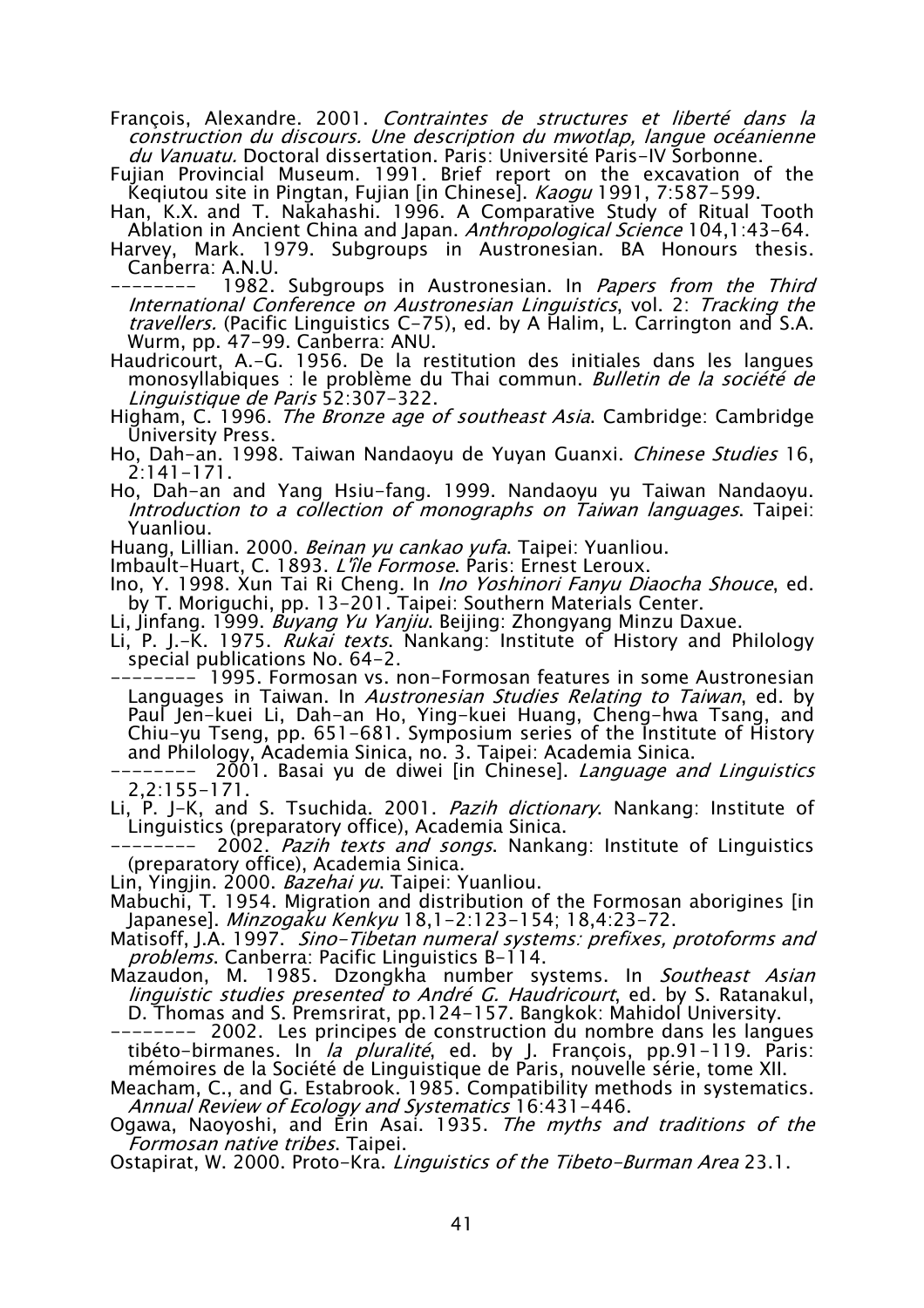in press. Kra-dai and austronesian: notes on phonological correspondences and vocabulary distribution. In The peopling of East Asia: Putting together Archaeology, Linguistics and Genetics ed. by L. Sagart, R. Blench and A. Sanchez-Mazas. London: RoutledgeCurzon.

Pecoraro, F. 1977. Essai de dictionnaire taroko-français. *Cahier d'Archipel 7*.<br>Paris: S.E.C.M.I.

Peiros, I. 1998. *Comparative Linguistics in Southeast Asia*. Canberra: Pacific Linguistics C-142.

- Reid, Lawrence A. 1971. *Philippine minor languages: Word lists and* phonologies. Oceanic Linguistics Special Publication, 8. Honolulu: University of Hawaii Press. xii
- 1982. The demise of Proto-Philippines. In Papers from the Third International Conference on Austronesian Linguistics, vol. 2: Tracking the travellers, ed. by A Halim, L. Carrington and S.A. Wurm, pp. 210-216. Canberra: Pacific Linguistics C-75.
- Ross, Malcolm D. 1995. Some current issues in Austronesian Linguistics. In: Darrell T. Tryon. ed.) Comparative Austronesian Dictionary, part 1, fascicle 1: 45-120. Berlin, New York: Mouton de Gruyter.
- Sagart, L. 1999. *The Roots of Old Chinese*. Current Issues in Linguistic Theory, 184. Amsterdam: John Benjamins.
- -------- 2001. Comment: Malayo-Polynesian features in the An-related vocabulary in Kadai. Paper presented at the workshop "Perspectives on the Phylogeny of East Asian Languages", August 28-31, Périgueux.
- Sino-Tibeto-Austronesian: an updated and improved argument. Paper presented at the 9th International Conference on Austronesian Linguistics, Canberra, January 8-11, 2002.
- 2002b. Gan, Hakka and the Formation of Chinese Dialects, in Dialect Variations in Chinese, ed. by Dah-an Ho, pp. 129–154. Taipei: Academia Sinica.

-------- 2003. The vocabulary of cereal cultivation and the phylogeny of East Asian languages. Bulletin of the Indo-Pacific Prehistory Association 23. Taipei papers, Volume 1:127-136.

in press, a. Tai-Kadai as a subgroup of Austronesian. In The peopling of East Asia: Putting together Archaeology, Linguistics and Genetics, ed. by L. Sagart, R. Blench and A. Sanchez-Mazas. London: RoutledgeCurzon.

- -------- in press, b. Sino-Tibetan-Austronesian: an updated and improved argument. In The peopling of East Asia: Putting together Archaeology, *Linguistics and Genetics*, ed. by L. Sagart, R. Blench and A. Sanchez–Mazas. London: RoutledgeCurzon.
- Solheim, Wilhelm G. 1971. New Light on a Forgotten Past. National Geographic Magazine, 139,3:330-39.
- Starosta, Stanley. 1985. Verbal inflection versus deverbal nominalization in PAn: the evidence from Tsou. In Austronesian linguistics at the 15th Pacific Science Congress, ed. by Andrew Pawley and Lois Carrington. Pacific Linguistics.
- -------- 1994. Rukai-Tsouic: subgroup or treetop ? Paper presented at the 7th International Conference on Austronesian Linguistics. Leiden: Leiden University.
- 1995. A grammatical subgrouping of Formosan languages. In *Austronesian Studies Relating to Taiwan*, ed. by : Paul Jen-kuei Li, Dah-an Ho, Ying-kuei Huang, Cheng-hwa Tsang, and Chiu-yu Tseng, pp. 683- 726. Symposium series of the Institute of History and Philology, Academia Sinica, no. 3. Taipei: Academia Sinica.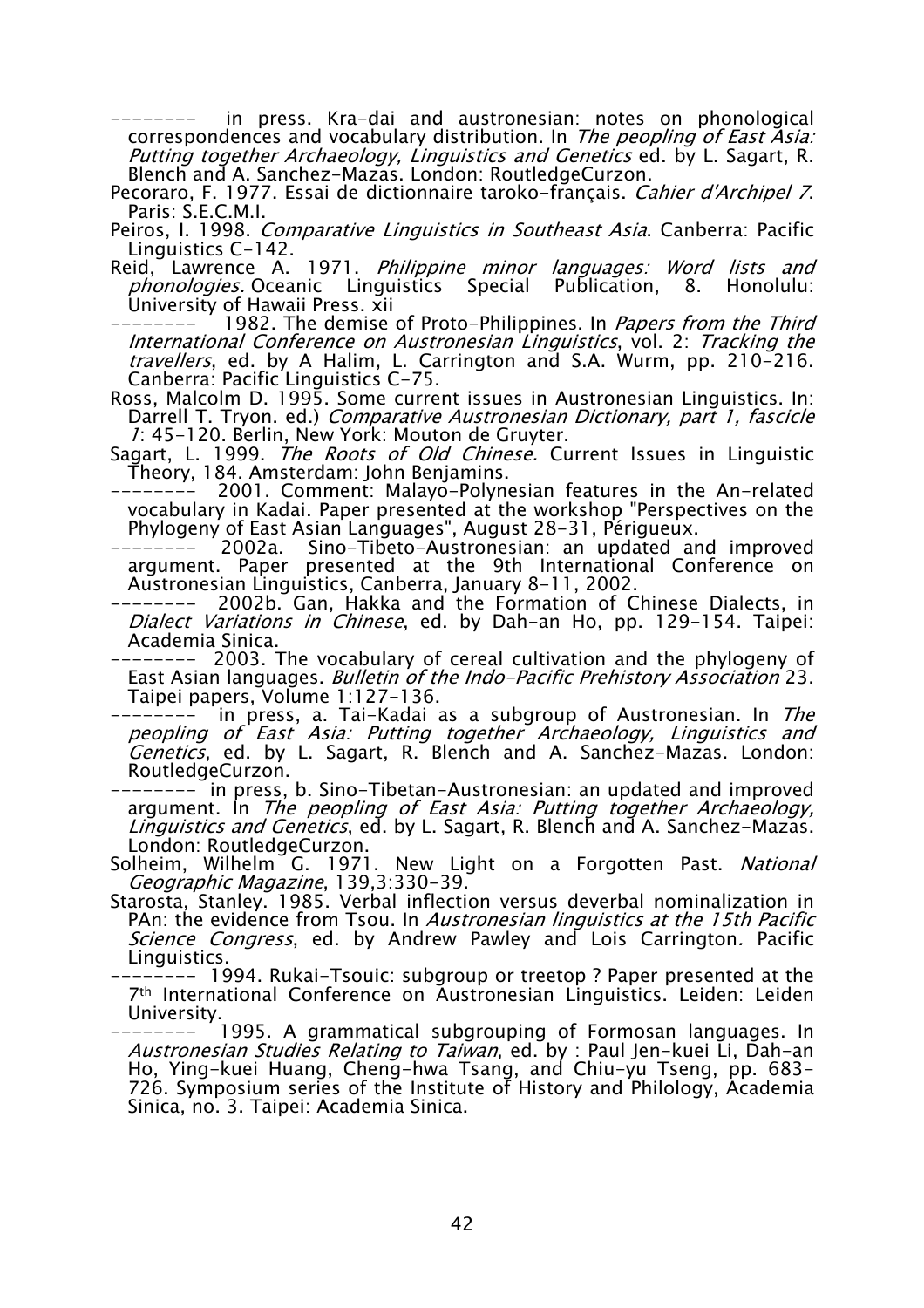-------- 1996. The position of Saaroa in the grammatical subgrouping of Formosan languages. In Pan-Asiatic Linguistics: Proceedings of the Fourth International Symposium on Languages and Linguistics, Volume III, ed. by Suwilai Premsrirat, pp. 944-966. Salaya, Thailand: Institute of Language and Culture for Rural development, Mahidol University at Salaya,

-------- 2001. Reduplication and the subgrouping of Formosan languages. Paper presented at the International Symposium on Austronesian Cultures: Issues relating to Taiwan: Taipei, 8-12 December 2001.

- Thompson, J. 1873. Notes of a journey in southern Formosa. *Journal of the* Royal Geographical Society XLIII:97-107.
- Thurgood, G. 1994. Tai-Kadai and Austronesian: the nature of the historical relationship. Oceanic Linguistics 33:345-368.
- Topping, D. 1973. Chamorro reference grammar. Honolulu: University of Hawaii Press.

Trudgill, P. 1974. Sociolinguistics: an introduction. Harmondsworth: Penguin.

Tsang, Cheng-hwa. 1995. New archaeological data from both sides of the Taiwan straits and their implications for the controversy about Austronesian origins and expansion. In Austronesian Studies Relating to Taiwan, ed. by Paul Jen-kuei Li, Dah-an Ho, Ying-kuei Huang, Cheng-hwa Tsang, and Chiu-yu Tseng, pp. 185-225. Symposium series of the Institute of History and Philology, Academia Sinica, no. 3. Taipei: Academia Sinica,

-------- in press. Recent discoveries at a Tapenkeng culture site in Taiwan: implications for the problem of Austronesian origins. In The peopling of East Asia: Putting together Archaeology, Linguistics and Genetics ed. by L. Sagart, R. Blench and A. Sanchez-Mazas. London: RoutledgeCurzon.

Tsuchida, S. 1976. Reconstruction of Proto-Tsouic phonology. Study of languages and cultures of Asia and Africa monograph series #5. Tokyo: Tokyo Daikokugo Daigaku.

Tsuchida, S. Yamada, Y. and T. Moriguchi. 1991. *Linguistic materials of the* Formosan sinicized populations I: Siraya and Basai. Tokyo: The University of Tokyo, Linguistics Department.

Tung, T.H. 1964. A *descriptive study of the Tsou language*. Nankang: Institute of History and Philology, Academia Sinica.

Wright, H. 2004. Early Austronesians and their neighbours on the East Asian mainland: the archaeological context. Paper presented at the workshop on Human migrations in continental East Asia and Taiwan, Geneva, June 10- 13, 2004.

Zeitoun, E. 2000a. Lukai yu cankao yufa. Taipei: Yuan-liou.

-------- 2000b. *Bunong yu cankao yufa*. Taipei: Yuan-liou.

Zhang, Yongli. 2000. Gemalan yu cankao yufa. Taipei: Yuan-liou.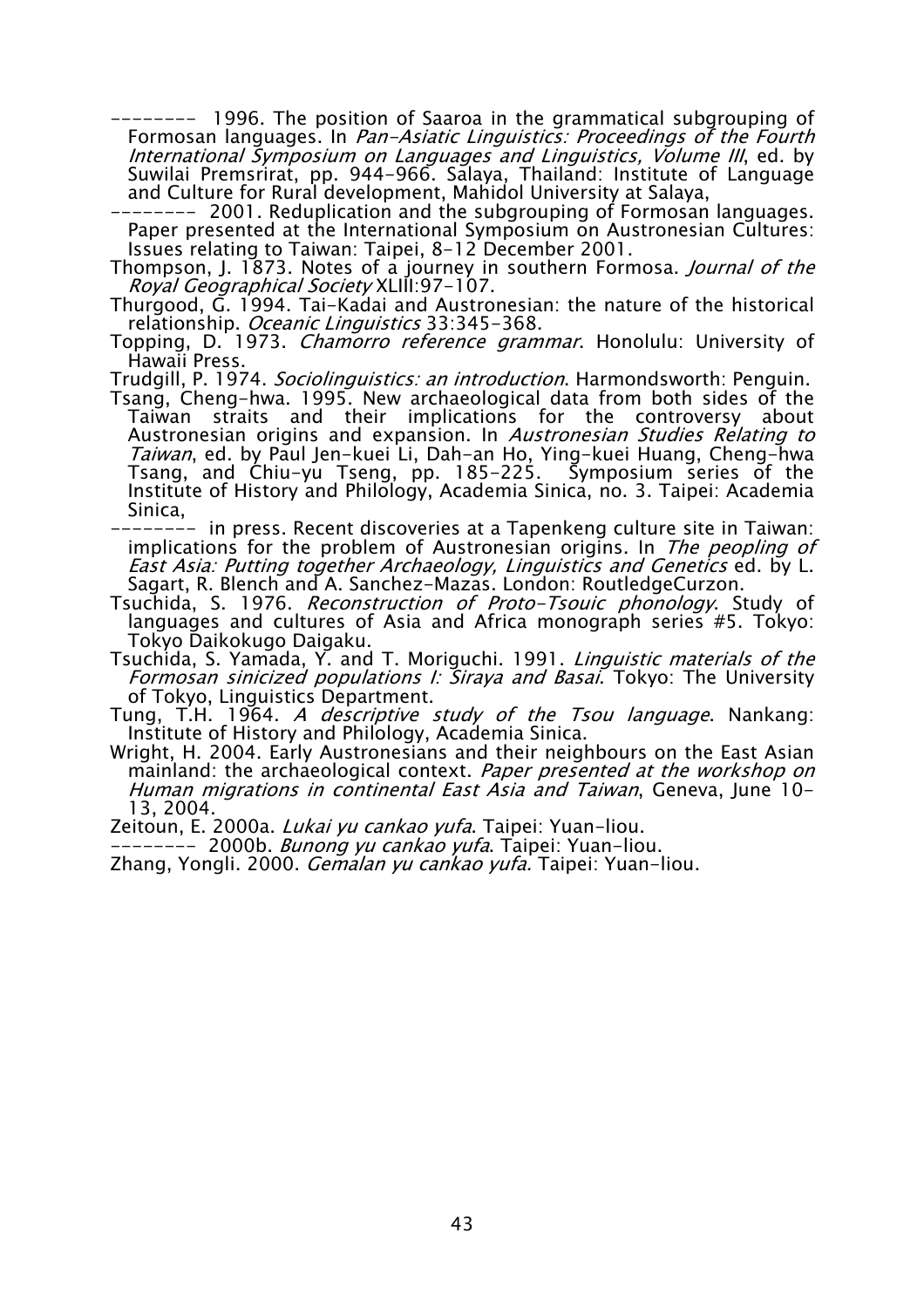|               | pitu       | lima     | enem          | walu                      | Siwa        | puluq        |
|---------------|------------|----------|---------------|---------------------------|-------------|--------------|
|               | '7'        | '5'      | '6'           | '8'                       | '9'         | '10'         |
| Luilang       | innai      | (na)lup  | (na)tsulup    | patulunai                 | satulunai   | isit         |
| Saisiat       | saivuseaha | rrasu    | saivusa       | makaspat                  | ra:ha       | ranpon       |
| Pazeh         | xasebidusa | xasep    | xasebuza      | xasebaturu,<br>xasebituru | xasebisupat | isit         |
| Favorlang     | naito      | achab    | nataap        | maaspat                   | tannacho    | zchiett      |
| <b>Taokas</b> | yweto      | hasap    | tahap         | mahalpat                  | tanasu      | (ta)isid     |
| Atayal        | pitu?      | imagal   | cziu?         | spat                      | qeru?       | Ipuu         |
| Sediq         | pito       | lima     | mataro        | maspat                    | manali      | maxal        |
| Thao          | pitu       | rima     | ka-turu,      | kahspat,                  | tanacu      | maqcin       |
|               |            |          | makalh-       | $maka(lh)$ -              |             |              |
|               |            |          | turu-turu     | shpa-shpat                |             |              |
| Siraya        | pĭttu      | rima     | nəm           | kuixpa                    | matuda      | saat kittian |
| Hoanya        | pito       | Lima     | (mi)nun       | (mi)alu                   | $(a)$ sia   | (miata)isi   |
| Papora        | pitu       | nema     | (ne)nom       | mahal                     | (me)siya    | (me)tsi      |
| Tsou          | pítu       | eímo     | nómə          | vóeu                      | sío         | máskə        |
| Saaroa        | (k)upito   | (k)ulima | (k)anama      | (k)ualo                   | (k)usia     | (ku)ma:4a    |
| Kanabu        | pitu       | rima     | nəm           | $(h)a$ :ru                | si:ya       | ma:nə        |
| <b>Bunun</b>  | pitu'      | hima'    | nuum          | vau'                      | siva'       | mas'an       |
| Rukai         | pitu       | Lima     | eneme         | vaLu                      | banata      | maneale      |
| Paiwan        | pitju      | lima     | enem,<br>unem | alu                       | siva        | puluq        |
| Puyuma        | pitu       | Lima     | nem           | waLu                      | iwa         | puLu         |
| Amis          | pitu       | lima     | 'enem         | falu                      | siwa        | polo         |
| Kavalan       | pitu       | rima     | 'nem          | waru                      | siwa        | betin        |
| Ketagalan     | pitu       | tsjima   | anəm          | wasu                      | siwa        | labatan      |
| <b>PMP</b>    | *pitu      | *lima    | *enem         | *walu                     | *siwa       | *puluq       |

Table 1: implicational hierarchy of the numerals 5-10 in Formosan languages and in PMP. Gray cells: presence of the etymon. Sources: Amis: Wu (2000); Atayal: Egerod (1980); Bunun: Zeitoun (2000a); Favorlang=Babuza: Ferrell (1969); Hoanya: Ferrell (1969); Kanakanabu: Ogawa and Asai (1935), as cited in Ferrell (1969); Kavalan: Zhang (2000); Ketagalan-Basai: Yamada, Tsuchida and Moriguchi (1991); Luilang: Ferrell (1969); Paiwan: Ferrell (1982); Papora: Ferrell (1969); Pazeh: Li and Tsuchida (2001); Puyuma: Huang (2000); Ruka (Budai): Zeitoun (2000b); Saaroa: Tsuchida, as cited in Ferrell 1969; Saisiat: Ino (1998: Saitaoyak); Sediq: Pecoraro (1977), Siraya: Adelaar (1997); Taokas: Ferrell (1969); Thao: Blust (2003); Tsou: Tung (1964).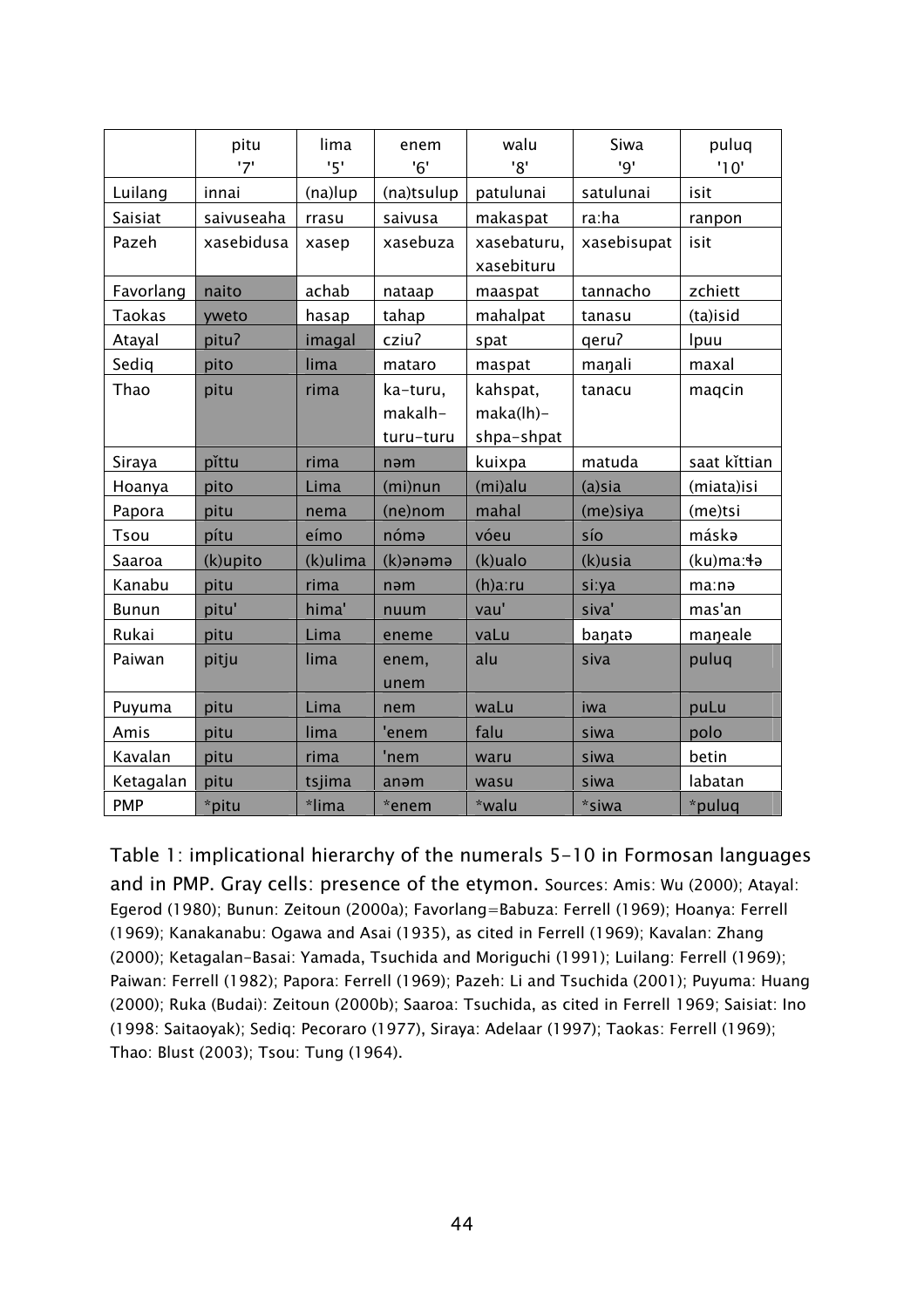|          | 0. start = $PAn$ | 1. schwa $> i$      | 2. $pa > wa$         | 3. delete           |                  | 4. prune left   5. prune right | 6. t $l > t$ |
|----------|------------------|---------------------|----------------------|---------------------|------------------|--------------------------------|--------------|
|          |                  | after -iC           |                      | remaining           | of pretonic      | of stressed                    |              |
|          |                  |                     |                      | schwas              | syllable         | vowel                          |              |
| $7(5+2)$ | RaCep-i-tuSa     | RaCepit <b>u</b> Sa | RaCepit <b>u</b> Sa  | RaC_pit <b>u</b> Sa | _pit <b>u</b> Sa | pit <b>u</b> _                 | pitu         |
| $8(5+3)$ | RaCep-a-telu     | RaCepatel <b>u</b>  | RaCewatelu           | RaC_wat_lu          | _watl <b>u</b>   | watlu                          | walu         |
| $9(5+4)$ | RaCep-i-Sepat    | RaCepiSipat         | RaCepiSiw <b>a</b> t | RaC_piSiwat         | _Siw <b>a</b> t  | Siwa_                          | Siwa         |

Table 2: derivation of \*pitu, \*walu and \*Siwa out of PAn analytic forms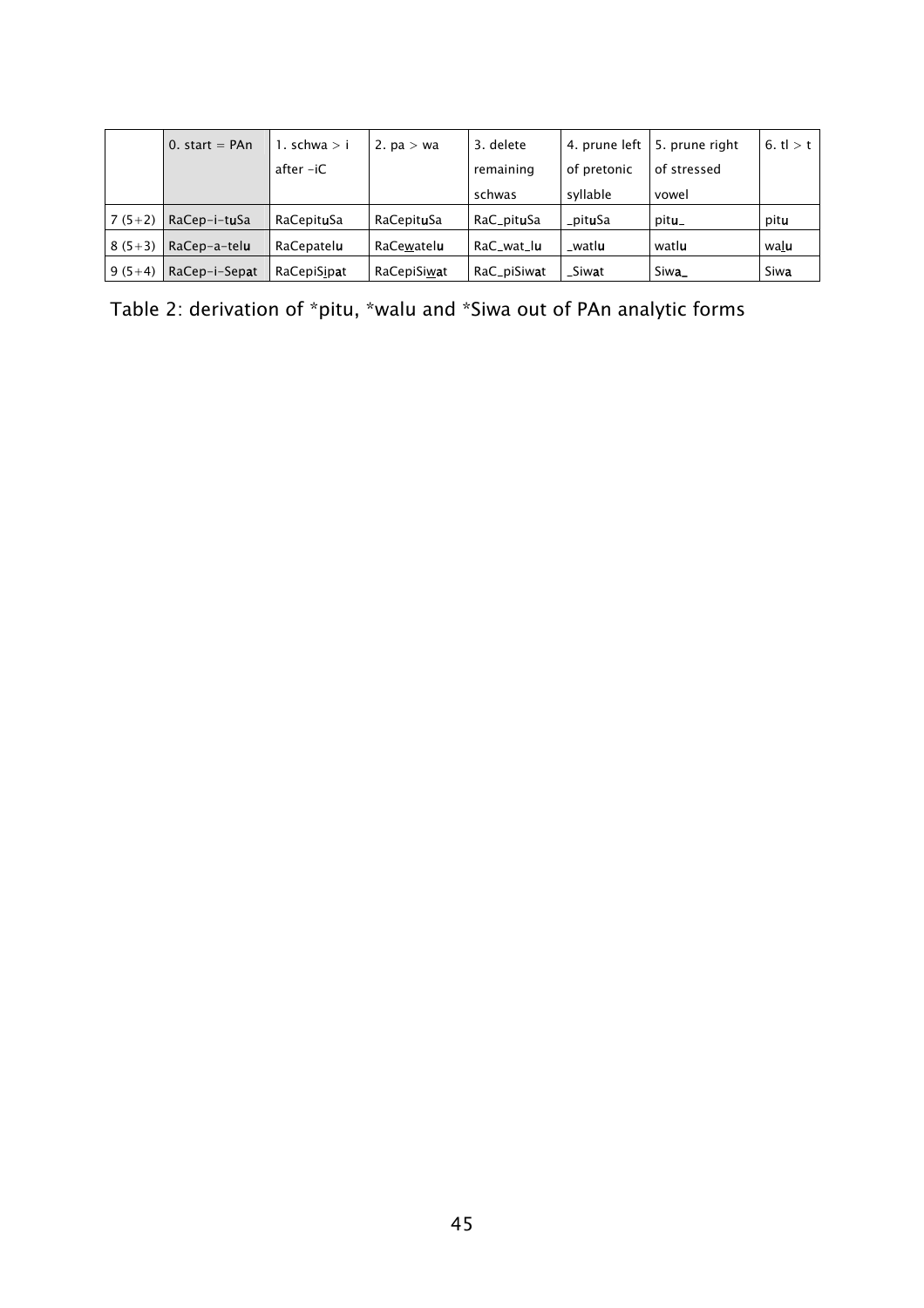|       | $5+$ additive | $6+$ additive | multiplicative | subtractive |
|-------|---------------|---------------|----------------|-------------|
| six   | $5 + 1$       | ---           | 2x3            | no exx      |
| seven | $5 + 2$       | $6 + 1$       | ___            | no exx      |
| eight | $5 + 3$       | no exx        | 2X4            | no exx      |
| nine  | $5 + 4$       | no exx        |                | 10-1        |

Table 3. The PAn numerals from 6 to 9: analytic forms in Formosan languages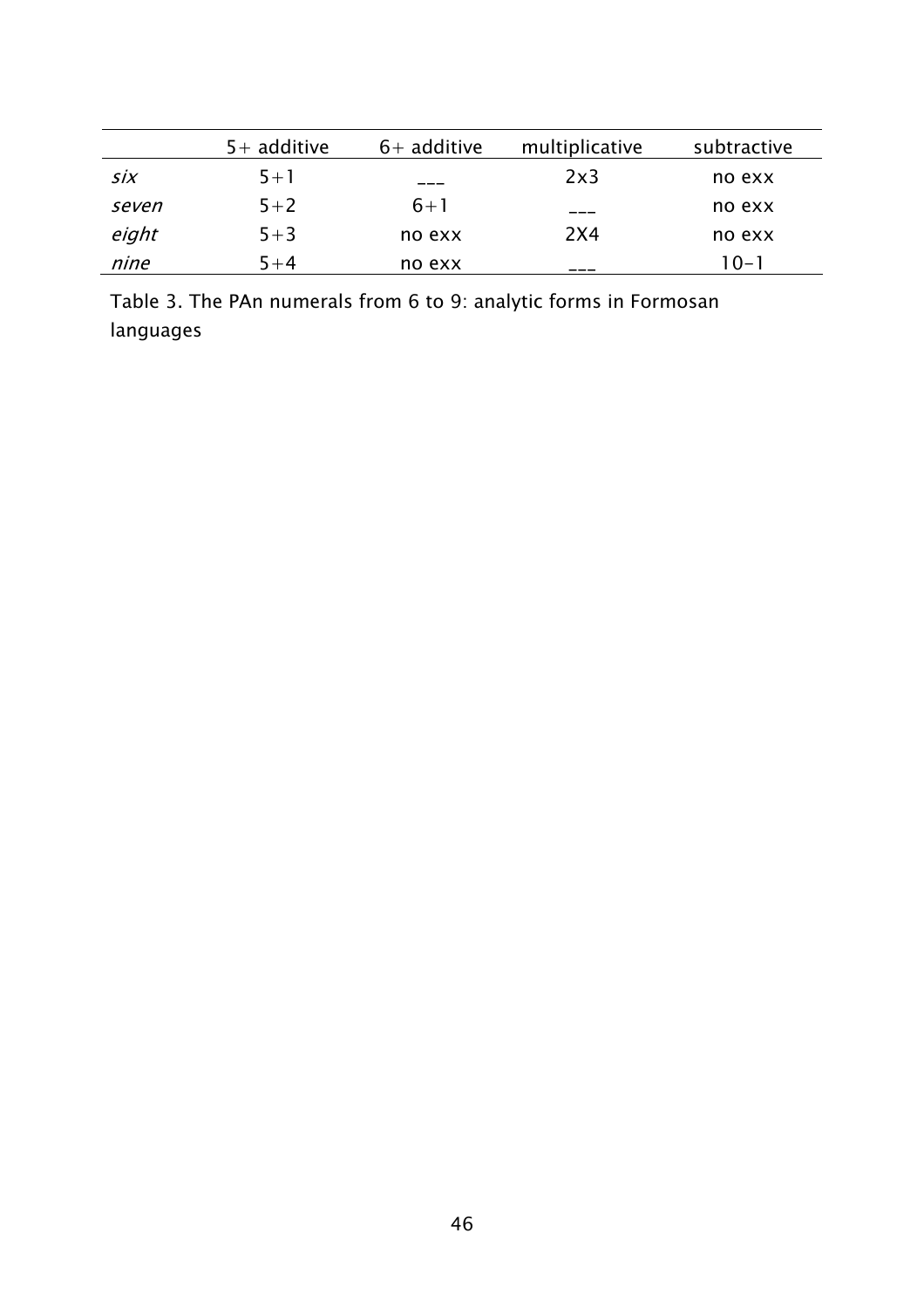

Figure 1. Higher An phylogeny based on three characters, with innovations (gray area) at each node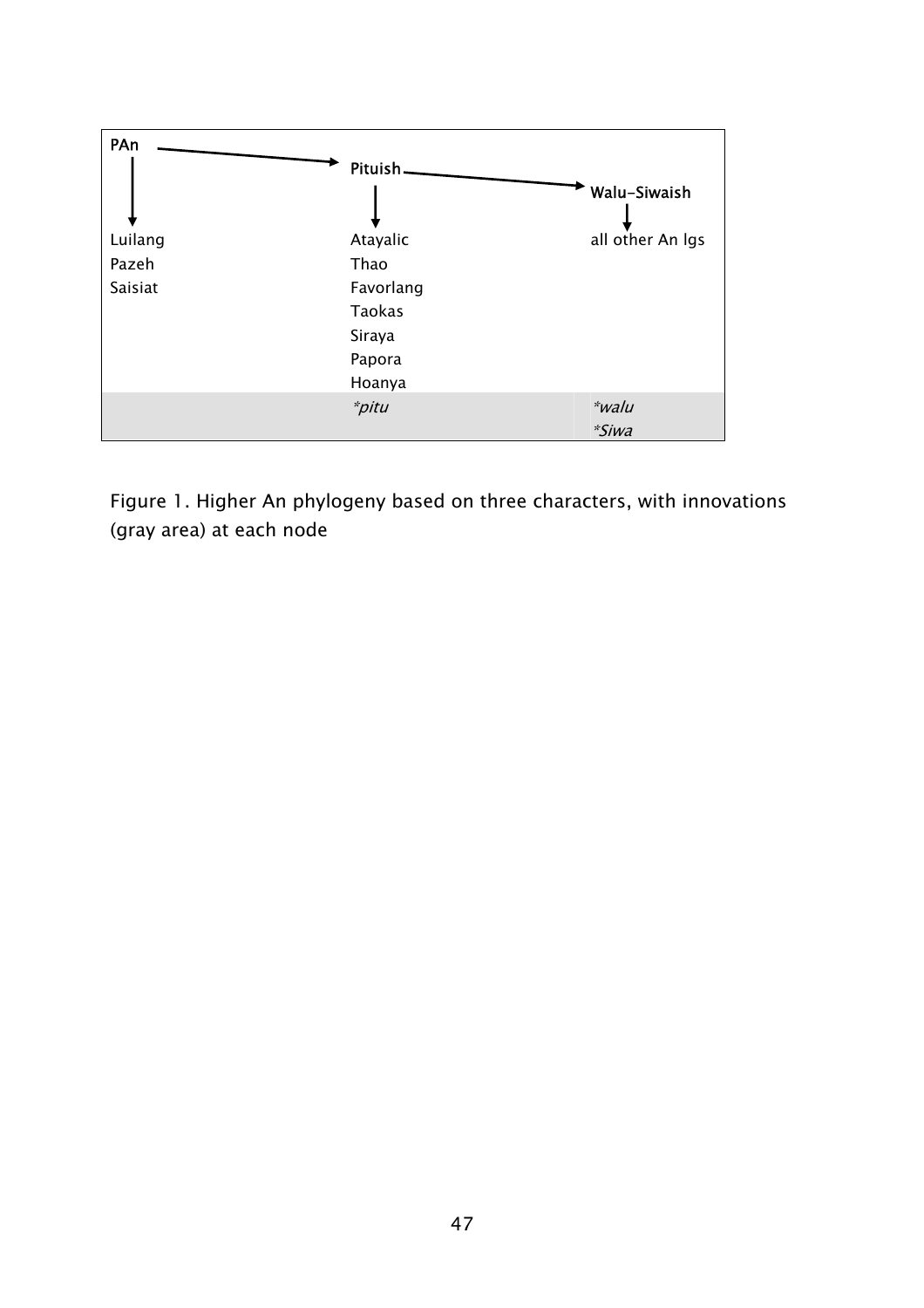

Table 4: Enriched higher An phylogeny based on basic-lexical and morphological innovations (gray area at bottom). Taxon names are in bold type. To the exception of the NE-Formosan languages Kavalan and Ketagalan, no claim is made that the languages whose names are in the same column (for instance Luilang, Pazeh and Saisiat) form a taxon. Dotted arrows indicate an oversea migration. 'FATK' = Formosan Ancestor of Tai-Kadai; 'FAMP' = 'Formosan Ancestor of Malayo-Polynesian'.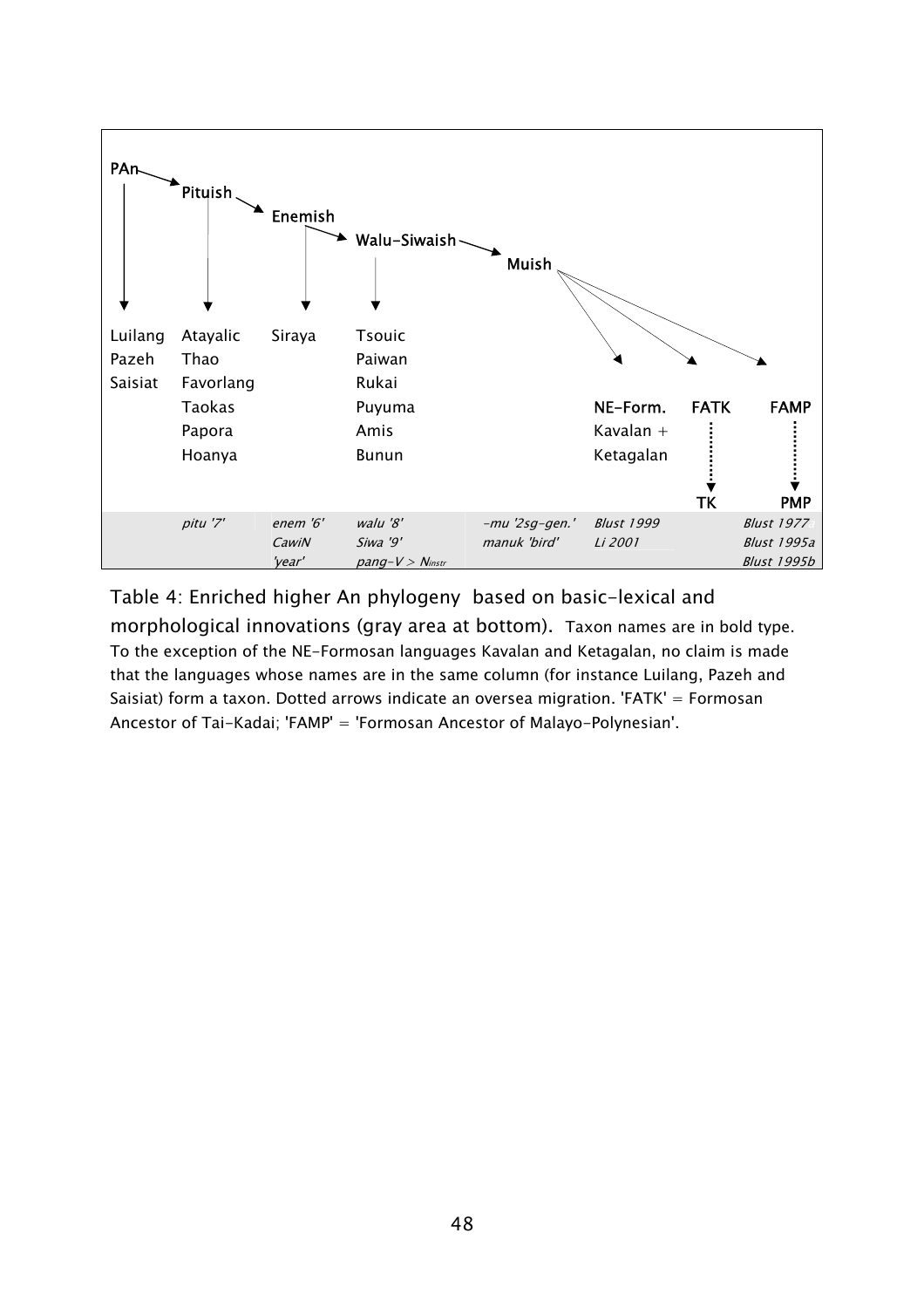|      | PAn   | <b>PMP</b> | Tai                        | Lakkia            |
|------|-------|------------|----------------------------|-------------------|
| die  | maCay | matay      | $\text{ta}$ : $\text{i}_1$ | plei <sub>1</sub> |
| eye  | maCa  | mata       | ta <sub>1</sub>            | pla <sub>1</sub>  |
| bird |       | manuk      | $n$ ok $_8$                | mlok <sub>7</sub> |

Table 5: regularity of sound correspondences in some An and TK basic vocabulary items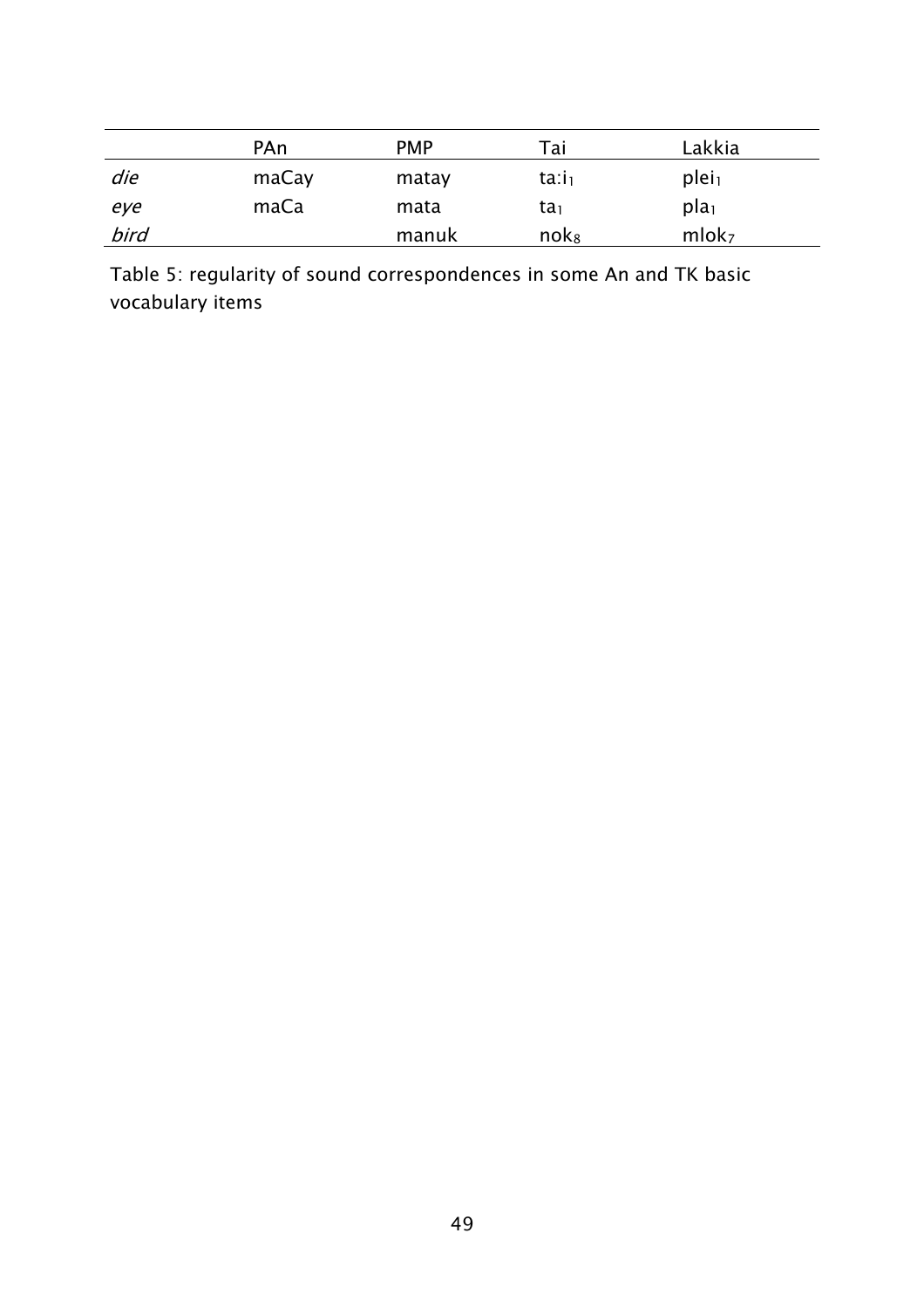|             | Buyang                                         | PAn   | <b>MP</b>         |
|-------------|------------------------------------------------|-------|-------------------|
| die         | $ma0$ tε <sup>54</sup>                         | maCay | matay             |
| eye         | ma <sup>0</sup> ta <sup>54</sup>               | maCa  | mata              |
| bird        | ma <sup>0</sup> nuk <sup>11</sup>              | qayam | manuk             |
| 8           | $ma^0$ $\delta u^{312}$                        |       | walu              |
| head        | $qa^0$ $\delta u^{11}$                         | quluh | quluh             |
| louse       | $qa^0$ tu <sup>54</sup>                        | kuCu  | kutu              |
| fart        | qa <sup>0</sup> tut <sup>54</sup>              | qetut |                   |
| raw         | qa <sup>0</sup> ?dip <sup>54</sup>             | qudip |                   |
| bear $(n.)$ | ta <sup>0</sup> m $\varepsilon$ <sup>312</sup> | Cumay |                   |
| cover (v.)  | ta <sup>0</sup> qup <sup>11</sup>              |       | WMP $ta(\eta)kup$ |

Table 6. Disyllabic An words in Buyang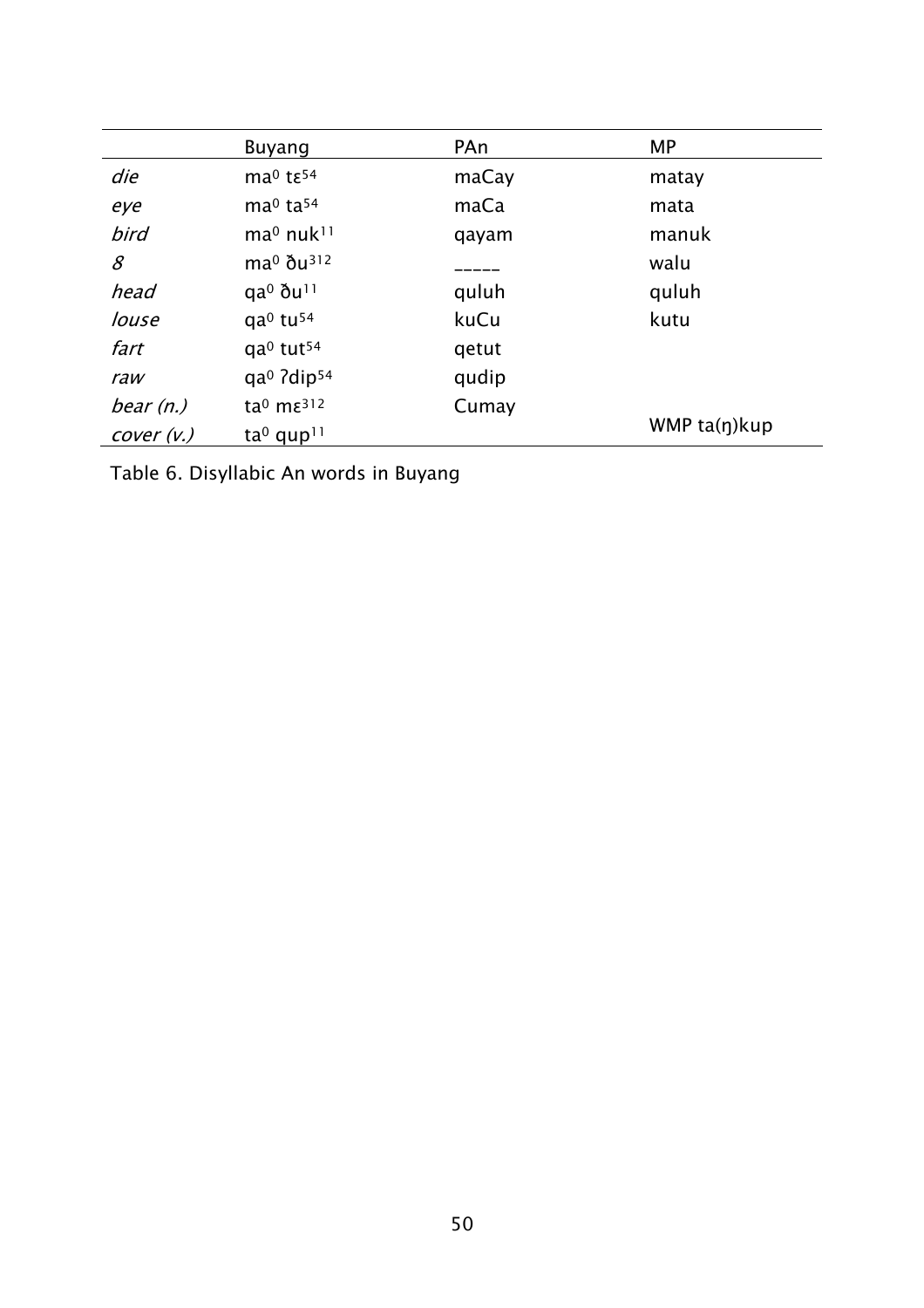|      | Buyang            | PAn | <b>PMP</b> |  |
|------|-------------------|-----|------------|--|
|      | ku <sup>54</sup>  | -ku | -ku        |  |
| thou | ma <sup>312</sup> | -Su | -mu        |  |

Table 7. Personal pronouns of An and Buyang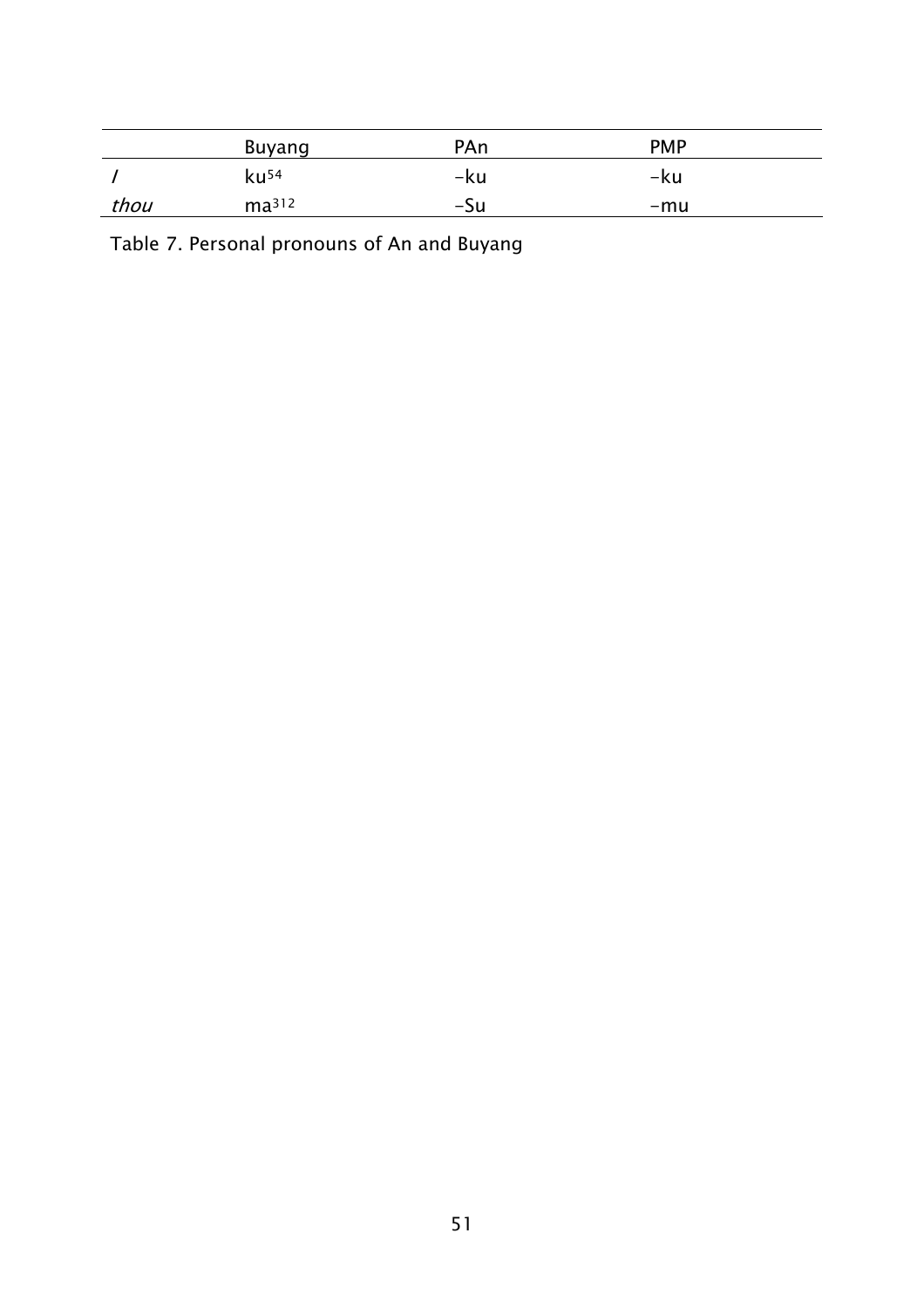|                | <b>Buyang</b>                     | PAn     | <b>PMP</b> |
|----------------|-----------------------------------|---------|------------|
| $\overline{2}$ | $6a^{54}$                         | duSa    |            |
| $\mathfrak{Z}$ | tu <sup>54</sup>                  | telu    | telu       |
| $\overline{4}$ | $pa^{54}$                         | Sepat   | $e(m)$ pat |
| 5              | ma <sup>312</sup>                 | RaCep   | lima       |
| 6              | nam <sup>54</sup>                 |         | enem       |
| $\overline{z}$ | $tu^{312}$                        |         | pitu       |
| $\mathcal S$   | ma <sup>0</sup> ðu <sup>312</sup> |         | walu       |
| 9              | $\mathsf{val}^1$                  |         | siwa       |
| 10             | put <sup>54</sup>                 | sa-iCit | puluq      |

Table 8. Numerals of An and Buyang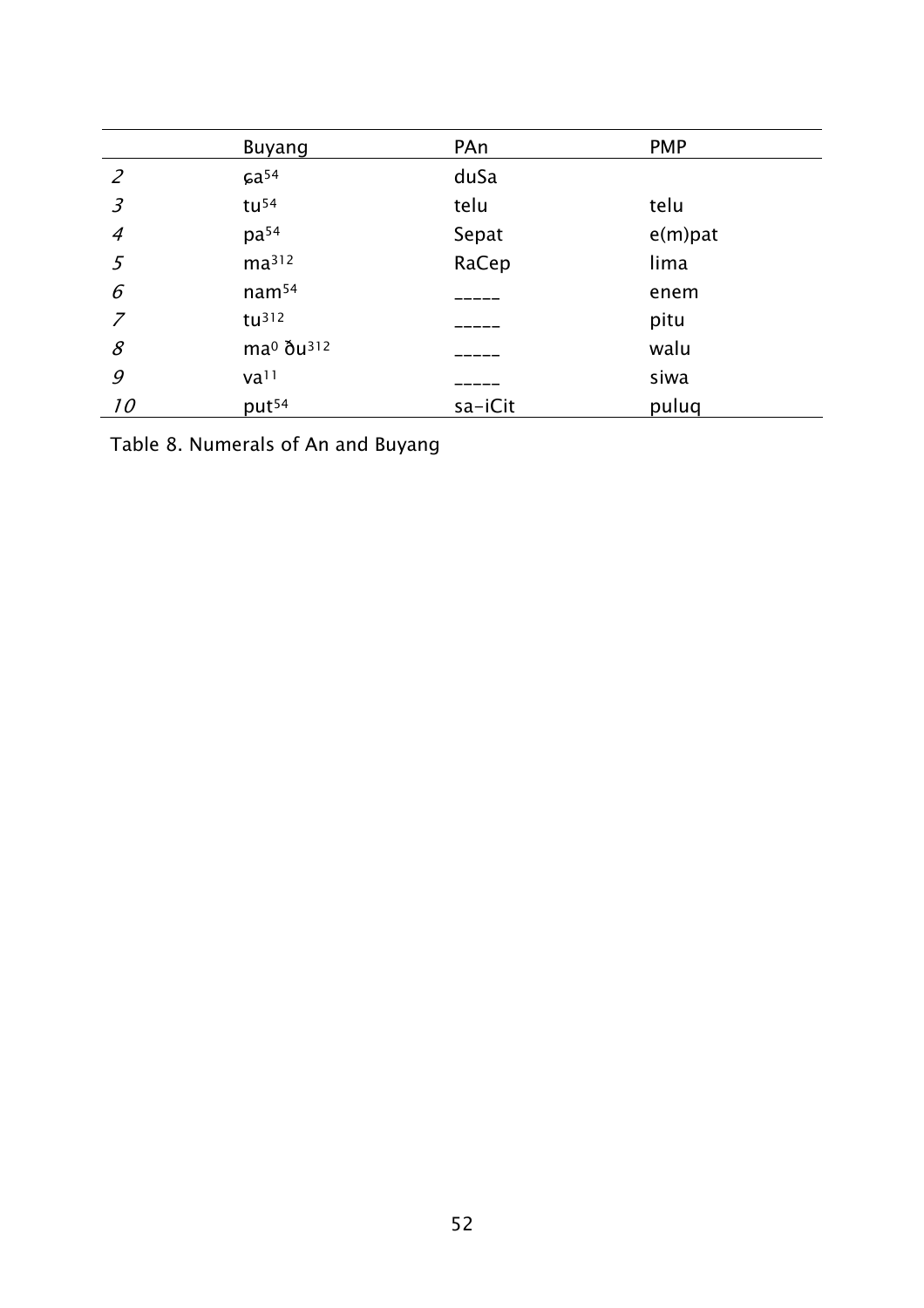|       | <b>PMP</b> | P-Kra (Ostapirat 2000) |
|-------|------------|------------------------|
| five  | lima       | r-ma A                 |
| six   | enem       | X-nəm A                |
| seven | pitu       | t-ru A / C-tu $A^{26}$ |
| eight | walu       | $m$ -ru A              |
| nine  | Siwa       | $s - \gamma$ wa B      |
| ten   | puluq      | pwlot D                |
| 2sg   | $-mu$      | mə $A/B$               |
| bird  | manuk      | nok D                  |

Table 9: Post-PAn lexical innovations and proto-Kra

<sup>&</sup>lt;sup>26</sup> see fn. 25.